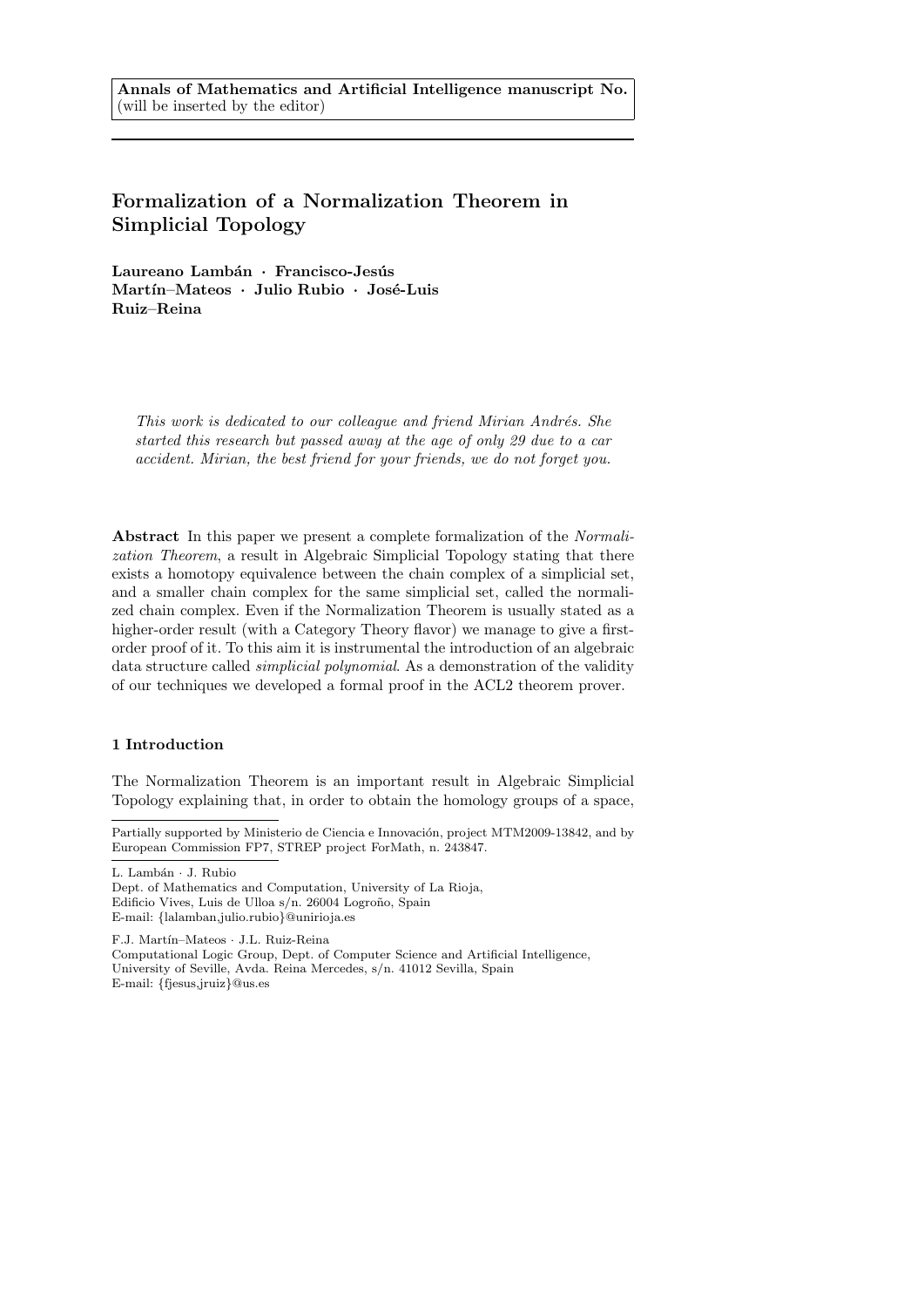one can work with a chain complex (called normalized) smaller than the standard chain complex constructed from all the simplexes of the space.

In this paper we present a complete formal proof of the Normalization Theorem. As a demonstration of the soundness of our approach we have written a complete development of the formal proof in the ACL2 theorem prover.

The interest of this work stems from three sources. First, it constitutes a good example of using efficiently first-order logic in a context where a higherorder approach could seem more natural, due to the character of the mathematics formalized. Second, our proof validates some formulas found experimentally, giving an explicit version of the Normalization Theorem, unknown in the literature (up to our knowledge). And third, the Normalization Theorem is the basis for some design decisions in the Kenzo computer algebra system, a program for computing in Algebraic Topology. This last point is further explained in the next paragraphs.

The origin of this work comes from a Computer Algebra system called Kenzo [Dousson et al. 1999], a Common Lisp program created by F. Sergeraert around 1990 and devoted to computing homology groups of topological spaces. In other words, Kenzo is a system devoted to Algebraic Topology, the branch of mathematics dealing with algebraic structures (groups, rings,. . . ) associated to topological spaces. Usually, the topological spaces are presented under a combinatorial form as simplicial complexes or simplicial sets. The objective of Algebraic Topology is to classify or to distinguish topological spaces by observing the algebraic structures associated to them, which are, in principle, amenable to a systematic treatment (algebra would be considered, in this sense, easier than topology). One feature of Algebraic Topology is that, in order to get information from spaces of finite dimension, it is required to pass through some infinite dimensional spaces (as loop spaces for instance; see [May 1967] for details). This explains why Sergeraert chose Common Lisp as implementation language for Kenzo: he used functional programming to encode infinite sets needed in Algebraic Topology constructions.

Although Kenzo is a very reliable system which has been intensively tested, and is in production several years ago, it turns out that Kenzo was able to compute new results ("new" in the sense that no known theoretical result can be used to confirm it). Then, some concrete outputs of the program cannot be tested, that is, compared with any expected value.

This is the reason why a project to apply formal methods to the study of Kenzo as a software system was launched some years ago [Lambán et al. 2003, Domínguez et al. 2007]. Eventually, this research line arrived to the formalization of some parts of Algebraic Topology and Homological Algebra by using proof assistants as Isabelle/HOL [Aransay et al. 2008,Aransay et al. 2010] or Coq [Domínguez and Rubio 2010]. A different approach to using Coq to implement in constructive type theory some features of Kenzo can be found in [Coquand and Spiwack 2007].

When talking about mechanized theorem proving and Kenzo, it is easy to think about ACL2 [Kaufmann et al. 2000]. ACL2 is, at the same time, a programming language, a logic for specifying and proving properties of the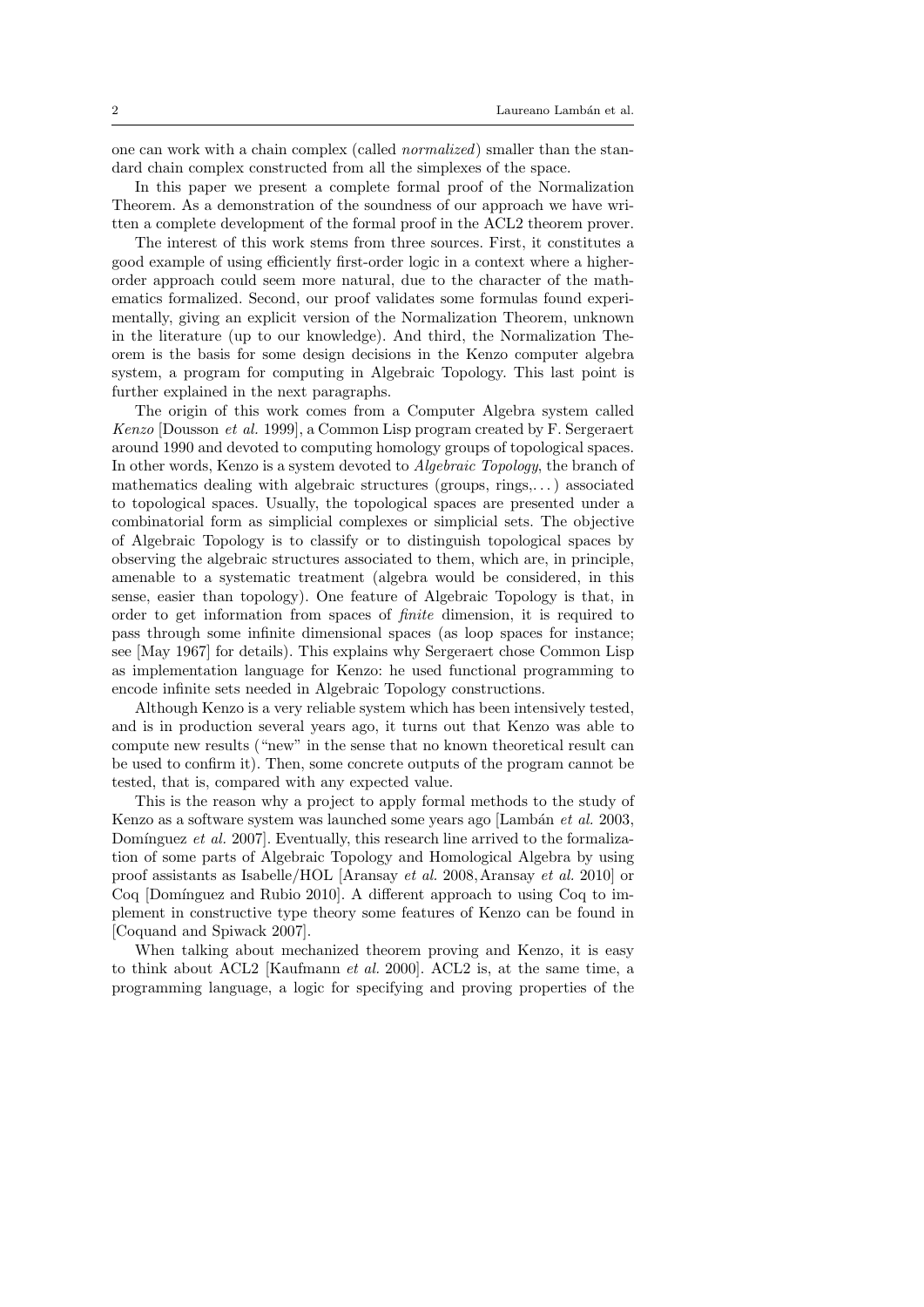programs defined in the language and a theorem prover supporting mechanized reasoning in the logic. The ACL2 programming language is an extension of an applicative subset of Common Lisp, and the logic is first-order, in which formulas do not have quantifiers and all the variables in them are implicitly universally quantified. It includes axioms for propositional logic, equality and for a number of predefined Common Lisp functions and data types. Rules of inference of the logic include those for propositional calculus, equality, instantiation and induction.

The previous discussion on Kenzo however shows the limitations of an ACL2 approach to verify Kenzo properties, since Kenzo uses higher order functional programming, while ACL2 is, essentially, a first order tool. This constraint has not been an obstacle for us to effectively use ACL2 to study first order fragments of Kenzo [Martín-Mateos *et al.* 2009, Heras *et al.* 2010].

The ACL2 proof of the Normalization Theorem described in this paper (a preliminary version of this work was presented in  $\text{Lambán } et \text{ al. } 2011$ . from previous ACL2 formalizations in two aspects.

The first peculiarity of this paper is that the formalized algorithm is not directly used in Kenzo. It is rather a *precondition* for Kenzo, because only normalized chain complexes are dealt with in that system. Thus, our ACL2 proof certifies that the encoding strategy applied in Kenzo is reliable. In addition, if in some future development the non-normalized chain complex is needed, then our ACL2 proof will provide a certified transfer to the Kenzo coding style (for a different but related problem, where algorithms involving non-normalized objects are needed, see [Romero 2007], pp. 102–104).

The second differential feature of the problem tackled in this paper is that, in principle, it is a higher order result, because it quantifies over every simplicial set (which, in general, would be characterized by predicates).

The key point of this paper is that, for this concrete result, first order is enough. It is not due to a *simulation* of higher order logic in ACL2 by means of encapsulates [Kaufmann et al. 2000] (although this technique will be also used in our development, in order to present our statements in a standard mathematical terminology). A symbolic setting is introduced in which the theorem can be proved by using only simplification and induction on lists, the kind of proofs ACL2 was designed for. We think that this approach could be useful in other related results, because it is based on some features of the simplicial category. Thus, this work could be considered a first milestone to formalize simplicial topology in a first order frame.

The organization of the paper is as follows. In Section 2 we introduce both the problem (including the minimal mathematical machinery needed to state and understand the main theorem) and the strategy of the solution we are proposing for it. The symbolic framework based on simplicial polynomials is then described in Section 3. It is applied to give a proof of the Normalization Theorem in Section 4. The statement of the Normalization Theorem in Section 4 is expressed in terms of the first order concepts introduced in Section 3; then, in Section 5 we reformulate it by using ACL2 encapsulates, providing a statement more readable from the point of view of standard mathematical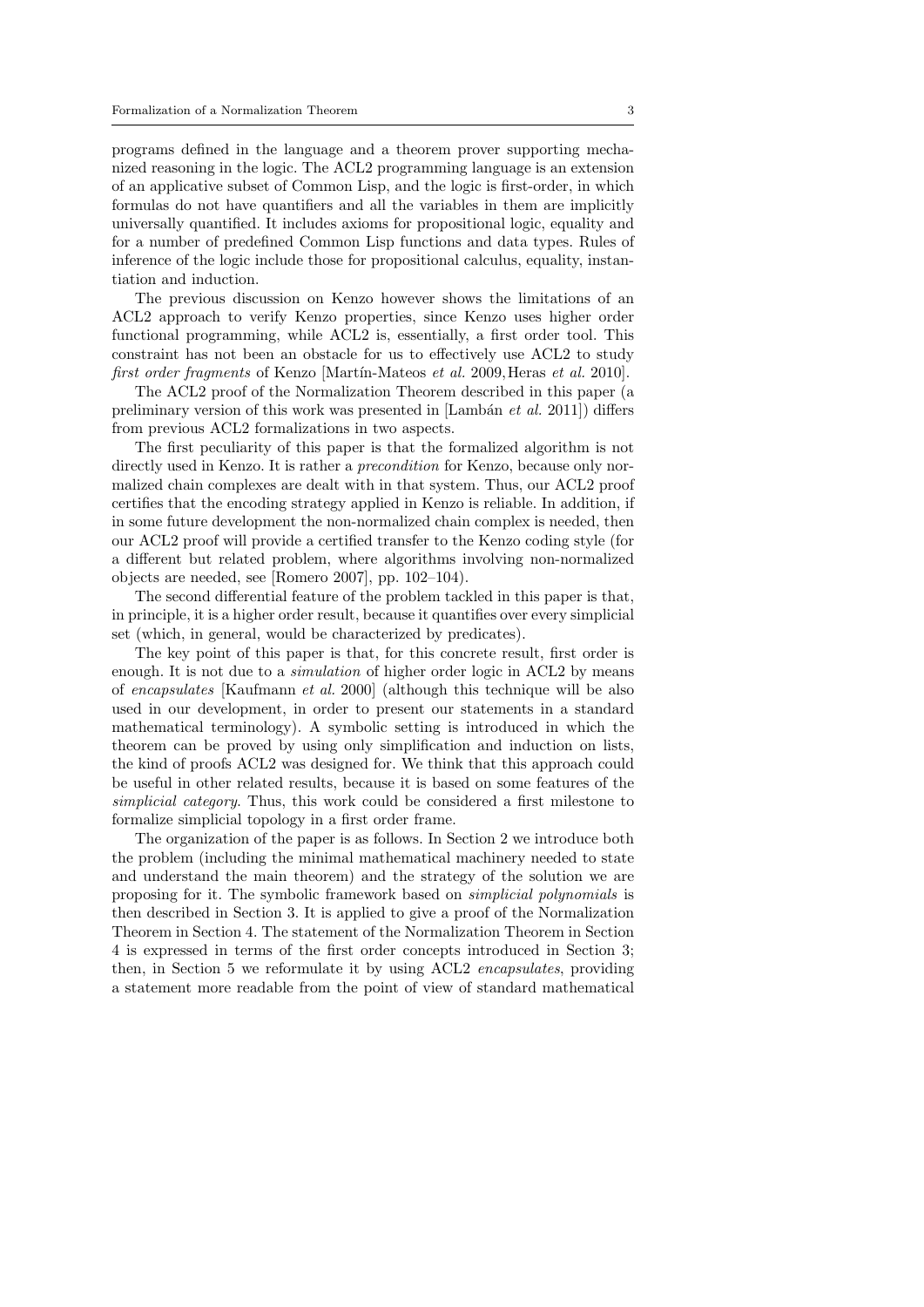textbooks. Section 6 is devoted to put the proof in context, illustrating that our approach is not so-original: higher order logic is avoided due to working with a concrete category of pre-sheaves.

The last section in the paper deals with conclusions and further work. In addition, we include two appendices. In Appendix A we give a short recipe allowing an interested reader to check on his own computer the formalized proof, even if he is not an ACL2 user. Appendix B contains a sample ACL2 session showing the literal output for an automatic proof of one formalized theorem.

#### 2 Presentation of the problem and the solution

In this section we introduce the mathematical preliminaries required to understand the problem, and we give some clues about the nature of the formalization developed. More concretely, the most important simplicial concepts needed to state the main theorem are presented in subsections from 2.1 to 2.5. (More details on simplicial topology can be found, for instance, in [May 1967].) Subsection 2.6 and 2.7 explain the big lines of the proof and some formalization issues, respectively. Finally, in subsection 2.8, an example of a (simple) proof is described, in order to illustrate our methods.

## 2.1 Simplicial sets

**Definition 1** A simplicial set K is a graded set  $\{K_n\}_{n\in\mathbb{N}}$  together with functions:

$$
\partial_i^n : K_n \to K_{n-1}, \quad n > 0, \quad i = 0, \dots, n, \n\eta_i^n : K_n \to K_{n+1}, \quad n \ge 0, \quad i = 0, \dots, n,
$$

subject to the following equations:

$$
(1) \quad \partial_i^{n-1} \partial_j^n = \partial_j^{n-1} \partial_{i+1}^n \quad \text{if} \quad i \geq j,
$$
  
\n
$$
(2) \quad \eta_i^{n+1} \eta_j^n = \eta_{j+1}^{n+1} \eta_i^n \quad \text{if} \quad i \leq j,
$$
  
\n
$$
(3) \quad \partial_i^{n+1} \eta_j^n = \eta_{j-1}^{n-1} \partial_i^n \quad \text{if} \quad i < j,
$$
  
\n
$$
(4) \quad \partial_i^{n+1} \eta_j^n = \eta_j^{n-1} \partial_{i-1}^n \quad \text{if} \quad i > j+1,
$$
  
\n
$$
(5) \quad \partial_i^{n+1} \eta_i^n = \partial_{i+1}^{n+1} \eta_i^n = id^n
$$

The functions  $\partial_i^n$  and  $\eta_i^n$  are called face and degeneracy maps, respectively. The function id<sup>n</sup> denotes the identity function on  $K_n$ .

The elements of  $K_n$  are called n-simplexes (or simplexes of dimension n). A n-simplex x is degenerate if  $x = \eta_i^{n-1}y$  for some simplex y, and for some degeneracy map  $\eta_i^{n-1}$ ; otherwise x is non degenerate.

Although we have not enough room here to illustrate the notion of simplicial set, let us try to explain where the identities come from. If we think that *n*-simplexes are non-decreasing integer lists of length  $n + 1$ , and we interpret a face operator  $\partial_i^n$  as erasing the element at position i in a list (the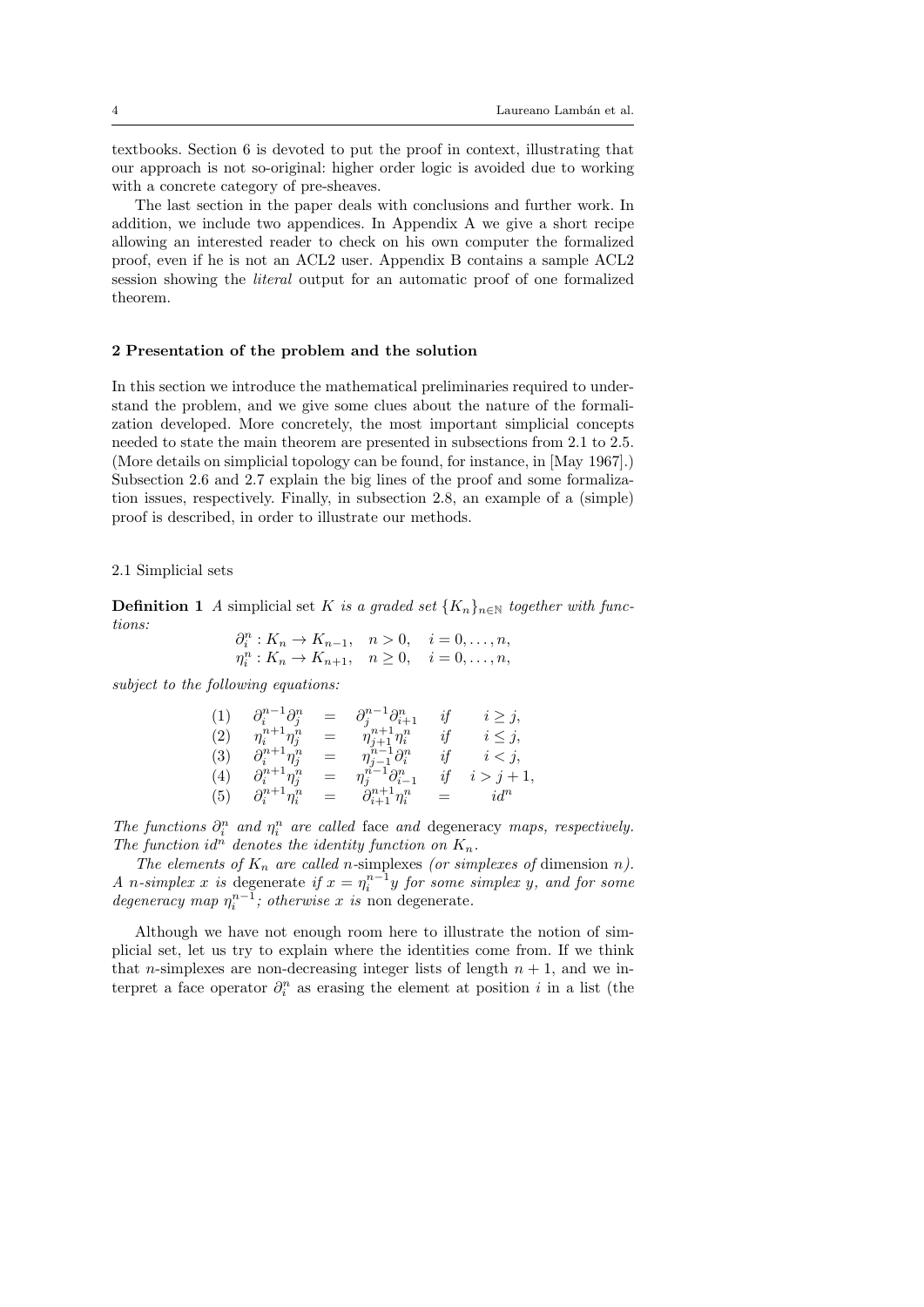first element is that at index 0), and a degeneracy operator  $\eta_i^n$  as repeating the element at position  $i$ , the equalities obtained are exactly those of Definition 1. With this interpretation, non-degenerate simplexes are those lists strictly increasing, while the degenerate simplexes have some repetition. This kind of simplicial set (whose simplexes are lists) is called simplicial complex [De Loera et al. 2010]. It can be considered that a simplicial set is an abstraction of a simplicial complex, where simplexes are no more lists, but whatever elements.

If no confusion can arise, usually we remove the superindex in the face and degeneracy operators, writing simply  $\partial_i$  and  $\eta_i$ , respectively.

### 2.2 Chain complexes and homology groups

A simplicial set is a combinatorial model of a topological space. Algebraic Topology associates algebraic objects to topological spaces. This is the reason of the following definitions.

Let K be a simplicial set. For each  $n \in \mathbb{N}$ , let us consider  $\mathbb{Z}[K_n]$ , the free Abelian group generated by the *n*-simplexes  $K_n$ , denoted by  $C_n(K)$ . Then, the elements of such a group are formal linear combinations  $\sum_{j=1}^{r} \lambda_j x_j$ , where  $\lambda_j \in \mathbb{Z}$  and  $x_j \in K_n, \forall j = 1, \ldots, r$ . These linear combinations are called *chains* of simplexes or, in short, chains.

Now, if  $n > 0$ , we introduce a homomorphism  $d_n : C_n(K) \to C_{n-1}(K)$ , first defining it over each generator, and then extending it by linearity. Given  $x \in K_n$ , define  $d_n(x) = \sum_{i=0}^n (-1)^i \partial_i(x)$ . It can be proved that equation (1) in the definition of simplicial set implies that  $d_n \circ d_{n+1} = 0, \forall n \in \mathbb{N}$ . That is to say, the family  ${d_n}_{n\in\mathbb{N}}$  defines a *differential* (or boundary) homomorphism on the graded group  $\{C_n(K)\}_{n\in\mathbb{N}}$ . Or, still in other words, the family of pairs  ${ (C_n(K), d_n)_{n \in \mathbb{N}} }$  is the *chain complex* associated to the simplicial set K, denoted by  $C(K)$ .

Let  $C = \{ (C_n, d_n) \}_{n \in \mathbb{N}}$  be a general chain complex (that is, each  $C_n$  is an Abelian group, and each  $d_n$  is a homomorphism such that the boundary condition holds). The boundary property  $d_n \circ d_{n+1} = 0$  implies  $Im(d_{n+1}) \subseteq$  $Ker(d_n)$ , and since we are working with Abelian groups, it is possible to consider the quotient group  $Ker(d_n)/Im(d_{n+1})$ . It is called the *n*-th *homology group* of the chain complex C, denoted by  $H_n(C)$ . In the particular case where  $C = C(K)$  (K being a simplicial set) we call it the (simplicial) n-th homology group of K, denoted by  $H_n(K)$ . Much effort is devoted in Algebraic Topology to study and determine such homology groups. And it is also the main object to be computed by means of Kenzo.

#### 2.3 Normalized chain complexes

There is an alternative way to associate a chain complex to a simplicial set K. Given  $n \in \mathbb{N}$ , let us denote by  $K_n^D$  and  $K_n^{ND}$  the sets of degenerate and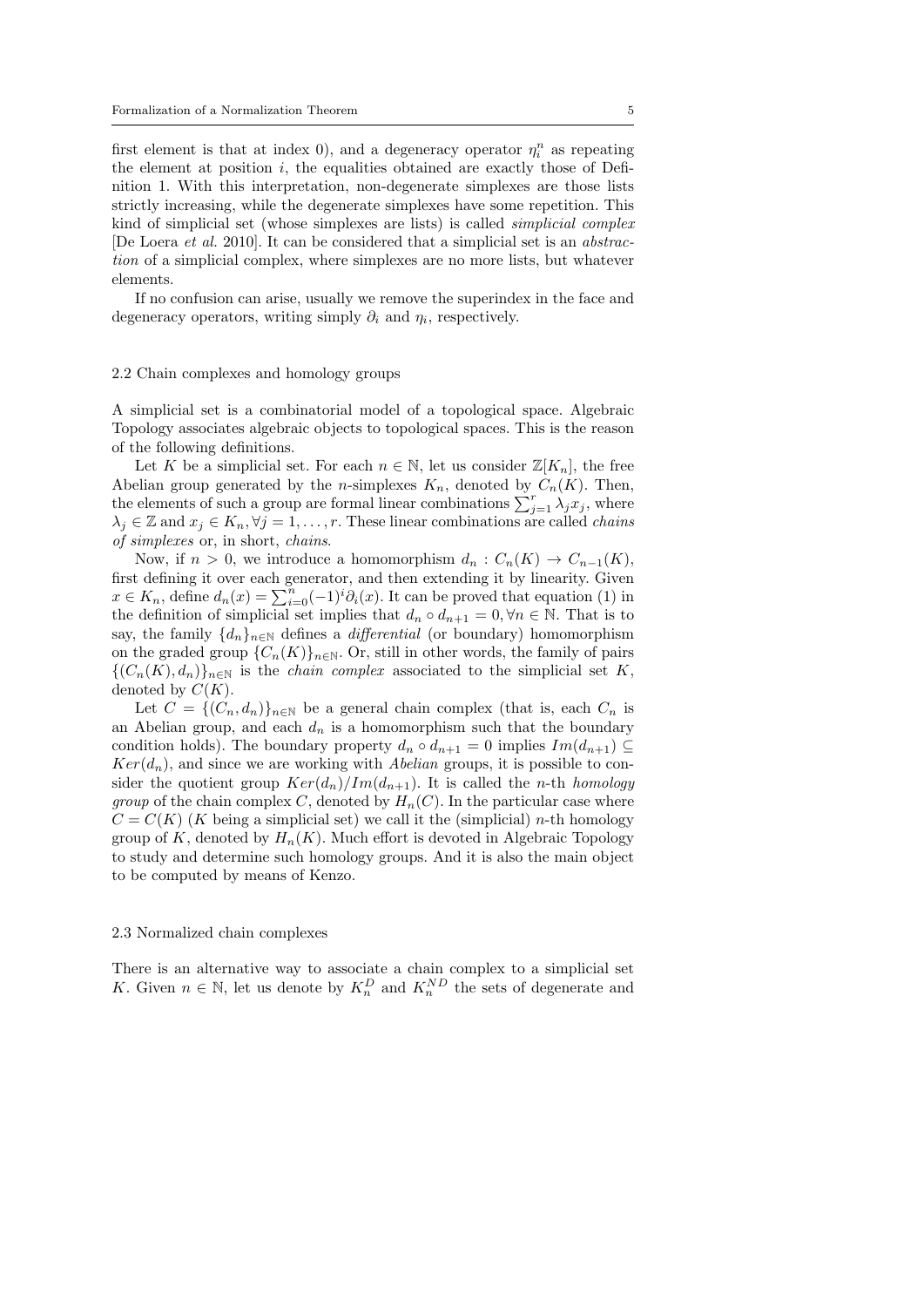non-degenerate *n*-simplexes of  $K$ , respectively (note that this gives a disjoint partition of the whole set  $K_n$ ). We now consider the following Abelian free groups:  $D_n(K) = \mathbb{Z}[K_n^D]$ , that is to say the Abelian group freely generated by degenerate simplexes. Conditions (3)-(4)-(5) in Definition 1 imply that the differential  $d_n$  is well defined on  $D(K)$  (that is, if we take a combination  $c = \sum_{j=1}^{m} \lambda_j x_j$  where every  $x_j$  is degenerated, then  $d_n(c) \in D_{n-1}(K)$ . Thus, the chain complex  $D(K)$  is a *subcomplex* of  $C(K)$ , and we can obtain the quotient chain complex  $C(K)/D(K)$ , which is denoted by  $C<sup>N</sup>(K)$  and is called the normalized chain complex of the simplicial set K.

There exists an alternative isomorphic description of the normalized chain complex  $C^N(K)$ . It consists of defining as  $C_n^N(K)$  the free Abelian group  $\mathbb{Z}[K_n^{ND}]$  generated by non-degenerate simplexes. Then, to get an actual chain complex, it is necessary to redefine the differential map  $d_n$  by erasing, in the image, the generators which are degenerate. With this description the group  $C_n^N(K)$  is no more a quotient, but a subgroup of  $C_n(K)$ . Observe however that  $C<sup>N</sup>(K)$  is not in general a chain subcomplex of  $C(K)$  (because some faces of a non-degenerate simplex can be degenerate simplexes).

### 2.4 The Normalization Theorem

With any of the two descriptions of the normalized chain complex  $C^N(K)$ , there exists a canonical epimorphism  $f: C(K) \to C<sup>N</sup>(K)$ . If  $C<sup>N</sup>(K)$  is considered a quotient, the map f is nothing but the canonical projection. If  $C^N(K)$ is described as a free graded group, then  $f(\sum_{j=1}^r \lambda_j x_j)$  consists simply of erasing in the combination the terms  $\lambda_j x_j$  where  $x_j$  is a degenerate simplex.

Note that the map  $f$  respects in both cases the differentials; that is to say,  $f_{n-1} \circ d_n = d_n^N \circ f_n, \forall n > 0$ , where  $d^N$  denotes the differential of  $C^N(K)$ . Or still in other words,  $f$  is a *chain morphism*.

This canonical chain morphism f preserves the homological information, and this is established by the normalization theorem.

Theorem 1 (Normalization Theorem) For all simplicial set K, the canonical  $homomorphism f : C(K) \to C<sup>N</sup>(K)$  induces group isomorphisms  $H_n(C(K)) \cong$  $H_n(C^N(K)), \forall n \in \mathbb{N}.$ 

The theorem explains that, from the computational point of view, it is the same to work with  $C(K)$  or with  $C^N(K)$ . This justifies Sergeraert's decision of working in Kenzo only with the smaller chain complex  $C^N(K)$  to compute homology groups of a simplicial set K.

One proof of the Normalization Theorem can be found in [Mac Lane 1963], pages 236-237. It consists of filtering the big group  $C_n(K)$  by considering sequentially *n*-simplexes of the form  $\eta_{n-1}x$ , then of the form  $\eta_{n-2}x$  or  $\eta_{n-1}x$ , and so on. In each step, the homological information is preserved. And finally f is described as the composition of all these homology-preserving maps.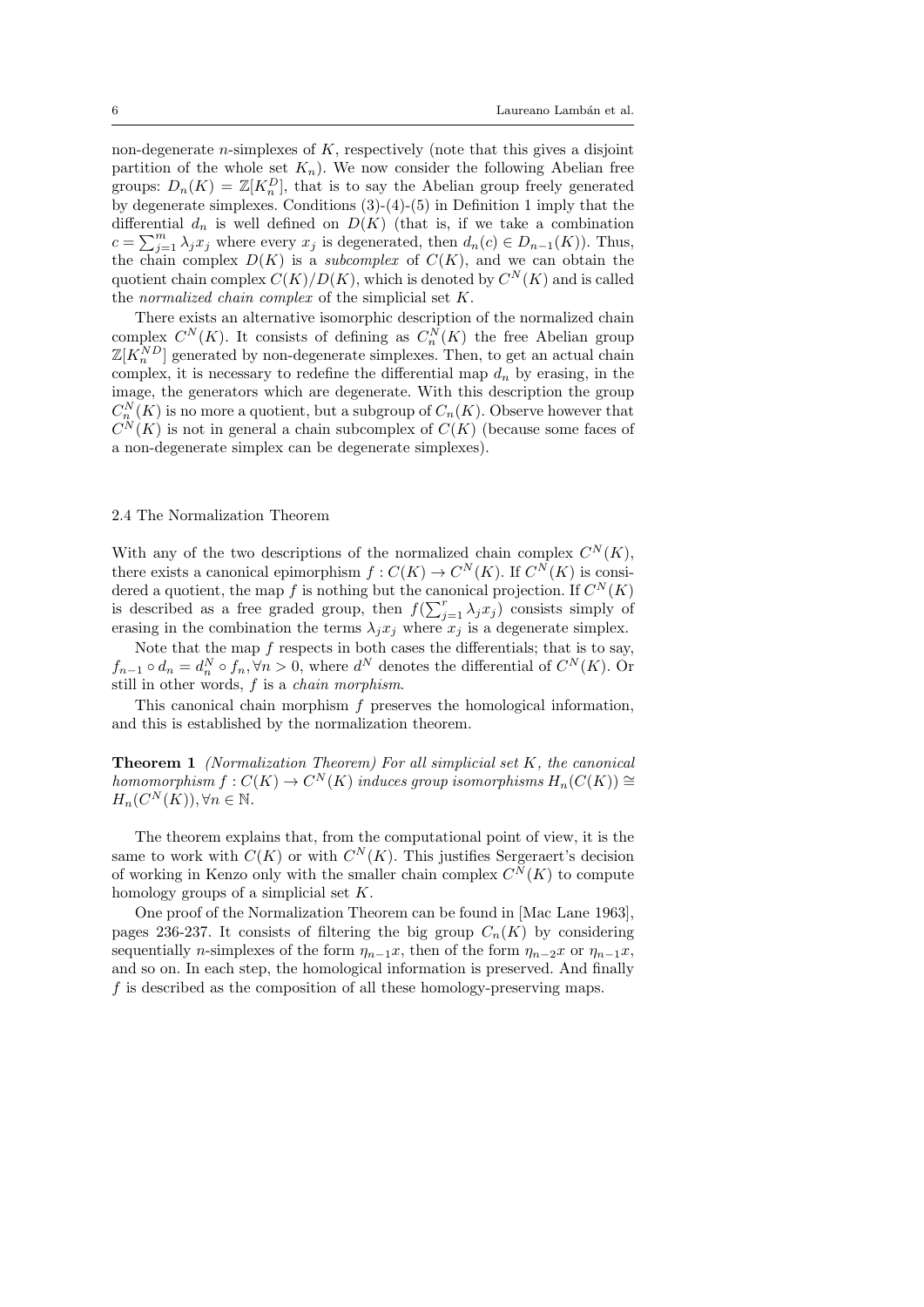2.5 Statement of the theorem to formalize

It is not difficult to give a more precise proof (and statement) of the normalization theorem using the notion of reduction. (In [Romero 2007], pages 102-104, a proof similar to Mac Lane's one is converted into an algorithm constructing a reduction, in a slightly different context.)

**Definition 2** A reduction is a 5-tuple  $(C, C', f, g, h)$ 

$$
h\bigcirc C \xleftarrow{f} C'
$$

where  $C = (M, d)$  and  $C' = (M', d')$  are chain complexes,  $f: C \to C'$  and  $g: C' \to C$  are chain morphisms,  $h = (h_i: M_i \to M_{i+1})_{i \in \mathbb{N}}$  is a family of homomorphisms (called homotopy operator), which satisfy the following properties for all  $i \in \mathbb{N}$ :

(a) 
$$
f_i \circ g_i = id_{M'_i}
$$
,  
\n(b)  $d_{i+2} \circ h_{i+1} + h_i \circ d_{i+1} + g_{i+1} \circ f_{i+1} = id_{M_{i+1}}$ ,  
\n(c)  $f_{i+1} \circ h_i = 0$ ,  
\n(d)  $h_i \circ g_i = 0$ ,  
\n(e)  $h_{i+1} \circ h_i = 0$ 

This concept precisely describes a situation where the homological information is preserved. More concretely, if  $(C, C', f, g, h)$  is a reduction, then  $f_n$ induces an isomorphism of groups (with  $g_n$  defining the corresponding inverse) between  $H_n(C)$  and  $H_n(C')$ ,  $\forall n > 0$ .

Therefore the following statement describes a stronger version of the normalization theorem.

Theorem 2 (Normalization Reduction) For all simplicial sets K, there exists a reduction  $(C(K), C<sup>N</sup>(K), f, q, h)$  where f is the canonical chain epimorphism.

## 2.6 Plan for the formalized proof

Instead of trying a proof based on Mac Lane's ideas, we formalized a different proof, with the additional goal of applying it to study an experimental result presented in [Rubio and Sergeraert 1990]. There, after running several examples, it was conjectured that some possible formulas for the Normalization Theorem could be:

•  $g_m = \sum (-1)^{\sum_{i=1}^p a_i + b_i} \eta_{a_p} \dots \eta_{a_1} \partial_{b_1} \dots \partial_{b_p}$ where the indexes range over  $0 \le a_1 < b_1 < \ldots < a_p < b_p \le m$ , with  $0 \le p \le (m+1)/2$ .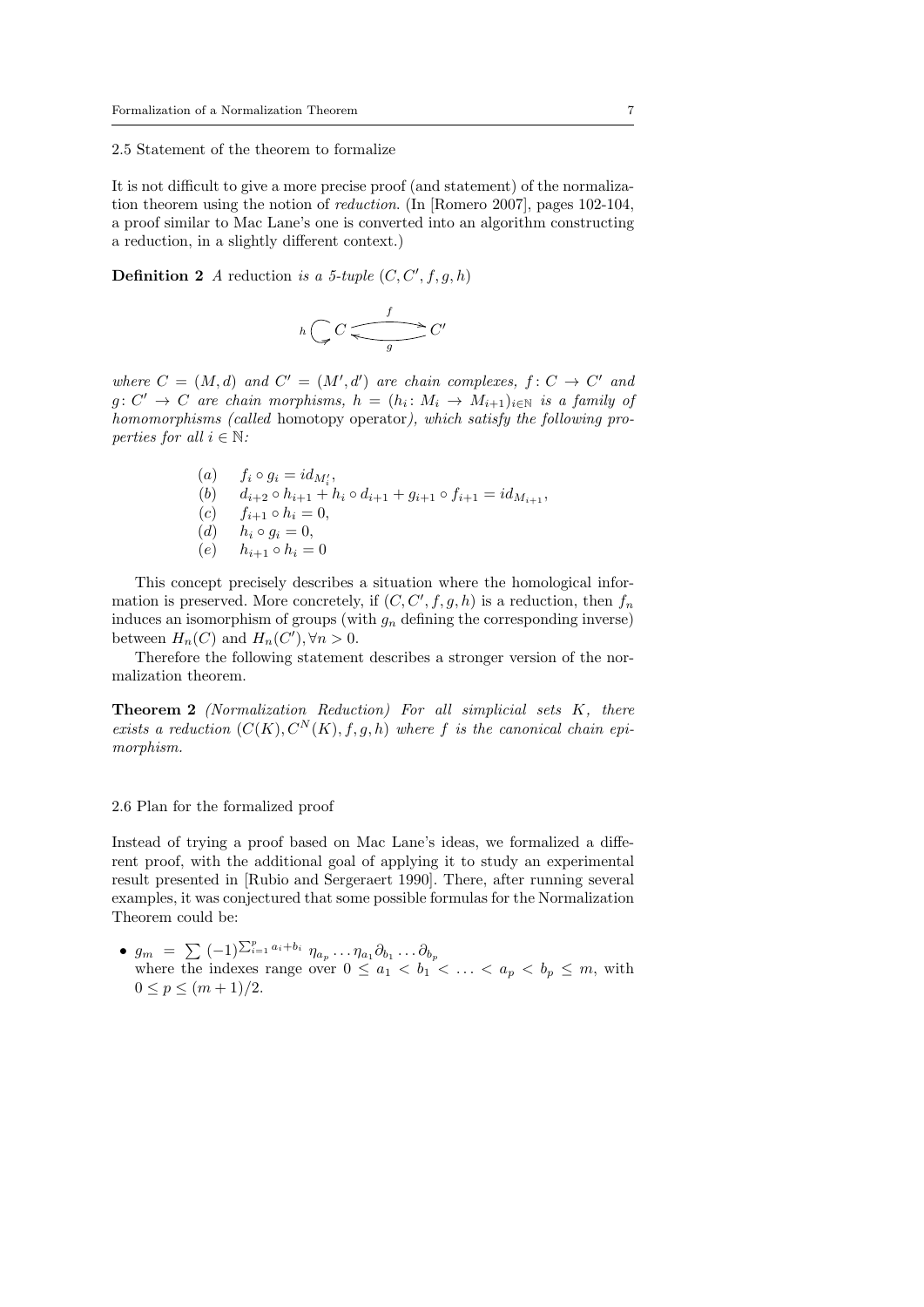•  $h_m = \sum_{i=1}^{\infty} (-1)^{a_{p+1} + \sum_{i=1}^{p} a_i + b_i} \eta_{a_{p+1}} \eta_{a_p} \dots \eta_{a_1} \partial_{b_1} \dots \partial_{b_p}$ where the indexes range over  $0 \le a_1 < b_1 < \ldots < a_p < a_{p+1} \le b_p \le m$ , with  $0 \le p \le (m+1)/2$ .

We will prove in ACL2 that, with some recursive versions of these formulas, the equalities  $(a)$ ,  $(b)$  and  $(c)$  in Definition 2 hold. This result is the most difficult one in all our formalization. To stress the complexity of this task, let us observe that the sum for  $g_m$  has  $2^m$  terms, while that for  $h_m$  has  $2^{m+1} - 1$ terms.

Let us call preveduction to a 5-tuple  $(C, C', f, g, h)$  as in the definition of reduction, but where equalities (d) and (e) are possibly not satisfied  $<sup>1</sup>$ . Then,</sup> the following result can be used to construct, from our previous explicit formulas, a reduction linking  $C(K)$  and  $C<sup>N</sup>(K)$ .

**Theorem 3** Let  $(C, C', f, g, h^0)$  be a prereduction. Then, an algorithm produces a reduction  $(C, C', f, g, h)$ .

Let us explain the proof of this last theorem, because it will serve us later to illustrate how ACL2 can be effectively used in this kind of higher-order reasoning (observe that  $C$  and  $C'$  can be supported by infinite sets, defined by predicates, and that the construction of h from  $(f, g, h^0)$  would require higher order functional programming).

First, we define:  $h^1 := h^0 - h^0 gf$ . This new homomorphism of degree  $+1$  satisfies conditions (a)-(b)-(c) in the definition of reduction. For instance:  $dh^1 + h^1d = d(h^0 - h^0gf) + (h^0 - h^0gf)d = dh^0 - dh^0gf + h^0d - h^0gfd =$  $dh^0 - dh^0gf + h^0d - h^0dgf = dh^0 + h^0d - (dh^0 + h^0d)gf = id - gf - (id - gf)gf =$  $id-gf-gf+gfgf=id-gf-gf+gf=id-gf$ , and so condition (b) is satisfied for the new homotopy  $h^1$ . In addition:  $h^1g = (h^0 - h^0gf)g = h^0g - h^0gfg =$  $h^0 g - h^0 g = 0.$ 

Now, with this kind of simple rewritings, it is easy to verify that all the properties of a reduction are obtained with the following homotopy operator:  $h := h^1 dh^1.$ 

#### 2.7 Formalization issues

Summarizing the previous subsection, our problem is to prove in ACL2 the Normalization Theorem (in its strong version providing a reduction, as in Theorem 2). In addition, our proof should be based on the explicit formulas experimentally found in [Rubio and Sergeraert 1990].

As already mentioned, the statement in Theorem 2 is clearly of secondorder. It quantifies over all simplicial sets. But a simplicial set is given by a

<sup>1</sup> One of the anonymous referees observed that, to be a prereduction, it is enough for the tuple  $(C, C', f, g, h)$  to satisfy the properties (a) and (b), because the formula  $h^1 :=$  $(1 - gf)h(1 - gf)$  gives the properties (c) and (d) for  $h^1$ . In our concrete situation, the definitions of f and h satisfy already Property (c),  $fh = 0$ , and thus our weaker result is enough in our case.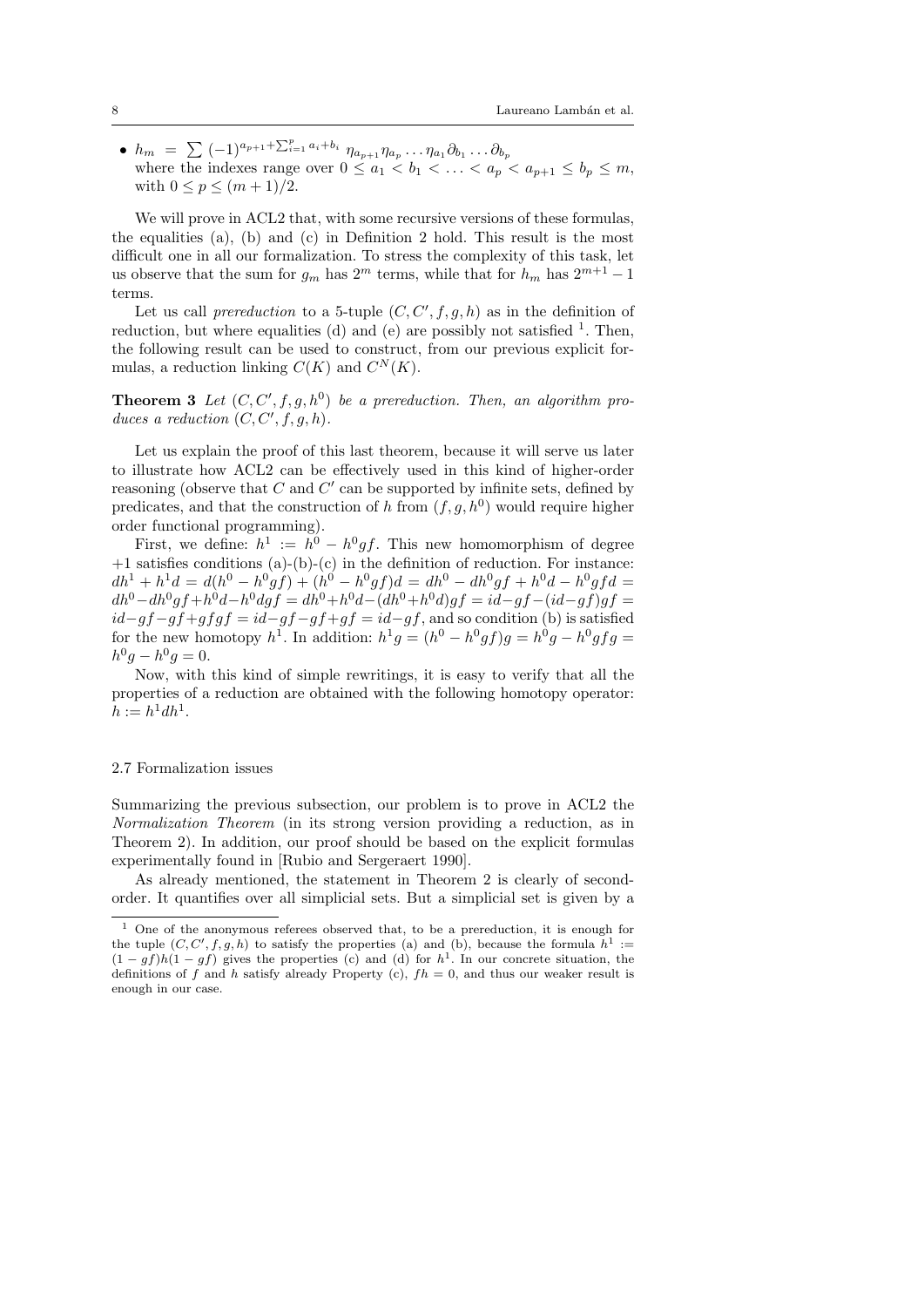collection of predicates (defining,  $\forall n \in \mathbb{N}$ , the set of *n*-simplexes, that can be an infinite set) and of functions  $\partial_i^n$ ,  $\eta_i^n$ . To deal with these structures as firstclass citizens (to pass them as arguments to functions, and to produce them as outputs of functions) Kenzo uses higher-order functional programming.

Higher order can be simulated in ACL2 by means of encapsulates, a mechanism to introduce abstract functions with constraints. For instance, a generic definition of a reduction can be encoded in an encapsulate. Then, properties obtained from that encapsulate can be applied to any reduction. In Section 5 we will use this technique to produce in ACL2 a presentation of the Normalization Theorem close to the one usually found in textbooks. Furthermore, we prove there Theorem 3, by guiding the theorem prover.

However, to give a proof of Theorem 2, a greater degree of automation would be desirable, because the mathematical proof is much more complicated than that of Theorem 3. To this aim, we have devised an ACL2 proof free of encapsulates. That is to say, a purely first order proof. The idea is as follows.

Let us define a *simplicial operator* as any sequence of face and degeneracy maps. For instance,  $\partial_5 \eta_3 \partial_1 \partial_2 \eta_4$  is such a simplicial operator. Observe that, as dimensions are dropped (there are no superindexes), this expression denotes a functional object in each valid dimension (at least dimension 5 in the example), and for every simplicial set on which it is applied. Now, if equalities in Definition 1 are considered as rewriting rules (reading them from left to right) then there exists a canonical form for each simplicial operator (see [Andrés et al. 2007] for a complete development of this idea, formalized in ACL2). Let us show this conversion to canonical form step by step in our running example:  $\partial_5 \eta_3 \partial_1 \partial_2 \eta_4 = \eta_3 \partial_4 \partial_1 \partial_2 \eta_4 = \eta_3 \partial_1 \partial_5 \partial_2 \eta_4 = \eta_3 \partial_1 \partial_2 \partial_6 \eta_4 =$  $\eta_3 \partial_1 \partial_2 \eta_4 \partial_5 = \eta_3 \partial_1 \eta_3 \partial_2 \partial_5 = \eta_3 \eta_2 \partial_1 \partial_2 \partial_5.$ 

Thus any simplicial operator can be encoded, in a unique way, as a pair of lists of natural numbers: the first list being a strictly decreasing list of natural numbers, and the second one strictly increasing. In our example:  $(3 2)$   $(1 2 5)$ . Let us call such pairs *simplicial terms*, using a terminology borrowed from algebraic polynomial theory (see, for instance, the formalization in [Medina-Bulo et al. 2010]). Note that although a simplicial term is a simplicial operator, we call it in a special way to emphasize the fact that it is in canonical form. Simplicial terms can be composed (by using again the simplicial identities of Definition 1) and so they are endowed with a monoid structure (the unity being the pair with two empty lists).

Now, let us observe that the formulas for  $g_m$  and  $h_m$  in the previous subsection can be interpreted as linear combinations of simplicial terms. Thus it is sensible to try the proof in the ring freely generated by simplicial terms. We will call the elements of this ring *simplicial polynomials*. The ACL2 formalization of simplicial polynomials presented here is similar to the formalization of polynomials over the rational field developed in [Medina-Bulo et al. 2010].

Simplicial polynomials can be interpreted functionally only over a single chain complex  $C(K)$ . This implies, for instance, that the canonical projection f cannot be represented inside this framework (since it links two different chain complexes, namely  $C(K)$  and  $C^N(K)$ ). In Section 4, we manage to reformulate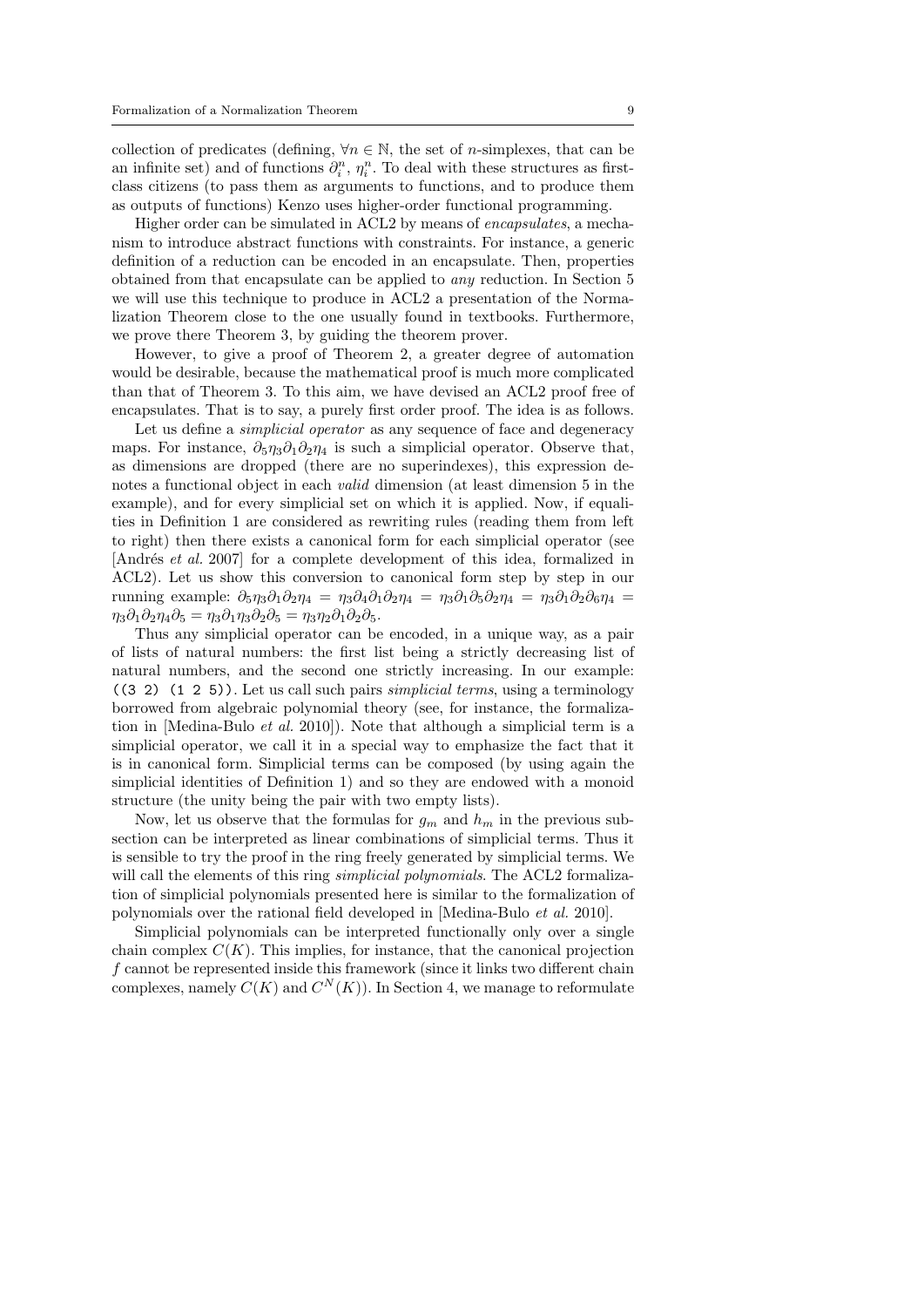the properties of a reduction in the simplicial polynomials setting. Then, in Section 5, we use the encapsulation principle to recover the standard statement of the results (in terms of functional objects).

#### 2.8 An example at work

The intuitive idea underlying our approach is that if we prove a result by only using the simplicial equalities of Definition 1, then the scope of the proof is the whole category of Simplicial Sets. Let us see it in action with the following example. (In Appendix B we give an ACL2 session corresponding to this same theorem.)

## **Theorem 4**  $d_n \circ d_{n+1} = 0, \forall n \in \mathbb{N}$ .

Let us start from the definition:

$$
d_{n+1} = \sum_{i=0}^{n+1} (-1)^i \partial_i^{n+1} = (-1)^{n+1} \partial_{n+1}^{n+1} + \sum_{i=0}^n (-1)^i \partial_i^{n+1}.
$$

Now, we do a forbidden operation: remove the superindexes in the last expression. This allows us a *recursive* definition of the differential:  $d_{n+1}$  $(-1)^{n+1}\partial_{n+1} + \sum_{i=0}^{n}(-1)^{i}\partial_{i} = (-1)^{n+1}\partial_{n+1} + d_{n}$ . Analogously:  $d_{n} = (-1)^{n}\partial_{n}$  $+ d_{n-1}.$ 

By applying the formal properties of the simplicial ring, we obtain:  $d_n \circ$  $d_{n+1} = [(-1)^n \partial_n + d_{n-1}][(-1)^{n+1} \partial_{n+1} + d_n] = -\partial_n \partial_{n+1} + (-1)^n \partial_n d_n +$  $(-1)^{n+1}d_{n-1}\partial_{n+1} + d_{n-1}d_n$ . And then, using the induction hypothesis  $d_n \circ$  $d_{n+1} = -\partial_n \partial_{n+1} + (-1)^n \partial_n d_n + (-1)^{n+1} d_{n-1} \partial_{n+1}.$ 

It is not difficult to prove, also by induction, the following auxiliary result.

Lemma 1  $\partial_n d_n = (-1)^n \partial_n \partial_{n+1} + d_{n-1} \partial_{n+1}.$ 

And therefore, we conclude that  $d_n \circ d_{n+1} = 0$ .

Note that this kind of (heuristic) reasoning is fully first-order (even more: it is simply based on simplification and induction, the kind of reasoning ACL2 was designed for). We made, in the previous arguments, several *logical* simplifications: first, the simplicial set  $K$  has been skipped; second, simplexes have been skipped too (because the extensional equality between functions can in this case be reduced to the syntactic equality between symbolic expressions). Finally, dimensions (superindexes) are skipped, since there is always an implicit dimension from where the result is true. Simplicial polynomials are the right data structures to efficiently deal in ACL2 with this kind of inferences. In Section 6, this way of working will be explained in terms of well-known properties of the simplicial category.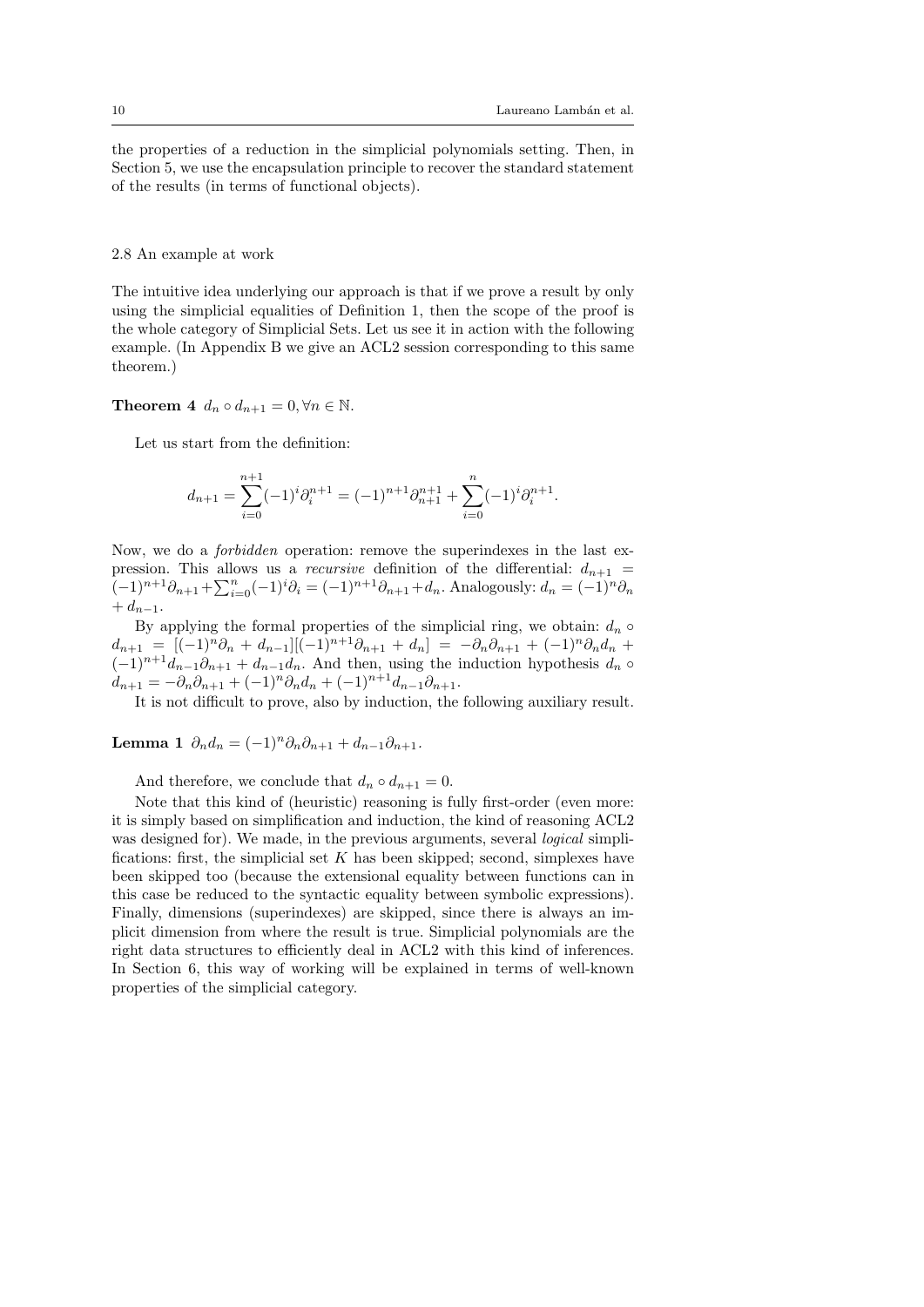#### 3 The ring of simplicial polynomials

This section and the following ones are devoted to describe our ACL2 formalization. Some comments are required about the way of presenting the (rather heavy) notations in this kind of research. The syntax of ACL2 terms and formulas is that of Common Lisp, and thus they are written using prefix notation. For the sake of readability, in this paper the ACL2 definitions and formulas will be presented using a notation closer to the usual mathematical notation than its original Common Lisp syntax. For example, some of the functions will be used in infix notation. When needed, we will show the correspondence between the ACL2 functions and the mathematical notation used instead. Also, we will skip many details and some of the function definitions will be omitted. The complete source files containing the ACL2 formalization and proof of the Normalization Theorem are accessible at: http://www.glc.us.es/fmartin/acl2/fantist. It is worth noting that some of the functions explained here are not explicit in those source files. The reason is that many functions and theorems are generated automatically from some ACL2 macros programmed by us (details on this will be given in Subsection 3.2). To ease the reading of the paper we have also enumerated the complete list of ACL2 definitions, including those automatically generated, in the web page.

In this section we describe the framework of simplicial polynomials. As pointed out in Section 2, simplicial polynomials are symbolic expressions representing sums of face and degeneracy maps composites. This set of expressions can be endowed with a ring structure, where we will carry out, in a convenient way, most of the proofs needed for our main result. In Section 5, we will show that these simplified (and first-order) framework is enough for our purposes, lifting our results to a more standard mathematical formalization of the result.

## 3.1 Simplicial terms

A simplicial term is a two-element list. Its two elements are lists of natural numbers: the first one (called *list of degeneracies*) is strictly decreasing and the second one (called list of faces) is strictly increasing. Simplicial terms represent composites of face and degeneracy maps in a canonical order, but without explicit mentioning of the dimension of the operators. For example, the simplicial term ((4 2 1) (1 3 4)) represents the composite  $\eta_4\eta_2\eta_1\partial_1\partial_3\partial_4$ . That is, degeneracy and face maps are represented simply as natural numbers. In our ACL2 formalization, the function st-p recognizes those ACL2 objects that represent simplicial terms (in this paper  $st-p(t)$  will be denoted as  $t \in \mathcal{T}$ ).

The main operation between simplicial terms is composition. Since we are dealing with terms in canonical form (w.r.t. the simplicial identities applied from left to right), this operation has to be defined in such a way that its result is returned also in canonical form. Let us explain with an example how this composition operation works. Consider the two simplicial terms  $\eta_5\eta_3\partial_2\partial_3$  and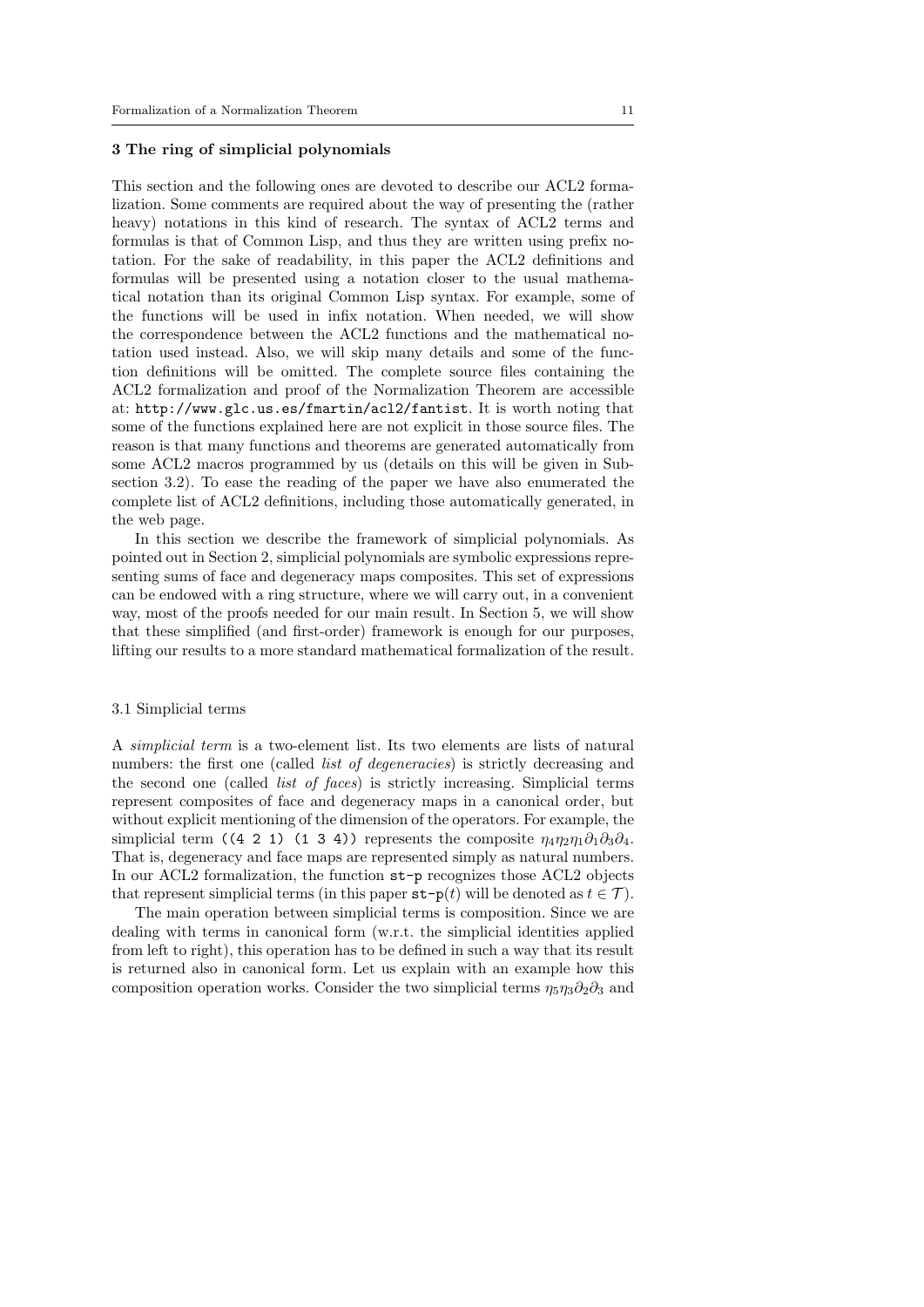$\eta_5\eta_4\eta_1\partial_1\partial_4$ . To compose these two terms we first compose  $\partial_2\partial_3$  with  $\eta_5\eta_4\eta_1$ . Applying the simplicial identities (3), (4) and (5), the result is the composite of a list of degeneracies and a list of faces:  $\eta_3\eta_2$  and  $\partial_2$ , respectively. Then we compose  $\eta_5\eta_3$  with  $\eta_3\eta_2$ , and applying the simplicial identity (2) we obtain  $\eta_5\eta_4\eta_3\eta_2$ . Analogously, we compose  $\partial_2$  with  $\partial_1\partial_4$  and applying the simplicial identity (1) we obtain  $\partial_1 \partial_3 \partial_4$ . Thus, the final result of the composition is  $\eta_5\eta_4\eta_3\eta_2\partial_1\partial_3\partial_4.$ 

This example shows us that we need a number of auxiliary functions implementing the intermediate compositions. For example the function ln-cmp-ld-ln computes the degeneracies component obtained when composing a list of faces  $ld$  with a list of degeneracies  $ln$  (for that, we need the auxiliary function ln-cmp-d-ln that computes the degeneracies component obtained composing one face map d with a list of degeneracies  $ln$ ):

#### DEFINITION:

```
ln-cmp-d-ln(d, ln) :=if endp(ln) then nil
  elseif d < first(ln)then cons(first(ln)−1,ln-cmp-d-ln(d,rest(ln)))
  elseif d > first(ln)+1then cons(first(ln),ln-cmp-d-ln(d-1,rest(ln)))
  else rest(ln)
```
#### DEFINITION:

```
ln-cmp-ld-ln(ld, ln) :=if endp(ld) then lnelse ln-cmp-d-ln(first(ld),ln-cmp-ld-ln(rest(ld),ln))
```
In a similar way, we can define a function ld-cmp-ld-ln computing the faces component resulting when composing a list of faces with a list of degeneracies. And also two functions cmp-ln-ln and cmp-ld-ld computing the composition of two lists of degeneracies and the composition of two list of faces, respectively. With all these functions, we can define the composition (in canonical form) of two simplicial terms  $t_1$  and  $t_2$ :

```
DEFINITION: [t_1 \cdot t_2]\texttt{cmp-st-st}(t_1,t_2) :=list(cmp-ln-ln(first(t_1)),ln-cmp-ld-ln(second(t_1),first(t_2))),
            cmp-ld-ld(ld-cmp-ld-ln(second(t_1),first(t_2)),
                         second(t_2))
```
Note the expression  $[t_1 \cdot t_2]$  with the square brackets in the first line of the definition above. In general, this is the way we will introduce the notation subsequently used in the paper for a defined function, when it is different from the actual ACL2 prefix notation in the sources.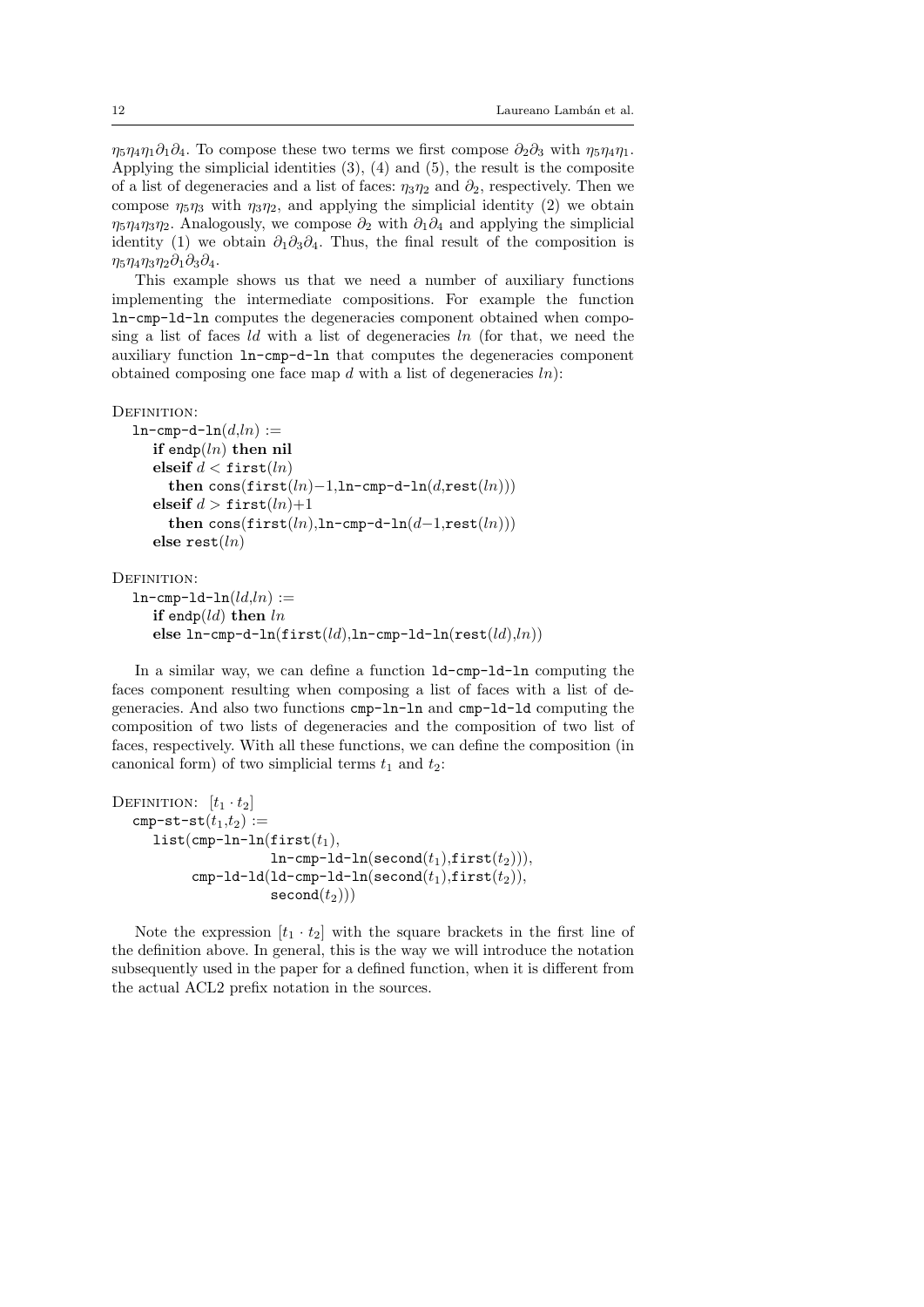3.2 Simplicial polynomials and ring properties

As we have seen in Section 2, functions generated from degeneracy and face maps can be linearly extended to  $C_n(K)$ , the free Abelian group  $\mathbb{Z}[K_n]$ . Thus, it makes sense to deal with symbolic expressions representing linear combinations (with integer coefficients) of simplicial terms. In this context, a monomial is defined to be a (dotted) pair of an integer and a simplicial term, and a simplicial polynomial is simply a list of monomials. For example, the expressions  $p_1 = 3 \cdot \eta_4 \eta_1 \partial_3 \partial_6 \partial_7 - 2 \cdot \eta_1 \partial_3 \partial_4$  and  $p_2 = \eta_3 \partial_4 \partial_6 + 2 \cdot \eta_1 \partial_3 \partial_4$  are both simplicial polynomials.

As with simplicial terms, in our ACL2 representation we will only consider simplicial polynomials in canonical form: a true list of monomials, with non-null coefficients, and strictly increasingly ordered with respect to a fixed ordering on terms. The functions sm-p and sp-p recognizes those ACL2 objects representing monomials and simplicial polynomials, respectively:

DEFINITION:  $[m \in \mathcal{M}]$  $sm-p(m) := \text{consp}(m) \wedge \text{car}(m) \in \mathbb{Z} \wedge \text{car}(m) \neq 0 \wedge \text{cdr}(m) \in \mathcal{T}$ DEFINITION:  $[p \in \mathcal{P}]$  $\texttt{sp-p}(p) :=$ if endp(p) then  $p = \textbf{nil}$ elseif endp( $\text{rest}(p)$ ) then first $(p) \in \mathcal{M} \wedge \text{rest}(p) = \textbf{nil}$ else first $(p) \in \mathcal{M} \wedge \text{cdr}(\text{first}(p)) \prec_t \text{cdr}(\text{second}(p)) \wedge \text{sp-p}(\text{rest}(p))$ 

In this definition,  $\prec_t$  (st- $\prec$  in the source code) is a total strict ordering on terms that compares them with respect to the ACL2 function lexorder, a total order on ACL2 objects. In fact, any total order between simplicial terms would do for our purpose.

Note that face and degeneracy maps can be seen as particular cases of simplicial polynomials. For example  $\partial_3$  is represented by the simplicial polynomial  $((1 \t{all} (3))))$ . These particular polynomials are given respectively by the functions  $di(i)$  and  $ni(i)$  in our formalization, although we will denote them here as  $\partial_i$  and  $\eta_i$ , respectively. We will also denote the polynomial with no terms by 0 (represented by nil). In general, in this paper we will use boldface to denote polynomials.

Note the advantages of considering the representation of simplicial polynomials in a canonical form: we can check that two polynomials represent the same function simply by using equal, the ACL2 syntactic equality. Of course, there is a price to pay for this clean treatment of the equality: it will make the definitions of operations between polynomials (and the proof of their properties) more difficult, since we have to return the results also in canonical form.

The first operation we define on simplicial polynomials is addition, the usual sum of linear combinations. In our example, the addition of  $p_1$  and  $p_2$ is the polynomial  $\eta_3 \partial_4 \partial_6 + 3 \cdot \eta_4 \eta_1 \partial_3 \partial_6 \partial_7$ .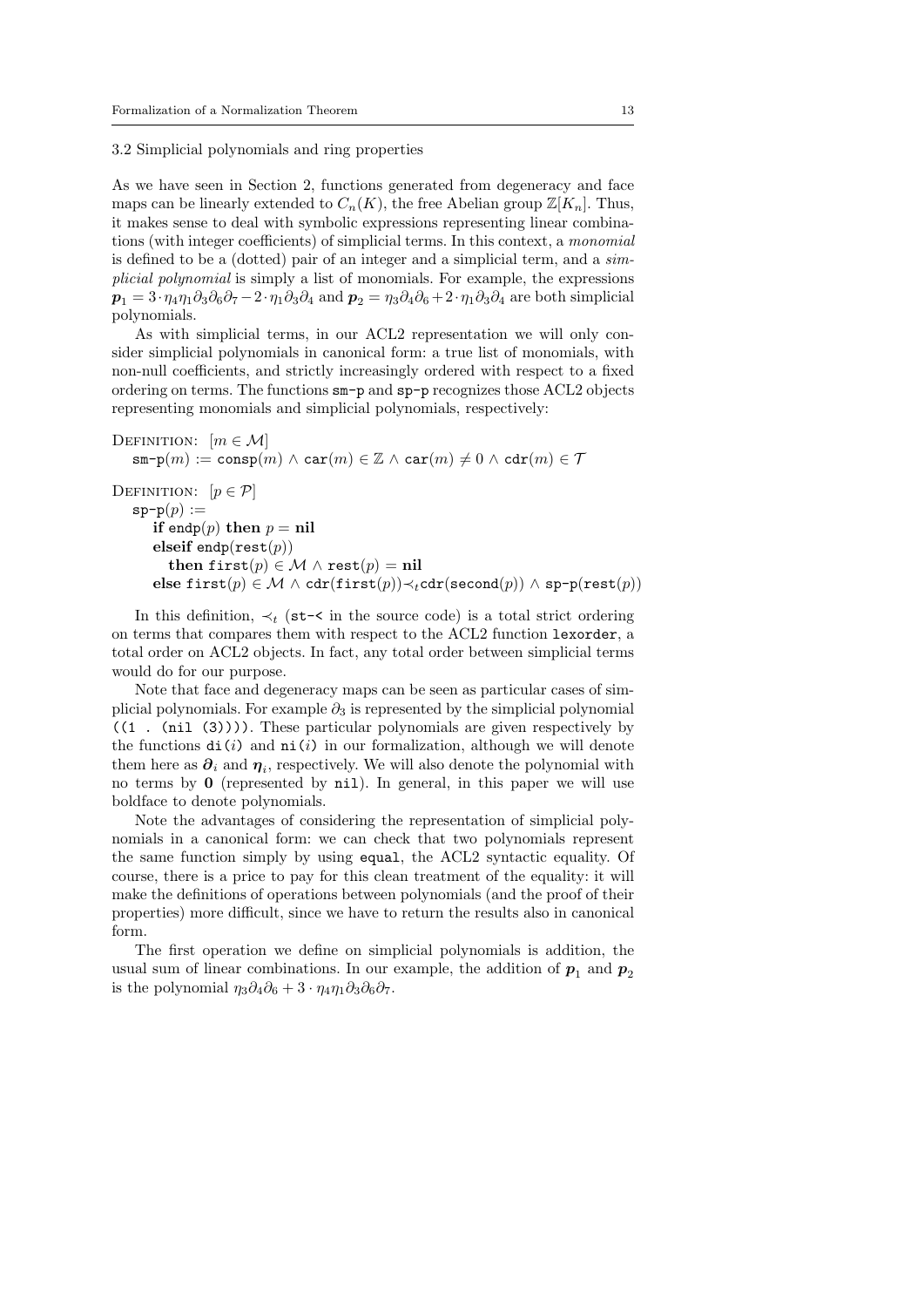The function add-sp-sp defines polynomial addition, iteratively adding the monomials of one of the polynomials to the other. In order to return its result in canonical form, addition of a monomial to a polynomial (function add-sm-sp) is defined "inserting" the monomial in the right position of the polynomial (with respect to the term ordering), taking care also of possible cancellations:

```
DEFINITION: [m + p]add\text{-sm-sp}(m,p) :=if car(m) = 0 then p
       elseif endp(p)then list(m)elseif cdr(m) \prec_tcdr(first(p))
          then \cos(m,p)elseif cdr(first(p))\prec_tcdr(m)then \text{cons}(\text{first}(p),\text{add-sm-sp}(m,\text{rest}(p)))elseif car(m) + car(first(p)) = 0then cdr(p)else cons(cons(car(m) + car(first(p)),cdr(m)), rest(p))
DEFINITION: [p_1 + p_2]add-sp-sp(\boldsymbol{p}_1,\boldsymbol{p}_2) :=if endp(\boldsymbol{p}_1) then \boldsymbol{p}_2\text{else first}( \boldsymbol{p}_1 ) + \text{add-sp-sp}(\text{rest}( \boldsymbol{p}_1), \boldsymbol{p}_2 ))
```
We now define the composition (or product) of two polynomials. This operation computes the simplicial polynomial that represents the composition of the functions represented by its inputs. For example, the composition of  $p_1$ and  $p_2$  is the polynomial  $-2 \cdot \eta_1 \partial_3 \partial_4 \partial_6 - 4 \cdot \eta_2 \eta_1 \partial_2 \partial_3 \partial_4 \partial_5 + 3 \cdot \eta_4 \eta_1 \partial_4 \partial_6 \partial_7 \partial_8 +$  $6 \cdot \eta_4 \eta_2 \eta_1 \partial_2 \partial_3 \partial_4 \partial_7 \partial_8.$ 

The function cmp-sp-sp defines polynomial composition. It uses polynomial addition together with the auxiliary functions cmp-sm-sp, computing the composition of a monomial and a polynomial, and cmp-sm-sm, computing the composition of two monomials (which in turn uses the composition of simplicial terms defined above):

```
DEFINITION: [m_1 \cdot m_2]cmp - sm - sm(m_1,m_2) :=\text{cons}(\text{car}(m_1) \cdot \text{car}(m_2), \text{cdr}(m_1) \cdot \text{cdr}(m_2))DEFINITION: [m \cdot p]cmp-sm-sp(m,p) :=if endp(p) then 0
           else m \cdot \text{first}(p) + \text{cmp-sm-sp}(m,\text{rest}(p)))DEFINITION: \left[\boldsymbol{p}_1\cdot\boldsymbol{p}_2\right]\mathtt{cmp-sp-sp}( \boldsymbol{p}_1, \boldsymbol{p}_2 ) :={\rm if\; endp}(p_1) {\rm \; then\;} 0\text{else first}( \boldsymbol{p}_1) \cdot \boldsymbol{p}_2 + \text{cmp-sp-sp}(\text{rest}( \boldsymbol{p}_1), \boldsymbol{p}_2))
```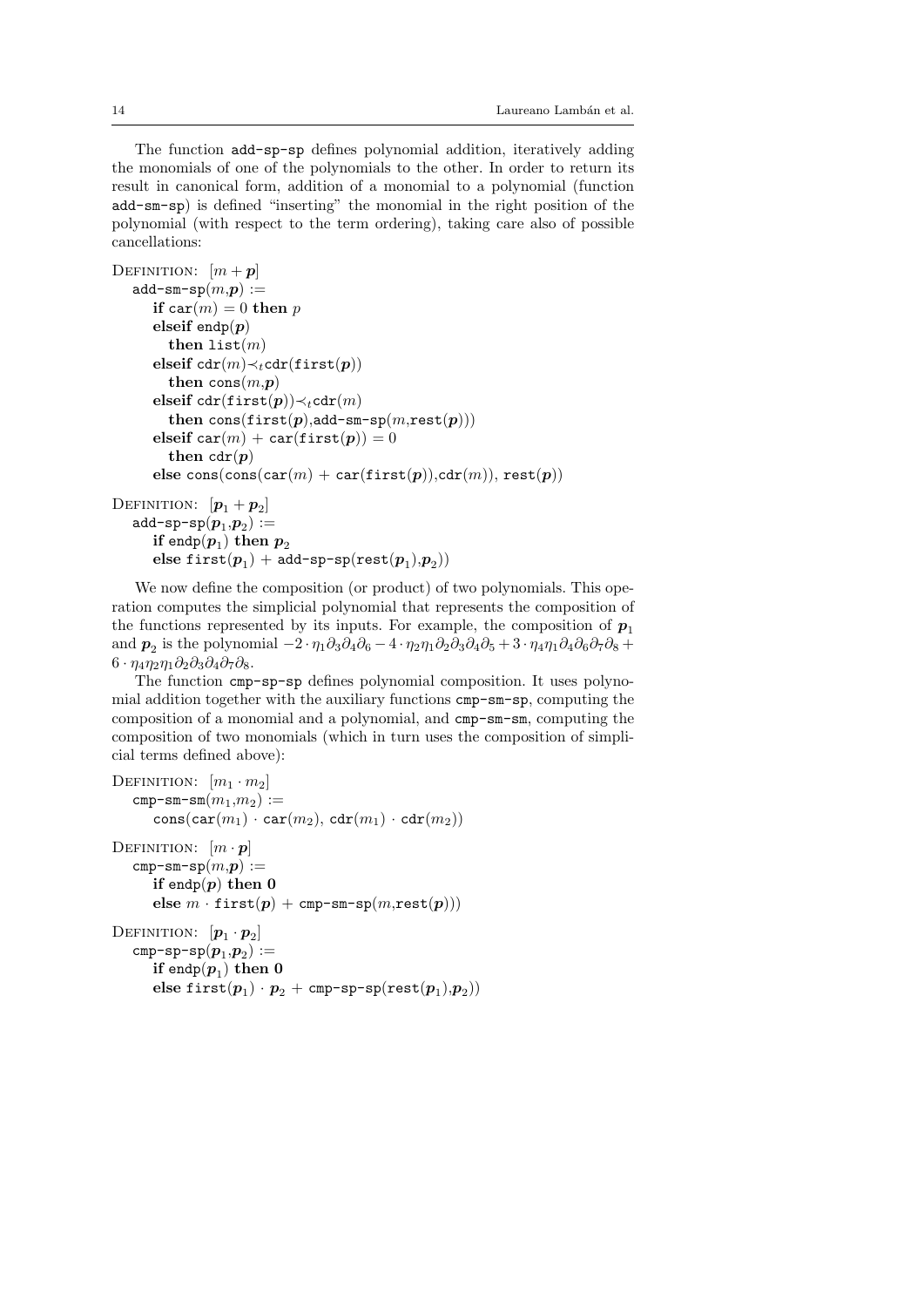Another operation on polynomials, that we will use later, is what we call the scalar product of a polynomial by an integer, obtained multiplying its coefficients by that integer and formalized by the function scl-prd-sp. As in the previous case, we use the auxiliary function scl-prd-sm to compute the scalar product of a monomial by an integer:

```
DEFINITION: [k \cdot m]\texttt{scl-prd-sm}(k,m) :=\text{cons}(k \cdot \text{car}(m), \text{cdr}(m))DEFINITION: [k \cdot p]\texttt{scl-prd-sp}(k,\pmb{p}) :=if k \notin \mathbb{Z} - \{0\} then 0
        elseif endp(p)then p
        else k \cdot \texttt{first}(p) + \texttt{sc1-prd-sp}(k,\texttt{rest}(p))
```
We now describe the properties we proved to conclude that the set of simplicial polynomials together with the addition and composition operations is a ring. But before this, we present the statement of the theorems showing that the set of simplicial terms together with the composition operation is a monoid. That is, composition is a closed operation on simplicial terms, associative and with an identity element (namely the list (nil nil), returned by the 0-ary function  $st-id$  and denoted here as  $id_{\mathcal{T}}$ :

THEOREM: st-p-cmp-st-st  $(t_1 \in \mathcal{T} \land t_2 \in \mathcal{T}) \rightarrow t_1 \cdot t_2 \in \mathcal{T}$ 

THEOREM: cmp-st-st-associative

 $(t_1 \in \mathcal{T} \wedge t_2 \in \mathcal{T} \wedge t_3 \in \mathcal{T}) \rightarrow (t_1 \cdot t_2) \cdot t_3 = t_1 \cdot (t_2 \cdot t_3)$ 

THEOREM: cmp-st-st-identity

 $id_{\mathcal{T}} \in \mathcal{T} \wedge (t_1 \in \mathcal{T} \rightarrow t_1 \cdot id_{\mathcal{T}} = t_1 \wedge id_{\mathcal{T}} \cdot t_1 = t_1)$ 

It should be noted that the proof of the associativity of cmp-st-st is not trivial at all, motivated again by the fact that the function returns its result in canonical form.

Once proved the monoid properties of simplicial terms, we prove that the set of simplicial polynomials has a ring structure with respect to addition and composition. The additive identity is 0, defined by the 0-ary function add-sp-sp-id. The inverse (w.r.t. addition) of a polynomial is simply the scalar product of the polynomial by  $-1$ , defined by the function inv-add-sp-sp. Also, the composition identity is the polynomial ((1 . (nil nil))), defined by the 0-ary function cmp-sp-sp-id and denoted here as  $id$ (representing the identity function).

For example, two of the properties proved are the commutativity of addition and the right distributivity of the composition with respect to addition:

THEOREM: add-sp-sp-commutative

 $(p_1 \in \mathcal{P} \land p_2 \in \mathcal{P}) \rightarrow p_1 + p_2 = p_2 + p_1$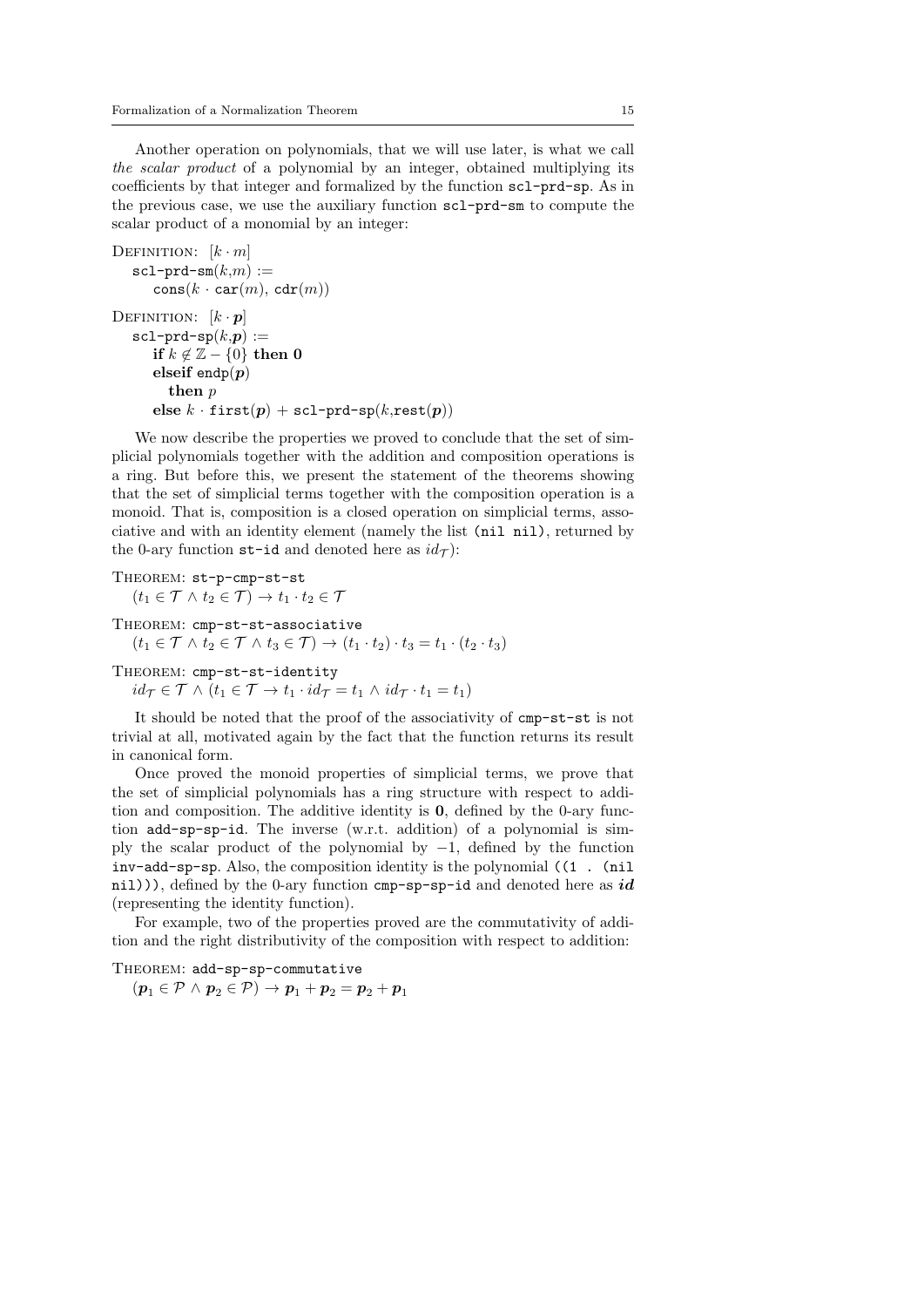## THEOREM: cmp-sp-sp-add-sp-sp-distributive-r

## $(\boldsymbol{p}_1 \in \mathcal{P} \, \wedge \, \boldsymbol{p}_2 \in \mathcal{P} \, \wedge \, \boldsymbol{p}_3 \in \mathcal{P}) \rightarrow \boldsymbol{p}_1 \cdot (\boldsymbol{p}_2 + \boldsymbol{p}_3) = (\boldsymbol{p}_1 \cdot \boldsymbol{p}_2) + (\boldsymbol{p}_1 \cdot \boldsymbol{p}_3)$

We do not list here all the properties we proved, establishing the ring structure of the set of simplicial polynomials, but we refer the reader to the sources for a detailed description. All those ring properties are essential in our formalization, since the proofs of the results presented in the following section are mostly done by induction and by using the ring theorems as rewrite rules.

It is worth pointing out that we proved all these theorems as (functional) instances of a more general formalization. In the sources, the reader will find the development of a general theory about the ring of linear combinations (with integer coefficients) of elements of a generic monoid. The ring of simplicial polynomials is just a particular instance of this generic theory, obtained using encapsulation in combination with the functional instantiation inference rule of ACL2. (A related development for polynomials in commutative algebra can be found in [Medina-Bulo et al. 2010].)

In ACL2, the *encapsulation principle* allows one to introduce partially defined functions, consistently assuming only certain properties about them. A derived rule of inference, functional instantiation, provides a limited higherorder-like reasoning mechanism allowing to instantiate the function symbols of a previously proved theorem, replacing them with other function symbols, provided it can be proved that the new functions satisfy the constraints assumed on the replaced functions.

Thus, a generic monoid is defined via the encapsulation principle, assuming about it only the monoid properties. From this, generic linear combinations with integer coefficients, its addition and its multiplication, are defined, and then the ring properties of these operations are proved. This allows us to derive (by functional instantiation) the ring properties for the set of linear combinations of elements of any concrete monoid. In particular, since the set of simplicial terms is proved to be a monoid with respect to composition, the ring properties of simplicial polynomials can be directly derived from the generic theory. In our case, this instantiation has been done in a convenient and almost automatic way, using an instantiation tool previously developed by some of the authors [Martín-Mateos  $et \ al.$  2002].

#### 3.3 Well-formedness properties of simplicial polynomials

Recall from the discussion in subsection 2.7, that simplicial polynomials are intended to represent functions on chains. Nevertheless, not every simplicial polynomial can be interpreted consistently as a function on chains. Think for example in the simplicial term  $\eta_5\eta_2\eta_1\partial_1\partial_3$ . Interpreted as a composition of simplicial maps, it could not be applied to elements of  $C_4(K)$ , since in that case,  $\eta_5$  would have to be applied to a chain in  $C_4(K)$  and that is impossible, regardless of the superindex this degeneracy map might have. Nevertheless, this simplicial term may be interpreted as a function on  $C_7(K)$ , for example. When a simplicial term, interpreted as a composition of simplicial maps, can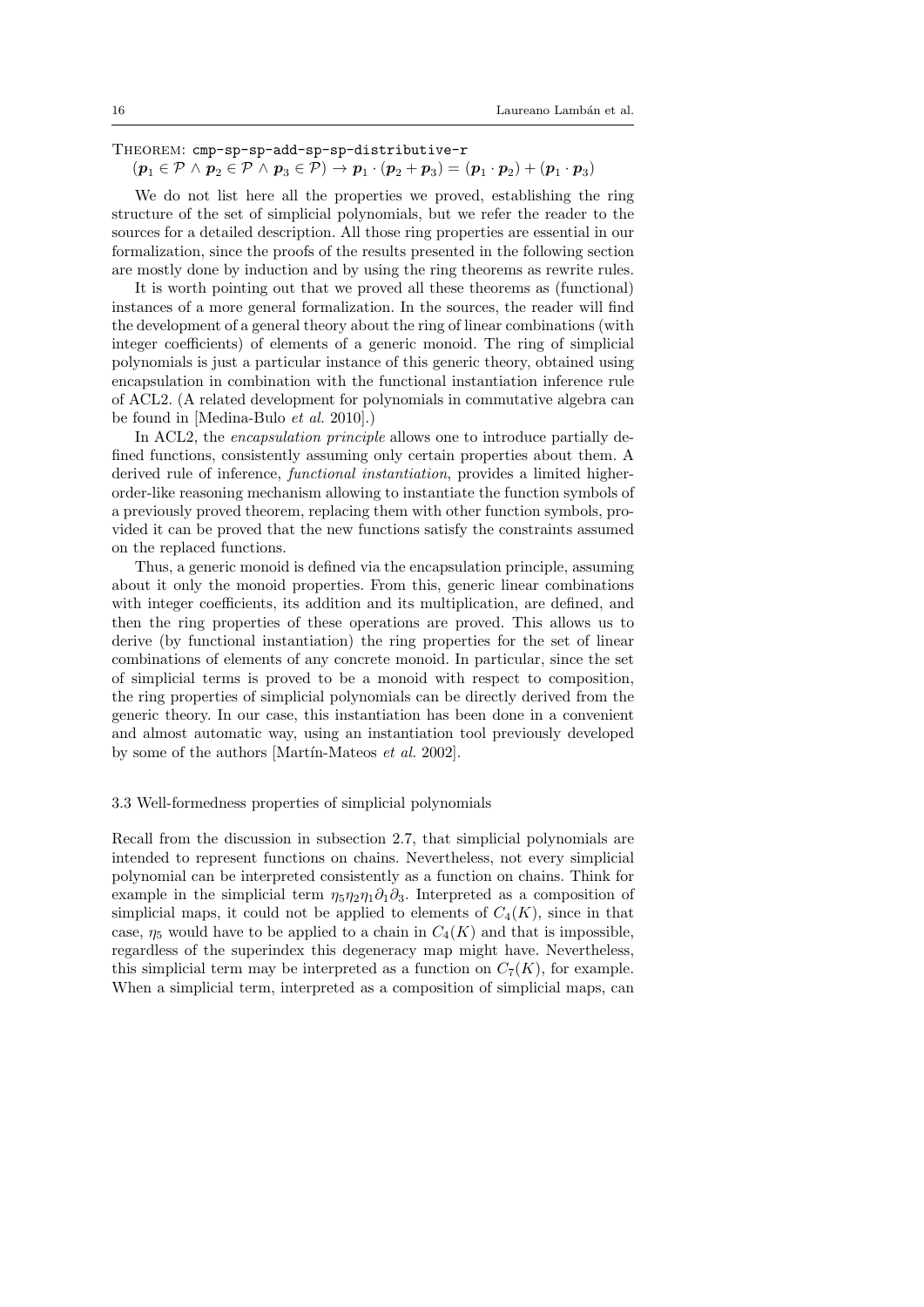be applied to chains of dimension  $m$ , we say that the simplicial term is *valid* for m. The simplicial term of the example is valid for every dimension  $m > 4$ .

If we consider now simplicial polynomials, other problems appear. Even if a simplicial polynomial contains, for a given dimension, only valid simplicial terms for that dimension, it may be the case that still it cannot be interpreted in a consistent way as a function on chains. Consider for instance the polynomial  $\eta_5\eta_2\eta_1\partial_1\partial_3 + \eta_3\eta_2\partial_1\partial_3$ . Its two terms are valid, for example, in dimension 7, but the first term would give us a function from  $C_7(K)$  to  $C_8(K)$ and the second term a function from  $C_7(K)$  to  $C_7(K)$ . Thus, they cannot be added consistently. The degree of a simplicial term is the difference between its number of degeneracies and its number of faces (or, equivalently, it is the "dimension jump" of every function it may represent). It is clear that another restriction we must impose on a simplicial polynomial, in order to being able to interpret it as a function on chains, is that all its terms must have the same degree (what we will call a *uniform* polynomial).

We have formalized in ACL2 those restrictions by means of three functions valid-sp, uniform-sp and degree-sp, whose definitions we omit here: valid-sp $(p,m)$  checks whether all the simplicial terms in p are valid for dimension m, uniform-sp(p) checks if all the terms in p have the same degree and degree- $sp(p)$  is the common degree of the terms of a uniform polynomial (or 0 if it is the zero polynomial). We will say that a polynomial is well-formed for dimension  $m$  when it is valid for  $m$  and uniform.

It is important to note that well-formedness is not needed to prove the ring properties of simplicial polynomials, which are true for every polynomial, well-formed or not. But it will be needed in Section 5, where we will interpret simplicial polynomials as functions on chains.

#### 4 Formal proofs in the polynomial framework

As sketched in Section 2, our main goal is to prove the Normalization Theorem (in its strong version), by explicitly giving a reduction  $(C(K), C<sup>N</sup>(K), f, q, h)$ .

Unfortunately, we cannot directly state this theorem in the simplicial polynomial framework. There are several reasons for this. For example,  $f$  is defined to be the canonical chain epimorphism, from  $C(K)$  to  $C<sup>N</sup>(K)$ . This function can be described as the operation of erasing all the degenerate simplexes of a chain (recall from Subsection 2.1: a linear combination of simplexes with integer coefficients). Since a simplicial polynomial does not have an explicit mentioning of the arguments on which the function that it represents is supposed to be applied, this epimorphism cannot be described as a simplicial polynomial. Also, we should not forget that in our polynomial setting we dropped any explicit mentioning of the dimensions of the face and degeneracy maps involved, and these dimensions are explicit in the definition of simplicial set (Definition 1).

But fortunately, we can do most of the work (or at least, the hard part) using simplicial polynomials in a convenient way, as we will describe. The idea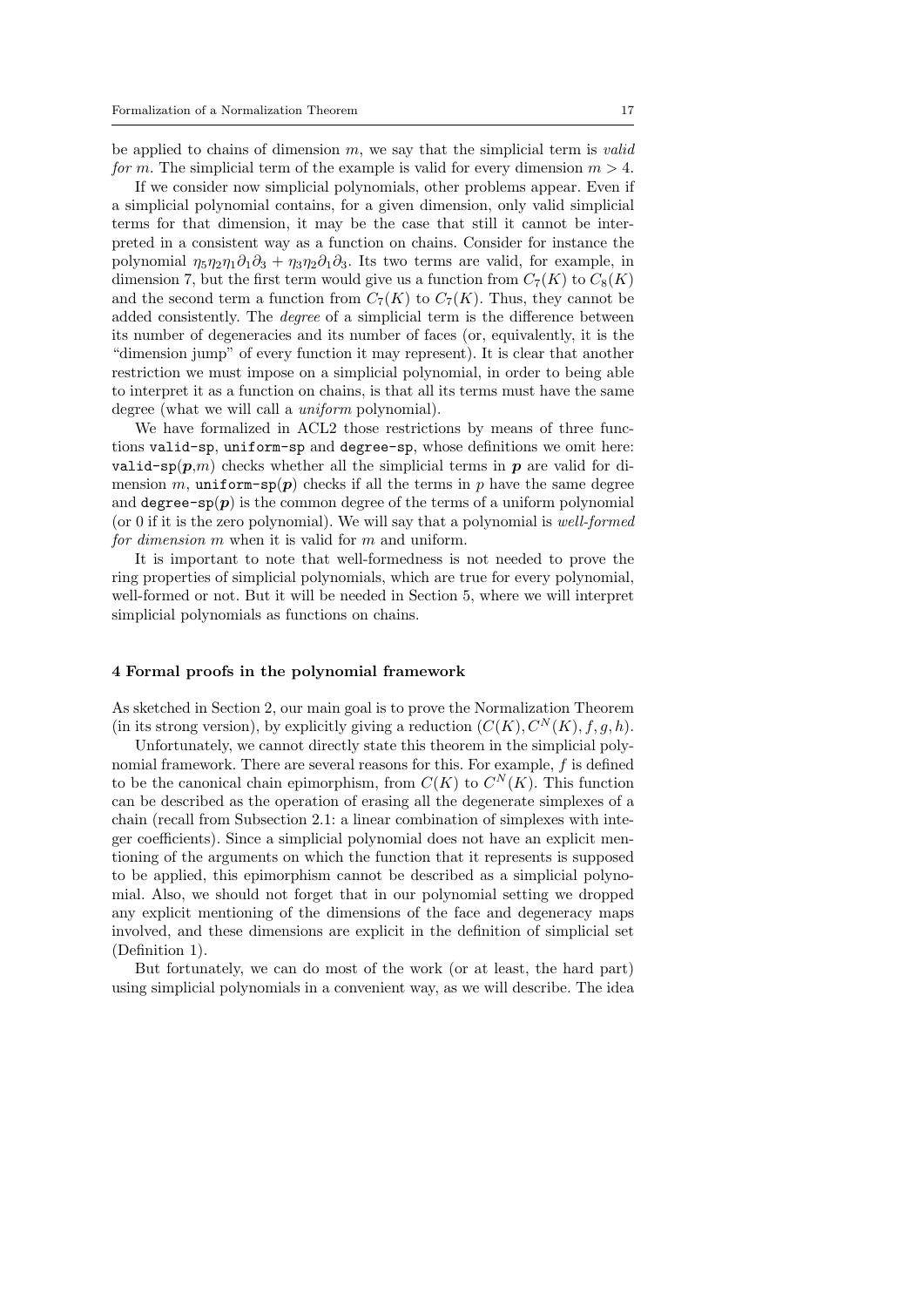is to define polynomial versions for the differential d and for q and h, and prove, in the simplicial polynomial ring, their main properties.

## 4.1 The polynomials  $d_m$ ,  $g_m$  and  $h_m$

First, let us recall the definitions (parameterized by  $m \in \mathbb{N}$ ) for the differential  $d_m$  and for the conjectured definitions of  $g_m$  and  $h_m$ , given in Section 2:

- $d_m = \sum_{i=0}^m (-1)^i \partial_i$
- $g_m = \sum_{i=1}^{\infty} (-1)^{\sum_{i=1}^p a_i + b_i} \eta_{a_p} \dots \eta_{a_1} \partial_{b_1} \dots \partial_{b_p}$ , where the indexes range over the  $a_i$  and  $b_i$  such that  $0 \le a_1 < b_1 < \ldots < a_p < b_p \le m$ , with  $0 \le p \le$  $(m+1)/2$ .
- $h_m = \sum_{i=1}^{\infty} (-1)^{a_{p+1} + \sum_{i=1}^{p} a_i + b_i} \eta_{a_{p+1}} \eta_{a_p} \dots \eta_{a_1} \partial_{b_1} \dots \partial_{b_p}$ , where the indexes range over  $0 \le a_1 < b_1 < \ldots < a_p < a_{p+1} \le b_p \le m$ , with  $0 \le p \le$  $(m+1)/2$ .

Note that, viewed as symbolic expressions, the above define three families of simplicial polynomials. In order to translate them to ACL2, we found an essential hindrance: ACL2 does not admit iterative definitions, and therefore it is mandatory to work with an equivalent recursive definition. At the end of the way, it will give to our proof a recursive flavor, and so differences with the above mentioned Mac Lane's proof [Mac Lane 1963] could be unnoticed. However, our proof was directly inspired by these summations, and carried out following combinatorial clues given by them. (In fact, after our formalization was completed, we found the paper [Epstein 1966], where David Epstein gave formulas very close to our recursive versions of the summations.)

We first introduce the recursive polynomials (that is, the polynomial for m will be defined in terms of the polynomial for  $m-1$ ) and then explain with some detail the translation from the summations to the recursive polynomials. The case of the function diff-pol, defining the differential  $d_m$ , is easy and does not deserve a thoughtful explanation:

```
DEFINITION: [d_m]diff-pol(m) :=\overline{\text{if}}\text{ }m\not\in \mathbb{N}^{+}\text{ }{\text{then}}\text{ }\partial_{0}% \text{ }\overline{\partial}_{\text{ }m}\text{ }helse (-1)^m \cdot \partial_m + \text{diff-pol}(m-1)
```
For the definition of  $g_m$ , let  $p_{i,j}$  denote the polynomial  $\eta_i \partial_j$ , when  $i < j$ . Consider the following recursive definition:

```
DEFINITION: [g_m]G-pol(m) :=\overline{\textbf{if}} \ m \not\in \mathbb{N}^+ \ \textbf{then} \ \textbf{\textit{id}}else G-pol(m-1) \cdot (id - p_{m-1,m})
```
Some explanation is needed to show why this definition can be considered as a recursive version implementing the explicit formula conjectured in [Rubio and Sergeraert 1990], that we repeat here to ease the reading: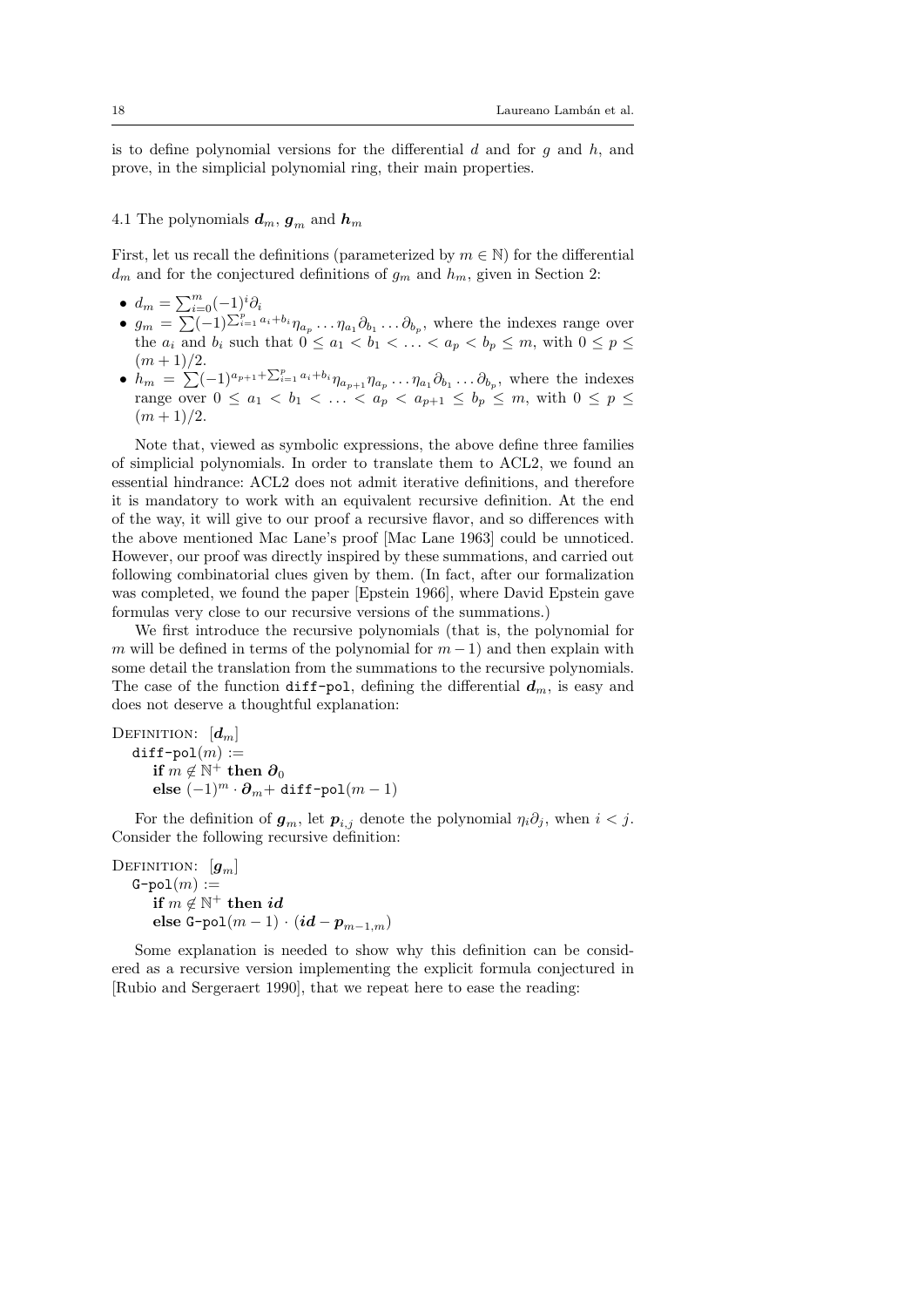$g_m = \sum (-1)^{\sum_{i=1}^p a_i + b_i} \eta_{a_p} \dots \eta_{a_1} \partial_{b_1} \dots \partial_{b_p}$ , where the indexes range over the  $a_i$  and  $b_i$  such that  $0 \le a_1 < b_1 < \ldots < a_p < b_p \le m$ , with  $0 \le p \le (m+1)/2$ . Let us first observe that, by applying the simplicial identities:

 $\eta_{a_p} \dots \eta_{a_1} \partial_{b_1} \dots \partial_{b_p} = \eta_{a_1} \partial_{b_1} \dots \eta_{a_p} \partial_{b_p} = p_{a_1, b_1} \dots p_{a_p, b_p}$ 

Therefore,  $g_m$  is the simplicial polynomial whose monomials are (up to sign,  $+1$  or  $-1$ ) all the simplicial terms which are a product of *disjoint* terms  $p_{i,j}$  (we called two terms  $p_{i_1,j_1}$  and  $p_{i_2,j_2}$  disjoint terms if  $i_1 < j_1 < i_2 < j_2$ ) with subindexes less or equal than  $m$ . This is the idea allowing us to define our recursive version of  $g_m$ , as explained below.

The composite terms  $p_{a_1,b_1} \dots p_{a_p,b_p}$  can be grouped into two disjoint families, expressing  $g_m$  as a sum of two polynomials:

- Products where  $b_p < m$ , whose addition gives rise to  $g_{m-1}$  (including  $p = 0$ , and
- Products where its last factor is  $p_{\alpha,m}$ , with  $\alpha \in \{0,\ldots,m-1\}$ . Then we claim that the corresponding polynomial obtained by adding all the factors in this family is equal to  $-g_{m-1}p_{m-1,m}$ . That is, if  $\alpha = m-1$  the product has the adequate shape, and the sign changes because  $2m - 1$  is an odd number; if  $\alpha < m - 1$  we can write  $p_{\alpha,m} = p_{\alpha,m-1}p_{m-1,m}$ , and the sign changes because the second subindex has been decreased by one.

Thus,  $g_m = g_{m-1} - g_{m-1}p_{m-1,m} = g_{m-1}(Id - p_{m-1,m})$  which is the implemented recursive definition.

For example, this is the result obtained when we compute  $g_3$  using the above definition:  $id_{\mathcal{T}} - \eta_0 \partial_1 + \eta_0 \partial_2 - \eta_0 \partial_3 - \eta_1 \partial_2 + \eta_1 \partial_3 - \eta_2 \partial_3 + \eta_2 \eta_0 \partial_1 \partial_3$ .

For the recursive definition of  $h_m$ , we first define a new family of parameterized polynomials, denoted  $q_m$ , in the following way:

DEFINITION:  $[q_m]$  $Q-pol(m) :=$ if  $m \notin \mathbb{N}^+$  then 0  $\mathbf{else} \ -\mathsf{Q\text{-}pol}(m-1)\cdot p_{m-1,m} + (-1)^{m-1}\cdot \pmb{\eta}_m \cdot \pmb{g}_{m-1}\cdot \pmb{p}_{m-1,m}$ 

Now we define  $h_m$  in the following recursive way:

DEFINITION:  $[h_m]$  $H-pol(m) :=$ if  $m \notin \mathbb{N}^+$  then  $\eta_0$ else H-pol $(m-1) + (-1)^m \cdot \eta_m + q_m$ 

Let us prove here that this recursive definition is equivalent to  $h_m = \sum (-1)^{a_{p+1} + \sum_{i=1}^p a_i + b_i} \eta_{a_{p+1}} \eta_{a_p} \dots \eta_{a_1} \partial_{b_1} \dots \partial_{b_p}$ , where the indexes range over  $0 \le a_1 < b_1 < \ldots < a_p < a_{p+1} \le b_p \le m$ , with  $0 \le p \le (m+1)/2$ (the formula conjectured in [Rubio and Sergeraert 1990]).

As in the case of  $g_m$ , we can describe  $h_m$  as the polynomial having monomials extracted (up to sign) from the expressions:  $\eta_{a_{p+1}} p_{a_1,b_1} \dots p_{a_p,b_p}$ , where  $0 \le a_1 < b_1 < \ldots < a_p < a_{p+1} \le b_p \le m$ .

Again, we have two disjoint families of monomials: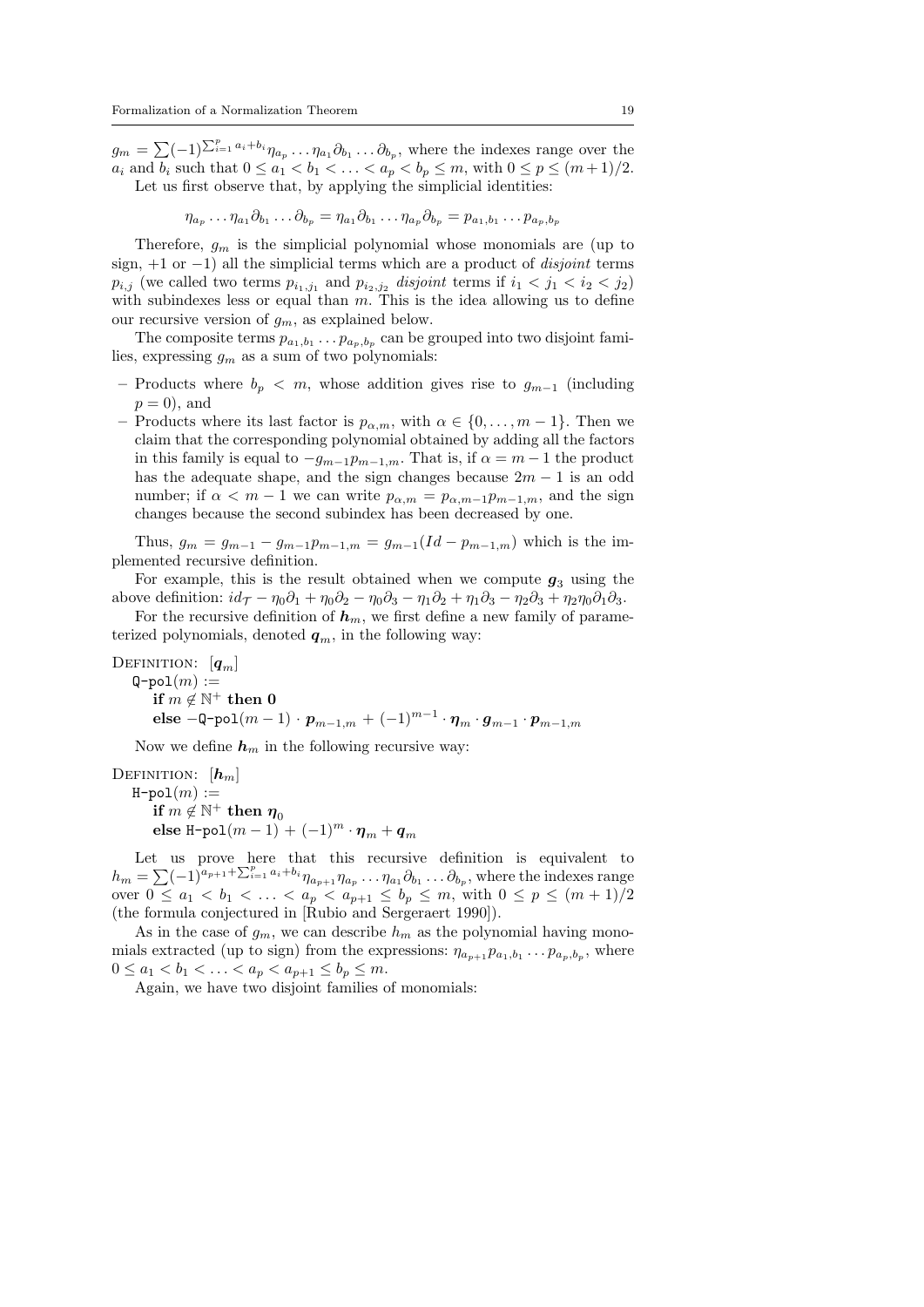- Products where  $b_p < m$ , whose addition corresponds to  $h_{m-1} + (-1)^m \eta_m$  $(including p = 0), and$
- Products where its last factor is  $p_{\alpha,m}$ .

Let us add all the polynomials in the second family producing a polynomial called  $\hat{q}_m$ . The polynomial  $\hat{q}_m$  can be, in turn, decomposed into two families: monomials starting from  $\eta_m$  (according to the discussion on  $g_m$ , they correspond to  $\eta_m(g_m - g_{m-1}) = -\eta_m g_{m-1} p_{m-1,m}$  and monomials starting from  $\eta_k$  with  $k < m$ , which can be expressed as  $-\hat{q}_{m-1}p_{m-1,m}$  (since  $\eta_k \dots \hat{\eta}_{\alpha,m} =$  $\eta_k \ldots p_{\alpha,m-1}p_{m-1,m}$ , provided that  $\eta_k \ldots p_{\alpha,m-1}$  appears in  $\hat{q}_{m-1}$ ; observe that the sign changes due to the decreasing of the subindex).

This discussion proves that  $\hat{q}_m$  is equal to the polynomial  $q_m$  defined above, and shows the validity of the expression  $h_m = h_{m-1} + (-1)^m \eta_m + q_m$ .

As an example, the following is the computation of  $h_3$  using the above definition:  $\eta_0 - \eta_1 + \eta_1 \eta_0 \partial_1 - \eta_1 \eta_0 \partial_2 + \eta_1 \eta_0 \partial_3 + \eta_2 + \eta_2 \eta_0 \partial_2 - \eta_2 \eta_0 \partial_3 - \eta_2 \eta_1 \partial_2 +$  $\eta_2 \eta_1 \partial_3 - \eta_3 + \eta_3 \eta_0 \partial_3 - \eta_3 \eta_1 \partial_3 + \eta_3 \eta_2 \partial_3 - \eta_3 \eta_2 \eta_0 \partial_1 \partial_3.$ 

## 4.2 The main theorems

Having defined the functions, the following are the ACL2 theorems establishing the main properties (regarding the Normalization Theorem) of those polynomials:

THEOREM: cmp-diff-pol-diff-pol=0  $m \in \mathbb{N} \to d_m \cdot d_{m+1} = 0$ 

THEOREM: G-pol-on-degenerate=0  $(m \in \mathbb{N} \land i \in \mathbb{N} \land i < m) \rightarrow g_m \cdot \eta_i = 0$ 

THEOREM: G-pol-and-diff-pol-commute  $m\in\mathbb{N}\rightarrow\bar{\bm{d}}_m\cdot\bm{g}_m=\bm{g}_{m-1}\cdot\bm{d}_m$ 

THEOREM: H-pol-property-b

 $m\in \mathbb{N}^+\rightarrow \overline{\bm d_{m+1}\cdot \bm h_m+\bm h_{m-1}\cdot \bm d_m}=\bm id-\bm g_m$ 

We emphasize the fact that in these formulas,  $+$  and  $\cdot$  respectively denote addition and composition of simplicial polynomials. That is, we prove that the above equalities hold in the ring of simplicial polynomials.

These properties are polynomial versions of some of the results we need to prove Theorem 2. In particular, cmp-diff-pol-diff-pol=0 is the polynomial version of the result establishing that  $d_m$  is a differential homomorphism; theorem G-pol-on-degenerate=0 gives the behavior of  $g_m$  on degenerate simplexes; G-pol-and-diff-pol-commute is the polynomial version of the result that states that  $g_m$  is a chain morphism; and H-pol-property-b will be essential to prove property (b) required in the definition of reduction.

These four theorems, although with substantial differences in its difficulty, have been proved in a similar way: we apply induction on the natural numbers and use the properties of the simplicial polynomial ring and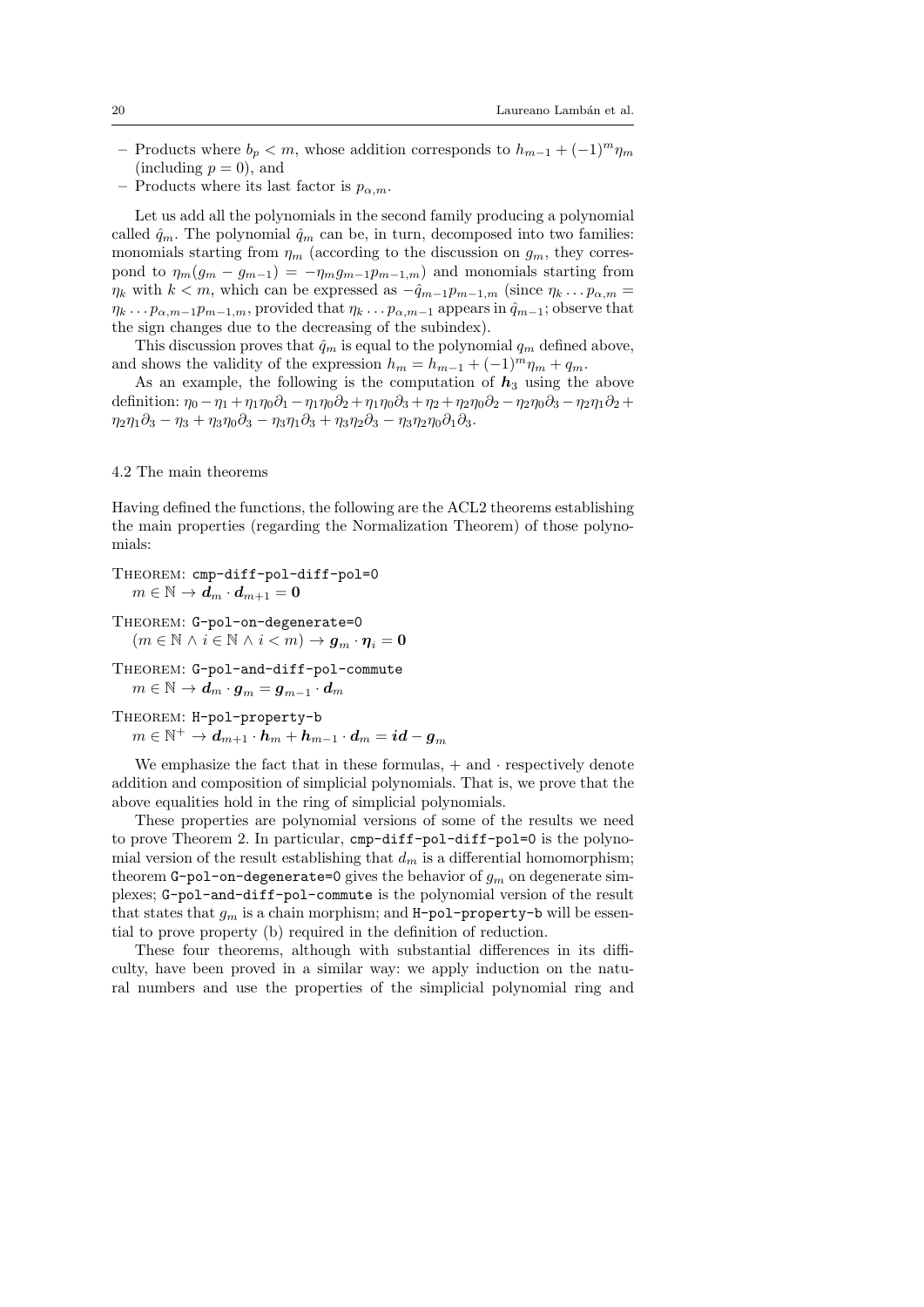the simplicial identities, to prove the inductive case. To illustrate this, we describe in the following subsection a sketch of the proof of the theorem G-pol-and-diff-pol-commute<sup>2</sup>. We hope this description will give the reader a flavor of how we prove properties in the ring of simplicial polynomials.

The proof of the theorem H-pol-property-b is by far the most difficult, and we omit its description here due to the lack of space. We urge the interested reader to consult the source files.

4.3 A sketch of a proof of  $d_m \cdot g_m = g_{m-1} \cdot d_m$ 

Let us first give some lemmas that will be used in the proof. First, the following lemma establishes that  $g_m$  and  $\partial_k$  commute when  $m < k$ :

Lemma: G-pol-and-faces-commute

 $(m \in \mathbb{N} \land k \in \mathbb{N} \land m < k) \rightarrow \partial_k \cdot g_m = g_m \cdot \partial_k$ 

This property is easily proved by induction on  $m$ , and expanding the definition of  $g_m$ .

Now we prove a lemma that establishes how we can commute  $d_m$  and  $p_{i,j}$ when  $m < i < j$ . Again, this property is easily proved by induction on m, and expanding the definition of  $d_m$ :

Lemma: pij-pol-and-diff-pol-commute  $(n \in \mathbb{N} \land i \in \mathbb{N} \land j \in \mathbb{N} \land m < i \land i < j) \rightarrow p_{i-1,j-1} \cdot d_m = d_m \cdot p_{i,j}$ 

Let us now describe the proof of G-pol-and-diff-pol-commute, which is proved by induction on m:

- Base case:  $m = 0$ . This is trivial, since  $d_0 \cdot id = id \cdot d_0$ .
- Inductive case: suppose  $m > 0$  and  $d_{m-1} \cdot g_{m-1} = g_{m-2} \cdot d_{m-1}$ . We will see how we can rewrite  $d_m \cdot g_m$  to  $g_{m-1} \cdot d_m$ . First, we expand the definitions of  $g_m$  and  $d_m$ , and apply ring properties:

$$
d_m \cdot g_m = d_m \cdot g_{m-1} \cdot (id - p_{m-1,m}) = (d_{m-1} + (-1)^m \partial_m) \cdot g_{m-1} \cdot (id - p_{m-1,m})
$$
  
=  $d_{m-1} \cdot g_{m-1} \cdot (id - p_{m-1,m}) + (-1)^m \cdot \partial_m \cdot g_{m-1} \cdot (id - p_{m-1,m})$ 

We apply lemma G-pol-and-faces-commute above and the induction hypothesis, rewriting the last expression:

$$
\boldsymbol g_{m-2}\cdot \boldsymbol d_{m-1} \cdot (\boldsymbol id-\boldsymbol p_{m-1,m})+(-1)^m\cdot \boldsymbol g_{m-1}\cdot \boldsymbol \partial_m \cdot (\boldsymbol id-\boldsymbol p_{m-1,m})
$$

Note that using the simplicial identity (5), it is easy to prove  $\partial_m \cdot (id$  $p_{m-1,m}$  = 0; using this identity and then applying distributivity, we obtain:

$$
{\boldsymbol g}_{m-2} \cdot {\boldsymbol d}_{m-1} \cdot ({\boldsymbol i} {\boldsymbol d} - {\boldsymbol p}_{m-1,m}) = {\boldsymbol g}_{m-2} \cdot ({\boldsymbol d}_{m-1} - {\boldsymbol d}_{m-1} \cdot {\boldsymbol p}_{m-1,m})
$$

<sup>2</sup> A sketch of the proof of the theorem cmp-diff-pol-diff-pol=0 was also given in Section 2 and its concrete ACL2 realization is presented in Appendix B.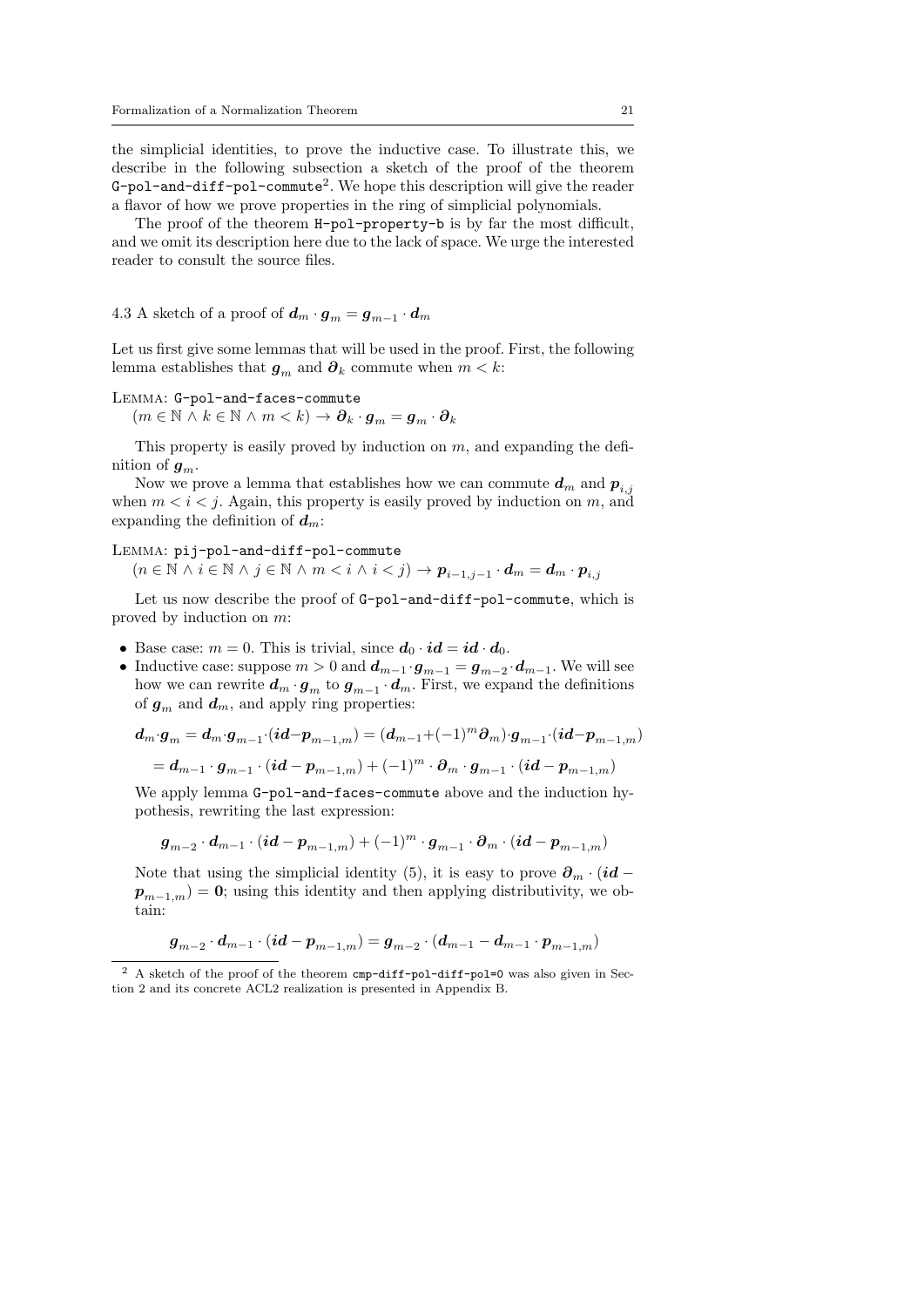Expanding the second occurrence of  $d_{m-1}$  and applying distributivity, we have:

$$
{\boldsymbol g}_{m-2} \cdot ( {\boldsymbol d}_{m-1} - (-1)^{m-1} \cdot {\boldsymbol \partial}_{m-1} \cdot {\boldsymbol p}_{m-1,m} - {\boldsymbol d}_{m-2} \cdot {\boldsymbol p}_{m-1,m})
$$

Now, by the lemma pij-pol-and-diff-pol-commute, we have that  $d_{m-2}$ .  $p_{m-1,m}$  is equal to  $p_{m-2,m-1} \cdot d_{m-2}$ ; and applying the simplicial identity (5) we prove  $\partial_{m-1} \cdot p_{m-1,m} = \partial_m$ . So we can simplify the last expression (contracting also the definition of  $d_m$ ) to the following:

$$
{\boldsymbol g}_{m-2}\cdot \left({\boldsymbol d}_m-{\boldsymbol p}_{m-2,m-1}\cdot {\boldsymbol d}_{m-2}\right)
$$

Finally, it is not difficult to prove (using the simplicial identities) that  $p_{m-2,m-1} \cdot d_{m-2}$  is equal to  $p_{m-2,m-1} \cdot d_m$ ; applying this to the last expression and factoring out  $d_m$  we obtain:

$$
\boldsymbol g_{m-2}\cdot (\boldsymbol id-\boldsymbol p_{m-2,m-1})\cdot \boldsymbol d_m = \boldsymbol g_{m-1}\cdot \boldsymbol d_m
$$

The mechanical proof of G-pol-and-diff-pol-commute is carried out in ACL2 in a very similar way to the hand proof described above, guiding the prover with the appropriate lemmas and applying the same rewriting steps (although not necessarily in the same direction). As pointed out in Section 3, the polynomial ring properties, used as rewriting rules, are an essential component in this proof.

#### 5 Reformulating the statement

As we have seen, simplicial polynomials give us a convenient framework for reasoning about the simplicial maps and how they combine according to the simplicial identities. In this framework we have proved non-trivial properties about those combinations, needed for the proof of the Normalization Theorem. Nevertheless, being symbolic expressions, what we have proved is not a complete and faithful formalization of the standard formulation of this theorem in Simplicial Topology. For example, we have not defined notions like simplicial sets, chain complexes or degenerate simplexes.

In this section we show a formalization of the Normalization Theorem in ACL2, as close as possible to the standard mathematical formulation presented in Section 2. We will also show how the theorems proved in the polynomial framework can be translated and used in this formalization.

## 5.1 Simplicial sets and chain complexes

It is clear that the first step in our formalization has to be the definition of the notion of simplicial set, as presented in Definition 1. Since the theorem we want to prove is a result on any simplicial set, we introduce a generic simplicial set using the ACL2 encapsulation principle.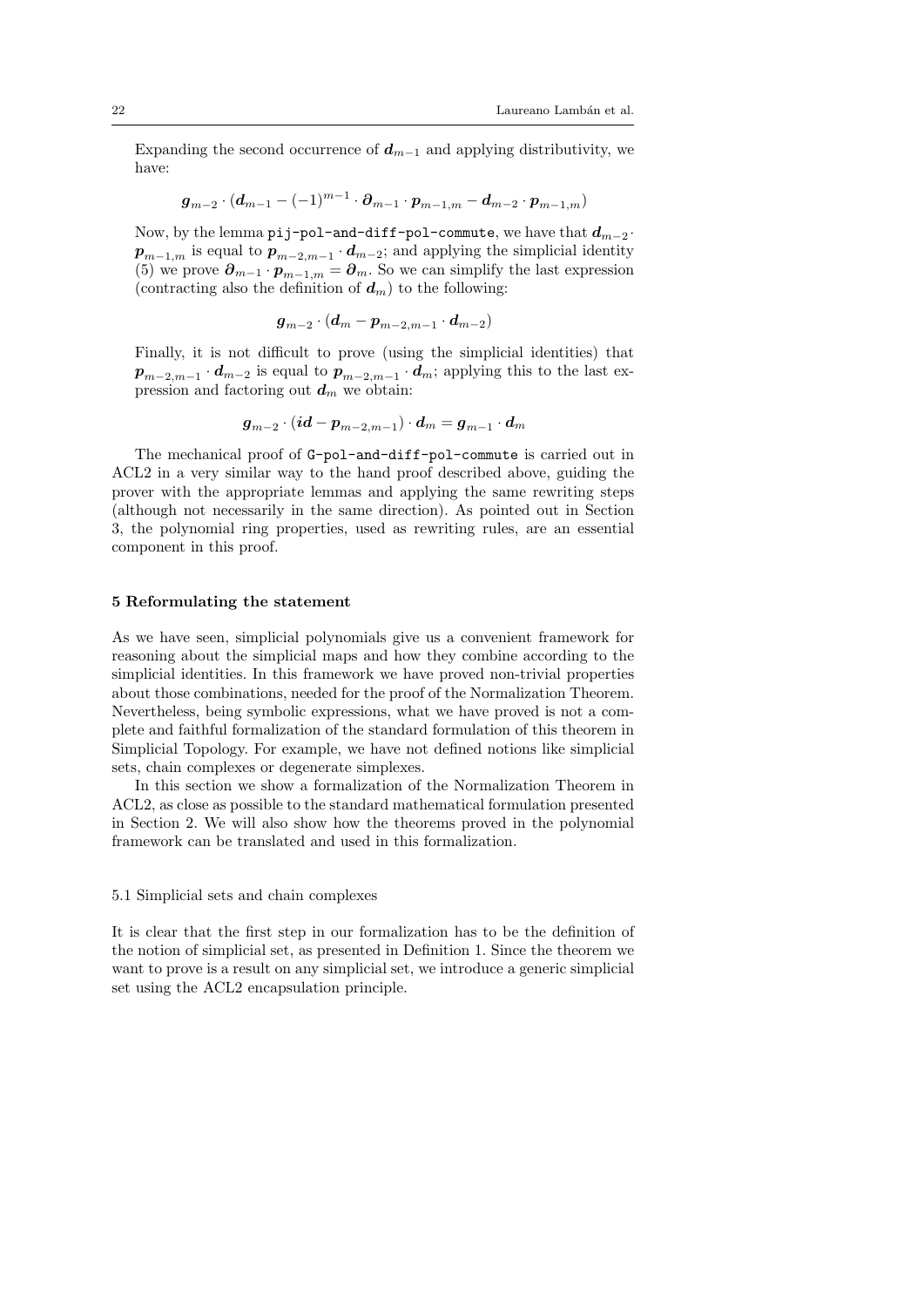A simplicial set can be defined by means of three functions K, d and n. The function K is a predicate with two arguments, with the idea that  $K(m,x)$ holds if and only if  $x \in K_m$ . The functions d and n have both three arguments and they represent the face and degeneracy maps, respectively. The intended meanings for  $d(m,i,x)$  and  $n(m,i,x)$  are respectively  $\partial_i^m(x)$  and  $\eta_i^m(x)$ . To be generic, the only assumed properties about K, d and n are those stating welldefineness and the simplicial identities. They are introduced via encapsulate:

## ASSUMPTION: d-well-defined

 $(x \in K_m \land m \in \mathbb{N}^+ \land i \in \mathbb{N} \land i \leq m) \rightarrow \partial_i^m(x) \in K_{m-1}$ 

Assumption: n-well-defined

 $(x \in K_m \land m \in \mathbb{N} \land i \in \mathbb{N} \land i \leq m) \rightarrow \eta_i^m(x) \in K_{m+1}$ 

```
Assumption: simplicial-id1
```
 $(x \in K_m \land m \in \mathbb{N} \land i \in \mathbb{N} \land j \in \mathbb{N} \land j \leq i \land i < m \land 1 < m)$  $\rightarrow \partial_i^{m-1}(\partial_j^m(x)) = \partial_j^{m-1}(\partial_{i+1}^m(x))$ 

Assumption: simplicial-id2

 $(x \in K_m \land m \in \mathbb{N} \land i \in \mathbb{N} \land j \in \mathbb{N} \land i \leq j \land j \leq m)$  $\rightarrow \eta_i^{m+1}(\eta_j^m(x)) = \eta_{j+1}^{m+1}(\eta_i^m(x))$ 

Assumption: simplicial-id3

 $(x \in K_m \land m \in \mathbb{N} \land i \in \mathbb{N} \land j \in \mathbb{N} \land i < j \land j \leq m)$  $\rightarrow \partial_i^{m+1}(\eta_j^m(x)) = \eta_{j-1}^{m-1}(\partial_i^m(x))$ 

Assumption: simplicial-id4

 $(x \in K_m \land m \in \mathbb{N} \land i \in \mathbb{N} \land j \in \mathbb{N} \land j+1 < i \land i-1 \leq m)$  $\to \partial_i^{m+1}(\eta_j^m(x)) = \eta_j^{m-1}(\partial_{i-1}^m(x))$ 

Assumption: simplicial-id5

 $(x \in K_m \land m \in \mathbb{N} \land i \in \mathbb{N} \land j \in \mathbb{N} \land i \leq j \leq i+1 \land i \leq m)$  $\rightarrow \partial_j^{m+1}(\eta_i^m(x)) = x$ 

These assumptions are a formalization of the standard definition of simplicial set, as given in any textbook, and constitute the basis where we will state the Normalization Theorem. To differentiate from the polynomial framework, we will call this the "standard framework".

The next step is to define chain complexes in this standard framework. Since chains are linear combinations of simplexes of a given dimension, it is natural to represent them as lists whose elements are (dotted) pairs formed by an integer and a simplex. As with simplicial polynomials, we will consider only chains in canonical form: their elements must have non-null coefficients and have to be increasingly ordered with respect to a strict ordering. The following function  $\texttt{sc-p}$  defines chains in a given dimension m. It uses the function  $\texttt{ss-p}$ recognizing the dotted pairs formed by a non-null integer and a m-simplex, and the function ss-< implementing a strict ordering between such pairs (note that these functions take the dimension  $m$  as an argument):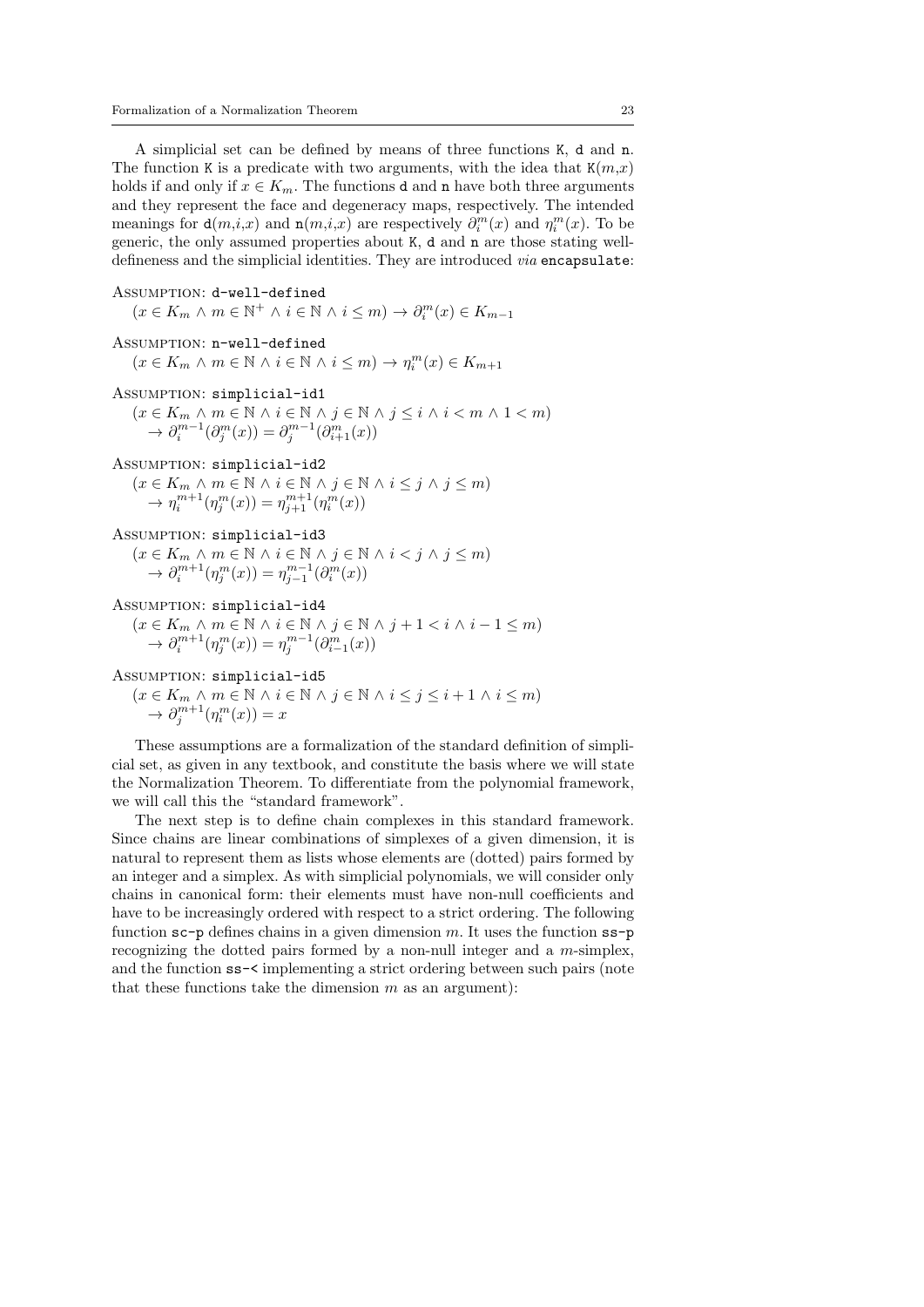DEFINITION:  $\texttt{ss-p}(m,s) := (\texttt{consp}(s) \land \texttt{car}(s) \in \mathbb{Z} - \{0\} \land \texttt{cdr}(s) \in K_m)$ DEFINITION:  $\texttt{sc-p}(m,c) :=$ if endp(c) then  $c = \textbf{nil}$ elseif endp $(cdr(c))$ then ss-p $(m, \text{first}(c)) \wedge \text{rest}(c) = \text{nil}$ else ss-p $(m, \text{first}(c)) \wedge$  ss- $\leq (m, \text{first}(c), \text{second}(c))$  $sc-p(m,rest(c))$ 

As with polynomials, the main advantage of considering chains in canonical form is that we can check its equality using equal.

The main operations on chains are addition and scalar product by an integer, for each dimension  $m$ . The ACL2 functions for these operations are add-sc-sc $(m,c_1,c_2)$  and scl-prd-sc $(m,k,c)$ . We omit their definitions here, because they are very similar to the corresponding operations on polynomials. In this paper we will use  $c_1 + c_2$  and  $k \cdot c$ , respectively, for those operations on chains. Note that, for the sake of readability, we omit the dimension and that we abuse of the notation using the same notation as with polynomials. Anyway, the precise meaning of every use of these symbols will be clear from the context.

We have proved that the set of chains of a given dimension is an Abelian group with respect to addition, where the identity in this group is the zero chain (represented as nil and denoted here as 0). It is worth mentioning that, as we did in the case of polynomials, these definitions and theorems about chains were automatically generated as a particular instance of a more generic theory about the free Abelian group generated by a generic basis.

Simplicial maps can be linearly extended on chains. For example, this is the definition of c-d, the face map extended to chains:

```
DEFINITION: [\partial_i^m(c)]c-d(m,i,c) :=if endp(c) then c{\sf else\ cons}({\sf car}({\sf first}(c)),\!\partial_i^m({\sf cdr}({\sf first}(c))))+{\sf c-d}(m,i,{\sf rest}(c)))
```
Note that this function is not a simple "mapcar" on the simplexes of a chain, since the result is returned in canonical form. In a similar way, we define c-n, the extension of the degeneracy map to chains. We will use the same notation  $(\partial_i^m(c)$  and  $\eta_i^m(c))$  to denote these maps both on simplexes and on chains.

#### 5.2 Evaluation of simplicial polynomials

As we have said before, our intention is to translate the theorems described in Section 3 from the polynomial framework to the standard framework. The key point here is to interpret a simplicial polynomial as a function on chains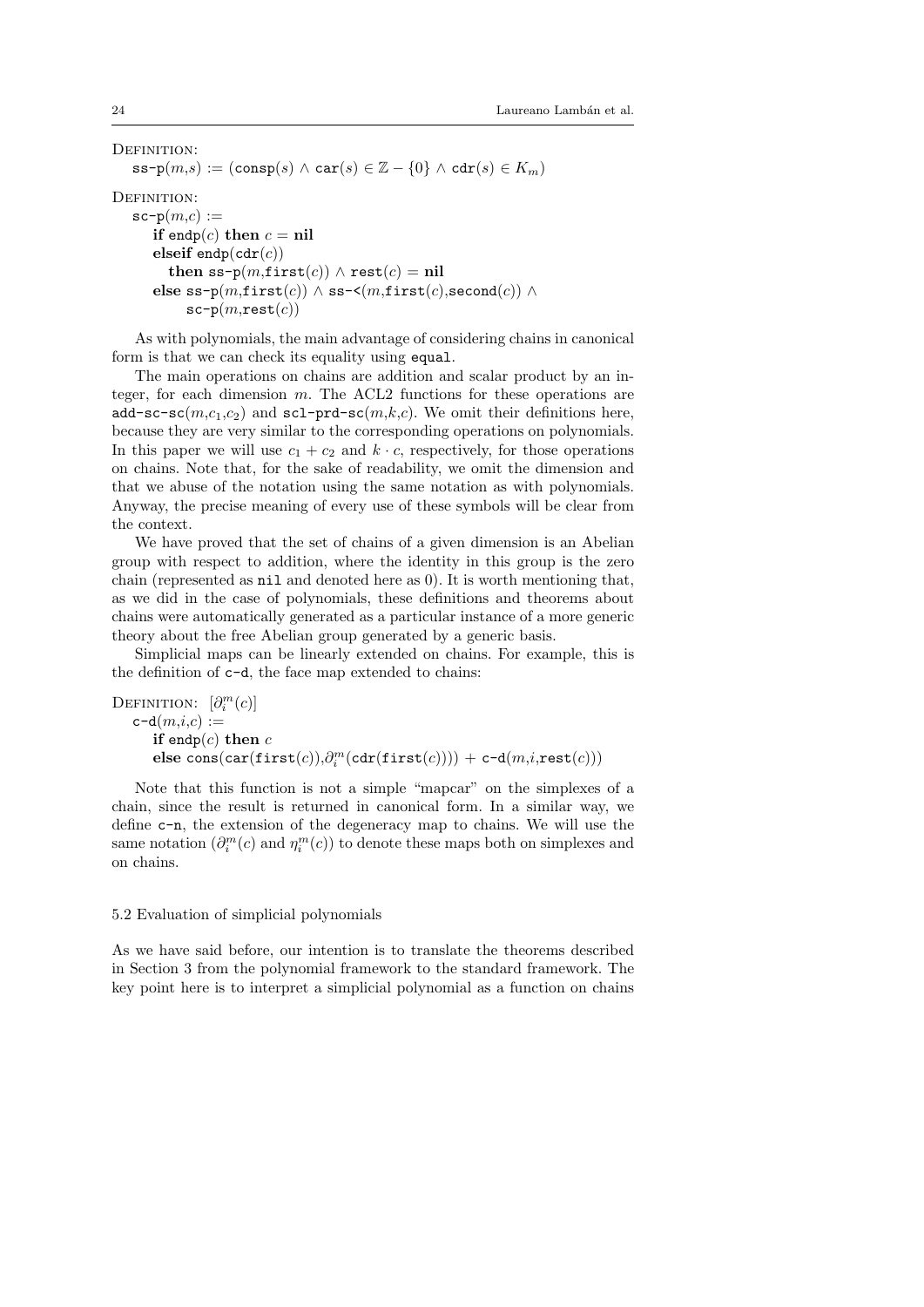of a given dimension. Recall from subsection 3.3 that this will be only possible when the polynomial is well-formed for that dimension.

To define the functional behaviour of a simplicial polynomial, we simply apply the operations indicated in the symbolic expression. For example, the following function eval-1d is the evaluation of a list of faces  $ld$  on a chain  $c$ of dimension m (where ld is expected to be valid for dimension m):

```
DEFINITION:
   eval-ld(ld,m,c) :=if endp(ld) then c
     else c-d(m-len(rest(ld)),first(ld),eval-ld(rest(ld),m,c)))
```
In a similar way, we can define the evaluation of a list of degeneracies of a given dimension. Extending these, we define the evaluation of simplicial terms (eval-st) and the evaluation of monomials (eval-sm). Finally, we define eval-sp, the evaluation of a polynomial on a chain in a given dimension:

DEFINITION:

 $\mathtt{eval-sp}({\bm{p}},m,c) :=$ if endp $(p)$  then 0 else eval-sm $(first(p),m,c)$  + eval-sp $(rest(p),m,c)$ )

The key properties of the evaluation function we have just defined is that for a given dimension, it behaves consistently with respect to the operations of the ring of simplicial polynomials, whenever the input polynomials are wellformed for that dimension:

```
THEOREM: eval-sp-add-sp-sp
```
 $(p_1 \in \mathcal{P} \land p_2 \in \mathcal{P} \land m \in \mathbb{N} \land c \in C_m(K) \land \text{uniform-sp}(p_1) \land$ uniform-sp $(p_{2}) \wedge$  valid-sp $(p_{1},m) \wedge$  valid-sp $(p_{2},m) \wedge$  $(\text{endp}(p_1) \vee \text{endp}(p_2) \vee \text{degree-sp}(p_1) = \text{degree-sp}(p_2))$  $\rightarrow$  eval-sp $(\boldsymbol{p_1} + \boldsymbol{p_2} ,m,c) =$  eval-sp $(\boldsymbol{p_1},m,c) +$  eval-sp $(\boldsymbol{p_2},m,c))$ 

```
THEOREM: eval-sp-scl-prd-sp
```

```
(p \in \mathcal{P} \land m \in \mathbb{N} \land c \in C_m(K) \land \text{uniform-sp}(p) \landvalid-sp(p,m) \wedge k \in \mathbb{Z}\rightarrow eval-sp(k \cdot p,m,c) = k \cdot \text{eval-sp}(p,m,c)
```

```
THEOREM: eval-sp-cmp-sp-sp
```
 $(\bm{p}_1 \in \mathcal{P} \land \bm{p}_2 \in \mathcal{P} \land m \in \mathbb{N} \land c \in C_m(K) \land \mathtt{uniform-sp}(\bm{p}_1) \land$  $\texttt{uniform-sp}({\bm p}_2) \wedge \texttt{valid-sp}({\bm p}_1,\!m\!+\!\texttt{degree-sp}({\bm p}_2)) \wedge \texttt{valid-sp}({\bm p}_2,\!m))$  $\rightarrow$  eval-sp $(\boldsymbol{p}_1\cdot\boldsymbol{p}_2,\!m,\!c)=$  $\mathtt{eval-sp}({\bm{p}}_1{,}m{+}\mathtt{degree}\text{-}\mathtt{sp}({\bm{p}}_2){,}\mathtt{eval}\text{-}\mathtt{sp}({\bm{p}}_2{,}m{,}c))$ 

These properties allow us to translate in a convenient way the properties proved in the polynomial framework to the corresponding properties in the standard framework. We can illustrate this by showing how we prove the differential property. Recall that the precise definition (without removing the superindexes) of the differential homomorphism is  $d_m(c) = \sum_{i=0}^m (-1)^i \partial_i^m(c)$ .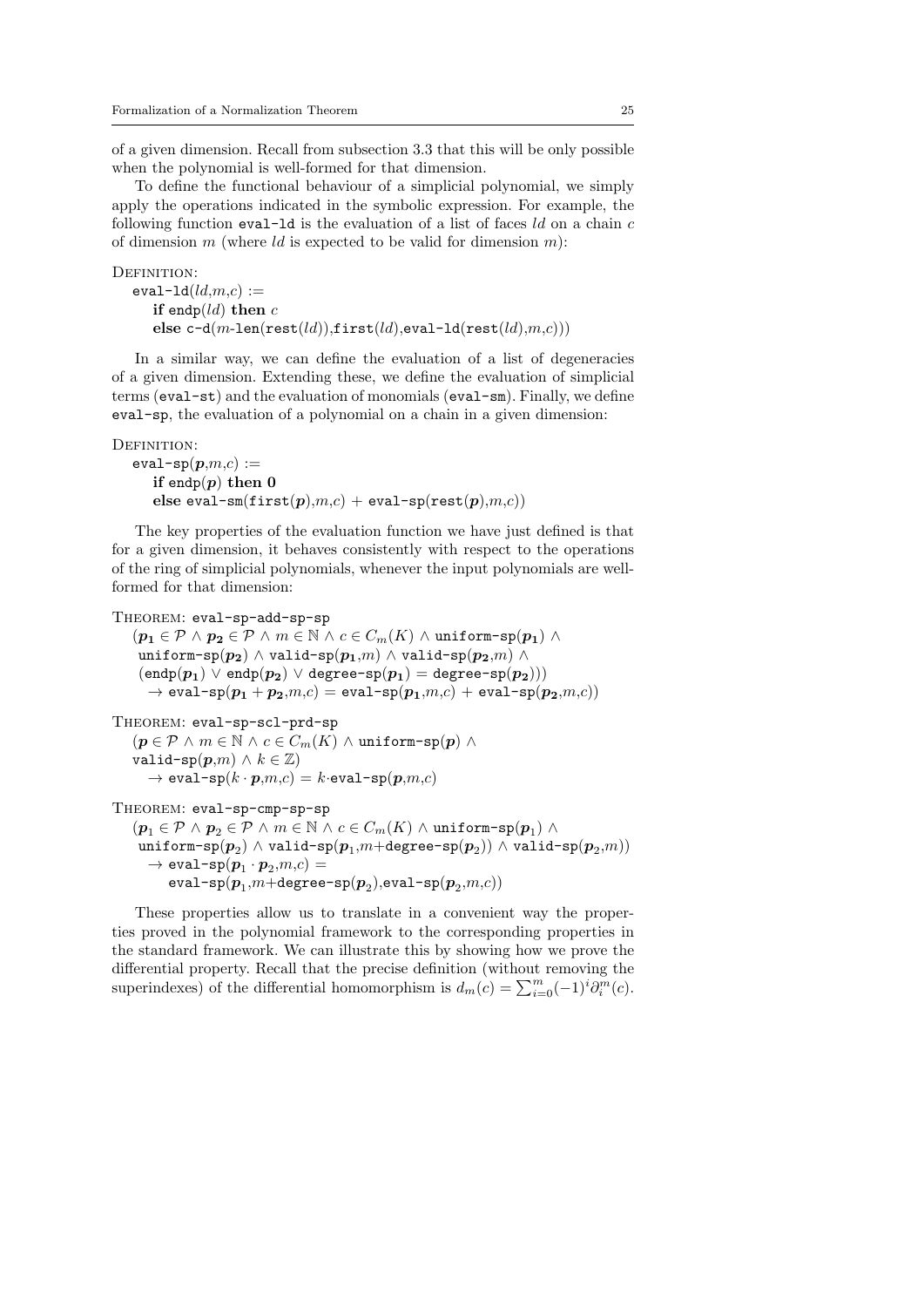The following is the corresponding ACL2 definition in the standard framework. Note that we need an auxiliary function diff-aux to deal properly with the superindex:

DEFINITION:

 $diff$ -aux $(m,i,c) :=$ if  $i \notin \mathbb{N}^+$  then  $\partial_0^m(c)$  $\textbf{else}~(-1)^i\cdot \partial^m_i(c) + \texttt{diff-aux}(m,i-1,c))$ 

DEFINITION:  $[d_m(c)]$  $diff(m,c) := diff - aux(m,m,c)$ 

The following theorem establishes the connection between the differential polynomial and the differential function, via eval-sp:

THEOREM: eval-sp-diff-pol  $(m\in \mathbb{N}^+ \, \land \, c \in \overline{C_m(K)}) \rightarrow \mathtt{eval-sp}(\boldsymbol{d}_m,\!m,\!c) = d_m(c)$ 

Now, from the theorem cmp-diff-pol-diff-pol=0 in Section 3, using the theorem eval-sp-cmp-sp-sp and previously proving that  $d_m$  is a polynomial well-formed for dimension m and with degree  $-1$ , we can easily prove the differential property for the function  $d_m$ :

```
THEOREM: diff-diff=0
    (m \in \mathbb{N}^+ \land c \in C_{m+1}(K)) \to d_m(d_{m+1}(c)) = 0
```
5.3 The normalized chain complex

We now describe the formalization of the normalized chain complex  $C<sup>N</sup>(K)$ . First of all we define degenerate simplexes, those that can be obtained applying a degeneracy map to another simplex:

DEFINITION:  $[x \in K_m^D]$ Kd $(m,x) := \exists y,i \ (i \in \mathbb{N} \land i < m \land y \in K_{m-1} \land \eta_i^{m-1}(y) = x)$ 

The existential quantifier in this definition is introduced using defun-sk, which is the way ACL2 provides support for first-order quantification. This macro allows (by means of a choice axiom) to define functions whose body has an outermost quantifier.

Having defined degenerate simplexes, we define non-degenerate simplexes simply as the negation of that property:

DEFINITION:  $[x \in K_m^{ND}]$  $\mathtt{Kn}(m,x) := x \in K_m \land x \notin K_m^D$ 

Since normalized chains are linear combinations of non-degenerate simplexes of a given dimension, we represent them in the same way as we represent general chains, but in this case requiring non-degenerate generators. As with general chains, the theory of normalized chains is obtained as an instance of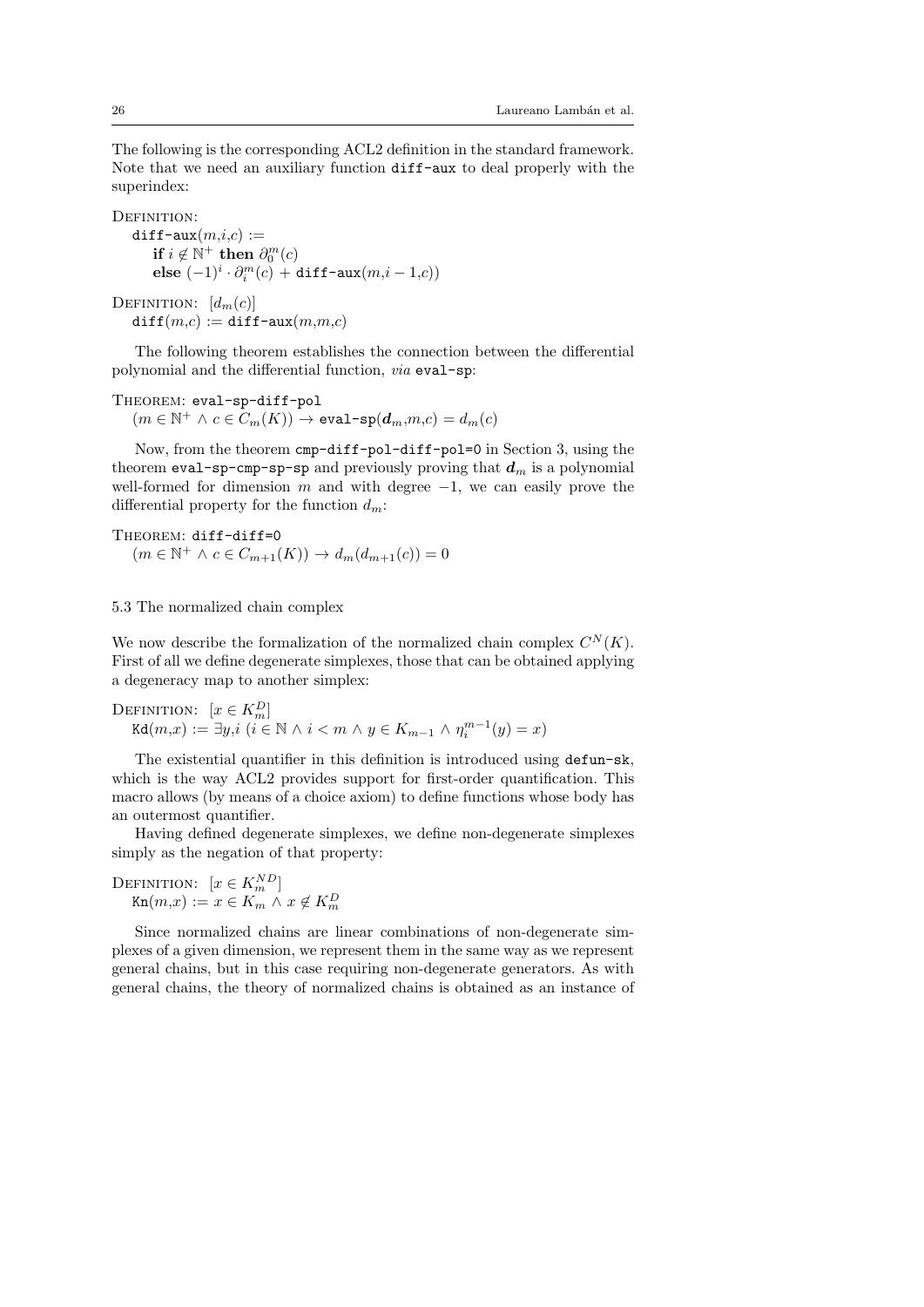the generic theory of freely generated groups. That is, this instantiated theory contains the definitions and properties showing that normalized chains together with addition is an Abelian group. We also proved that it is a subgroup of  $C_m(K)$  so it makes sense to denote  $c_1 + c_2$  the addition of two normalized chains  $c_1$  and  $c_2$ ; and  $k \cdot c$  the scalar product of an integer k and a normalized chain c. Since in our representation an element x of  $C_m^N(K)$  is also an element of  $C_m(K)$  (that is to say, there is a canonical implicit inclusion from  $C_m^N(K)$ to  $C_m(K)$ , as sets), then any function defined on  $C_m(K)$  can also be considered defined on  $C_m^N(K)$ ; analogously, any function ranging over  $C_m^N(K)$  will be interpreted, implicitly, as ranging over  $C_m(K)$ , too.

We define the canonical epimorphism  $f: C(K) \to C^N(K)$  as the function that, given an element of  $C_m(K)$ , returns the normalized chain obtained eliminating its degenerate addends. In our formalization, the following function F-norm defines f (here SSn-P checks the property of being a non-degenerate addend, and it uses the function Kn above):

```
DEFINITION: [f_m(c)]F\text{-norm}(m,c) :=if endp(c) then 0
      elseif SSn-P(m,first(c))then first(c) + F-norm(m, \text{rest}(c)))else F-norm(m,rest(c))
```
A key property relating the canonical chain epimorphism f and the differential on  $C(K)$  is the following:  $f_{m-1}(d_m(f_m(c))) = f_{m-1}(d_m(c))$ . Intuitively, this means that if we apply normalization on the result of the differential of a chain, we obtain the same result as if we apply the same operation previously normalizing the chain. A sketch of the proof of this result is the following: given a chain  $c \in C_m(K)$ , we can write it as the result of summing its normalization and a linear combination of degenerate simplexes:  $c = f_m(c) + \sum_k \lambda_k \cdot \eta_{i_k}^{m-1}(y)$ . Thus,  $d_m(c) = d_m(f_m(c)) + \sum_k \lambda_k \cdot d_m(\eta^{m-1}_{i_k}(y))$ . From the definition of  $d_m$  and applying the simplicial identities, it can be proved that  $d_m(\eta_j^{m-1}(y))$  is still a linear combination of degenerate simplexes (this is the essential property proving that the *degenerate* chain complex  $D(K)$ , introduced in Subsection 2.1, is a chain subcomplex of  $C(K)$ ). Thus,  $\sum_{k} \lambda_k \cdot d_m(\eta^{m-1}_{i_k}(y))$  is a linear combination of degenerate simplexes and therefore  $f_{m-1}(\tilde{d}_m(c)) = f_{m-1}(d_m(f_m(c)))$ . The following theorem establishes this result:

```
THEOREM: diff-n-F-norm
```

```
(m \in \mathbb{N}^+ \land c \in C_m(K)) \to f_{m-1}(d_m(f_m(c))) = f_{m-1}(d_m(c))
```
Let us now define the differential operation of the normalized chain complex  $C^N(K)$ , denoted as  $d_m^N(c)$ . We will define it as the result of applying the differential  $d_m$ , and after that, normalizing with  $f_{m-1}$ .

DEFINITION:  $[d_m^N(c)]$ diff-n $(m,c)\mathrel{\mathop:}= f_{m-1}(d_m(c))$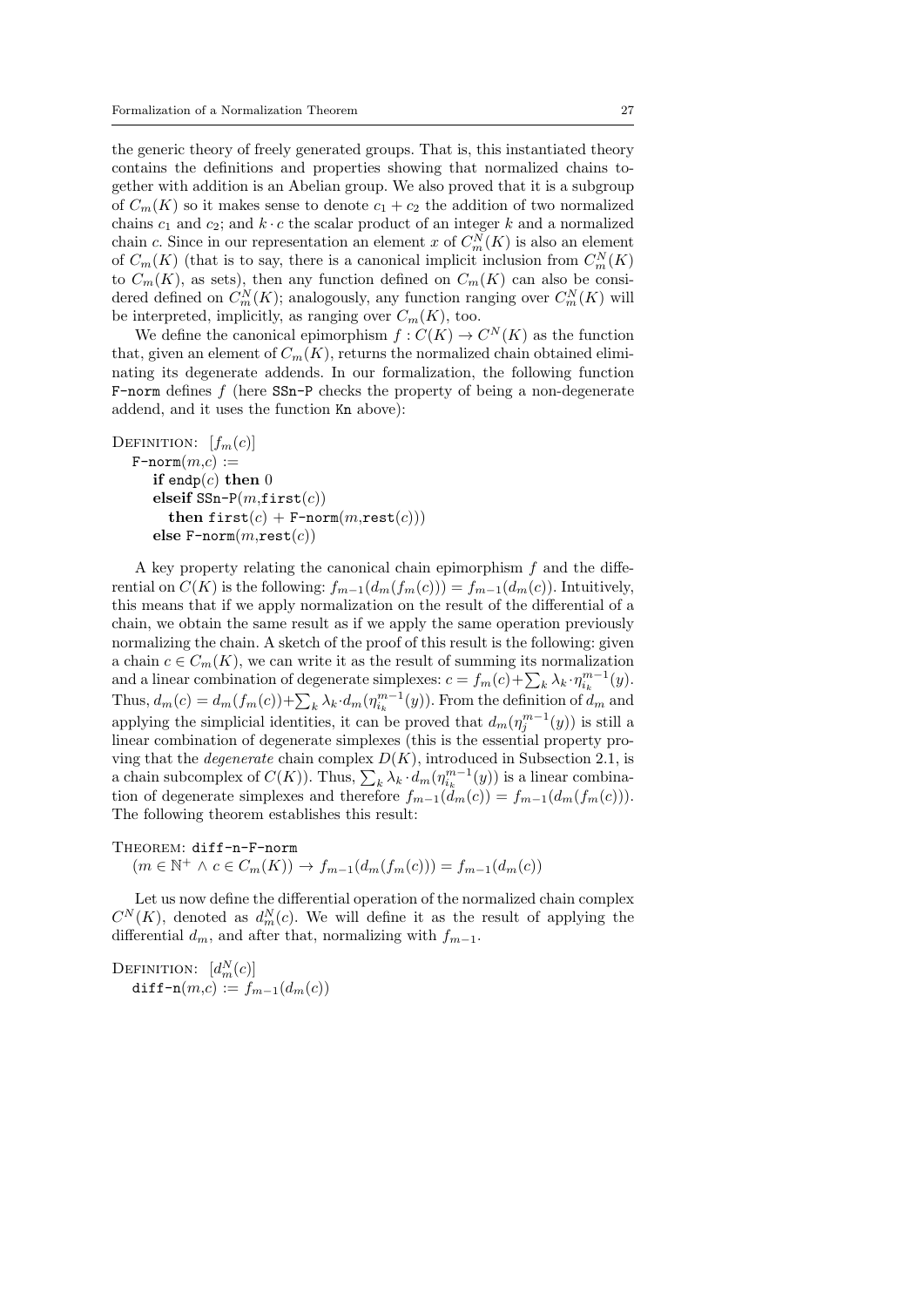The differential property for d in  $C(K)$  (theorem diff-diff=0 in the last subsection), together with the property diff-n-F-norm, allows us to prove the differential property for  $d^N$  in  $C^N(K)$ , since for all  $c \in C_m^N(K)$ ,  $d_m^N(d_{m+1}^N(c))$  =  $f_{m-1}(d_m(f_m(d_{m+1}(c)))) = f_{m-1}(d_m(d_{m+1}(c))) = f_{m-1}(0) = 0.$  The following theorem establishes it:

THEOREM: diff-n-diff-n=0  $(m \in \mathbb{N}^+ \land c \in C_{m+1}^N(K)) \to d_m^N(d_{m+1}^N(c)) = 0$ 

5.4 A prereduction  $(C(K), C<sup>N</sup>(K), f, g, h<sup>0</sup>)$ 

Once  $f$  is defined, it remains to define in the standard framework the functions g and h of the reduction given in the strong version of the Normalization Theorem. It turns out that the direct translation of the polynomial  $h_m$  (a function that we will call  $h^0$ , due to the notation used in Subsection 2.1 to state Theorem 3) will only meet the properties required for being a prereduction(recall from Subsection 2.1: only properties (a), (b) and (c) in the Definition 2 are required). In the next subsection we will see how it is possible to derive from  $h^0$  a function h that, together with f and g, constitute a reduction from  $C(K)$ to  $C^N(K)$ .

So let us first introduce the definitions of the functions  $g_m$  and  $h_m^0$  in the framework of the standard formalization of simplicial sets. As expected, their definitions closely resembles the corresponding definition in the polynomial framework. Nevertheless in this case, we have to introduce auxiliary functions to properly deal with the superindexes:

```
DEFINITION:
    G-aux(m,n,c) :=if n \notin \mathbb{N}^+ then c
        else G-aux(m, n-1, c-\eta_{n-1}^{m-1}(\partial_{n}^{m}(c)))DEFINITION: [g_m(c)]G(m,c) := G-aux(m,m,c)DEFINITION:
    Q-aux(m,n,c) :=if n \notin \mathbb{N}^+ then 0
        else -\mathbb{Q}-aux(m,n-1,\eta_{n-1}^{m-1}(\partial_n^m(c))) +
              (-1)^{n-1}\cdot \eta_n^m(\texttt{G-aux}(m,n-1, \eta_{n-1}^{m-1}(\partial_n^m(c))))DEFINITION:
   H0-aux(m,n,c) :=if n \notin \mathbb{N}^+ then \eta_0^m(c)else H0-aux(m, n - 1, c) + (-1)^n \cdot \eta_n^m(c) +Q-aux(m, n, c)DEFINITION: [h_m^0(c)]HO(m,c) := HO-\text{aux}(m,m,c)
```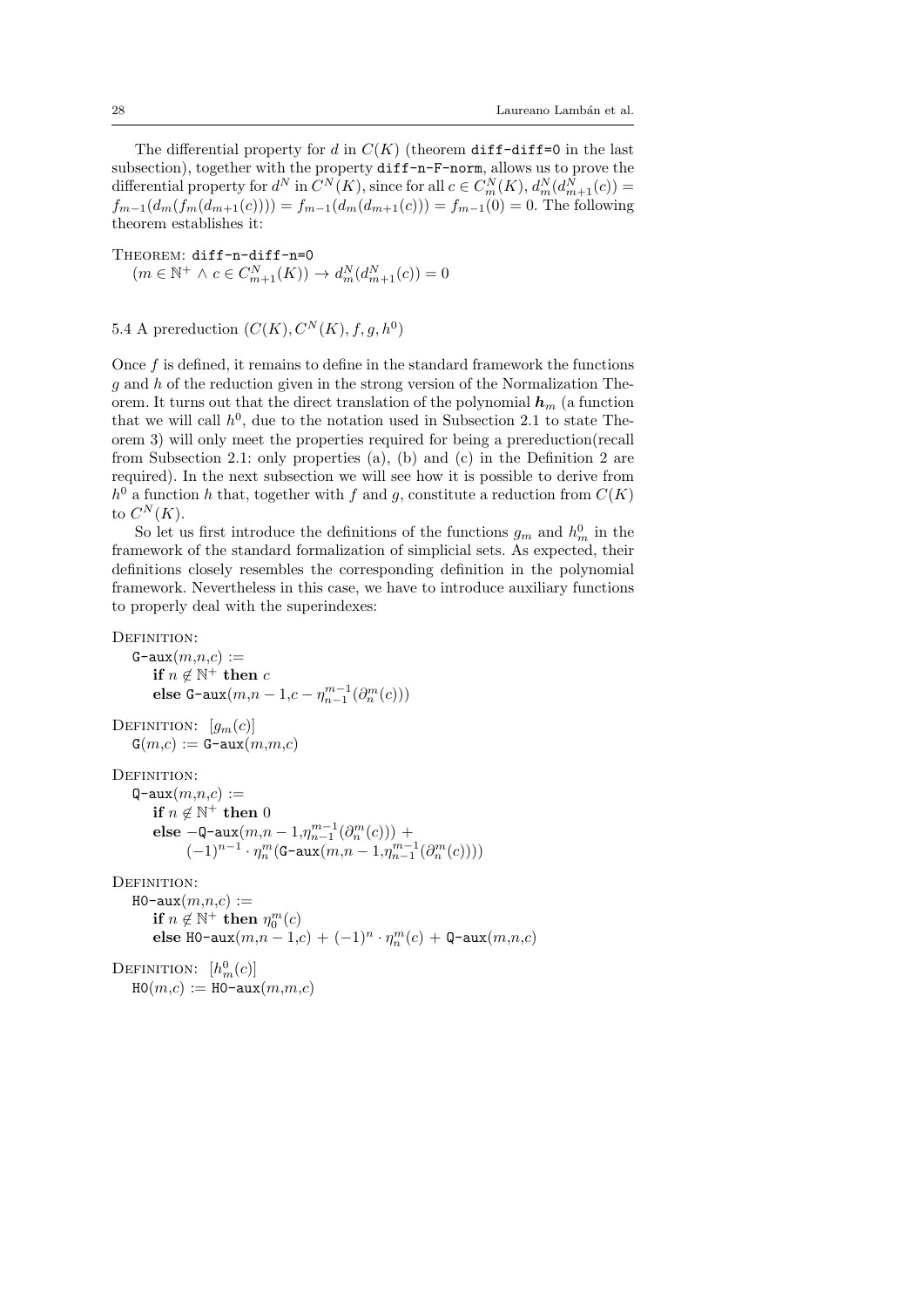Following the lines discussed in Subsection 5.2, we can prove the following theorems relating, *via* eval-sp, the functions  $g_m$  and  $h_m^0$  just defined to the corresponding polynomial definitions:

Theorem: G-eval-sp-G-pol  $(m\in \mathbb{N} \, \land \, c \in C_m^N(\overline{K})) \rightarrow \texttt{eval-sp}(\boldsymbol{g}_m,\!c) = g_m(c)$ 

THEOREM: H0-eval-sp-H-pol  $(m\in\mathbb{N} \land c\in C_m(\overline{K})) \to \texttt{eval-sp}(\boldsymbol{h}_m,c) = h_m^0(c)$ 

These correspondences allow us to translate the polynomial properties shown in Subsection 4.2 to analogue properties in the standard formalization:

THEOREM: G-and-diff-commute

 $(m \in \mathbb{N}^+ \land c \in C_m(K)) \to g_{m-1}(d_m(c)) = d_m(g_m(c))$ 

THEOREM: diff-H0-H0-diff-G-id

 $(m \in \mathbb{N}^+ \land c \in C_m(K)) \to d_{m+1}(h_m^0(c)) + h_{m-1}^0(d_m(c)) = c - g_m(c)$ 

Also, translating the property a G-pol-on-degenerate=0, and applying it to the definition of  $f_m$ , it is straightforward to prove that  $g_m$  "embeds"  $f_m$ :

#### Theorem: G-embeds-F-norm

 $(m \in \mathbb{N} \land c \in C_m(K)) \rightarrow g_m(f_m(c)) = g_m(c)$ 

These translated properties are not yet the properties we intend to prove, since they do not mention the normalized chains  $C^N(K)$ . But, together with some properties of the canonical chain epimorphism, it is all what we need to show that  $(C(K), C<sup>N</sup>(K), f, g, h<sup>0</sup>)$  is a prereduction.

Let us see this in detail:

 $\bullet$  f is a chain morphism:

THEOREM: F-chain-morphism  $(m \in \mathbb{N}^+ \land c \in C_m(K)) \to d_m^N(f_m(c)) = f_{m-1}(d_m(c))$ 

This a direct consequence of  $diff-n-F-norm$ , since for all  $c \in C_m^N(K)$ , we have  $d_m^N(f_m(c)) = f_{m-1}(d_m(f_m(c))) = f_{m-1}(d_m(c)).$ 

•  $q$  is a chain morphism:

THEOREM: G-chain-morphism  $(m \in \mathbb{N}^+ \land c \in C_m^N(K)) \to g_{m-1}(d_m^N(c)) = d_m(g_m(c))$ 

This property is an easy consequence of G-and-diff-commute and G-embeds-F-norm.

• Property (a) in the definition of reduction:

THEOREM: F-G-HO-property-a  $(m \in \mathbb{N} \land c \in C_m^N(K)) \to f_m(g_m(c)) = c$ 

This property is easily obtained from the definitions of  $g_m$  and  $f_m$ .

• Property (b) in the definition of reduction: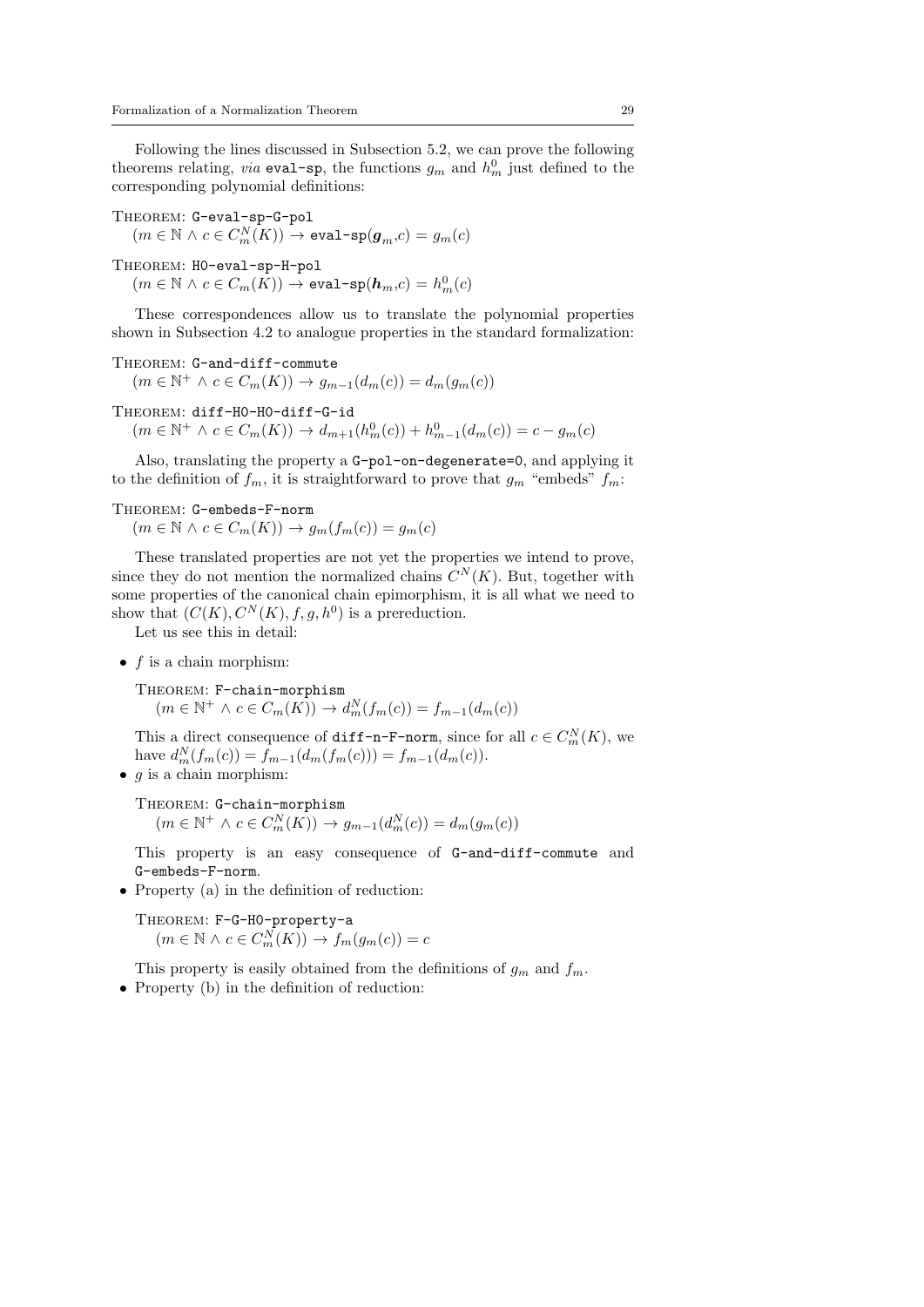THEOREM: F-G-HO-property-b

 $(m \in \mathbb{N}^+ \land c \in C_m(K))$  $\rightarrow d_{m+1}(h_m^0(c)) + h_{m-1}^0(d_m(c)) = c - g_m(f_m(c))$ 

- Obtained from G-embeds-F-norm and diff-H0-H0-diff-G-id.
- Property (c) in the definition of reduction:

THEOREM: F-G-HO-property-c  $(m \in \mathbb{N} \land c \in C_m(K)) \to f_{m+1}(h_m^0(c)) = 0$ 

Easily obtained from the definitions of  $f_m$  and  $h_m^0$ .

5.5 A reduction  $(C(K), C<sup>N</sup>(K), f, q, h)$ 

As we have said, the functions f, g and  $h^0$  defined in the previous subsections do not necessarily verify properties (d) and (e) required in the definition of reduction (Definition 2). Thus, the final step in our formalization will be to define a new function  $h$  such that, while preserving properties (b) and (c), also holds properties (d) and (e). This can be done applying a two-step transformation to  $h^0$ , as explained at the end of Subsection 2.1, in the sketch of the proof of Theorem 3.

First, we define a function  $h^1$  transforming  $h^0$  in the following way:

DEFINITION:  $[h_m^1(c)]$  $H1(m,c) := h_m^0(c) - h_m^0(g_m(f_m(c)))$ 

We will see that  $h^1$  holds property (d), but in general, does not hold property (e). To get property (e), we obtain the function h transforming  $h^1$  in the following way:

DEFINITION:  $[h_m(c)]$  $H(m,c) := h_m^1(d_{m+1}(h_m^1(c)))$ 

All the theorems regarding these transformations can be proved in ACL2 using only rewriting. To illustrate the type of reasoning we needed in this last step of our formalization, let us show a proof sketch of the fact that after the first transformation (from  $h^0$  to  $h^1$ ), we preserve properties (b) and (c) and we get property (d):

• The proof of property (b) for  $h^1$  is as follows (compare with the informal explanation given at the end of Subsection 2.1; now we are supported by formal lemmas already encoded in ACL2). Expanding the definition of  $h<sup>1</sup>$ in  $d_{m+1}(h_m^1(c)) + h_{m-1}^1(d_m(c))$ , we obtain:

$$
d_{m+1}(h_m^0(c)) + h_m^0(d_m(c)) - (d_{m+1}(h_m^0(g_m(f_m(c)))) + h_m^0(g_m(f_m(d_m(c))))
$$

Now, using the property (b) for  $h^0$  and the properties **G-and-diff-commute** and G-embeds-F-norm in the last subsection, we get:

$$
c - g_m(f_m(c)) - (d_{m+1}(h_m^0(g_m(c))) + h_m^0(d_m(g_m(c))))
$$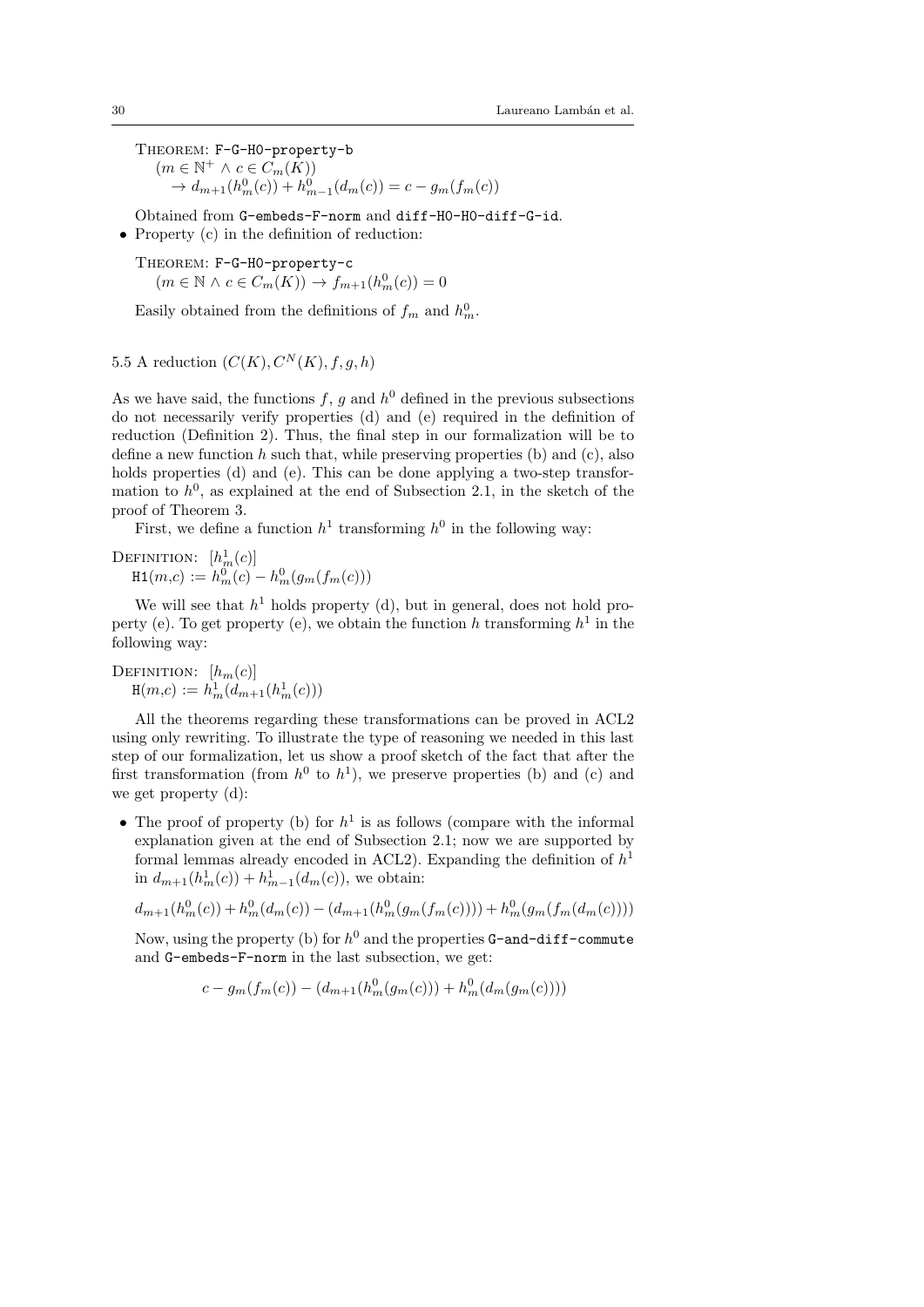By using again property  $G$ -embeds-F-norm and property (b) for  $h^0$ , we get  $c-g_m(f_m(c)) - g_m(c) + g_m(f_m(g_m(c)))$ . Finally, applying property (a), we get  $c - g_m(c)$ .

- Property (c) holds as a direct consequence of the same property for  $h^0$ :  $f_{m+1}(h_m^1(c)) = f_{m+1}(h_m^0(c) - h_m^0(g_m(f_m(c)))) =$
- $f_{m+1}(h_m^0(c)) f_{m+1}(h_m^0(g_m(f_m(c)))) = 0$ • As for property (d),  $h_m^1(g_m(c)) = h_m^0(g_m(c)) - h_m^0(g_m(f_m(g_m(c))))$  and since by property (a), we have  $f_m(g_m(c)) = c$ , then  $h_m^1(g_m(c)) = 0$ .

The proof of the properties for the second transformation (from  $h^1$  to h) is carried out with similar techniques. The interested reader may consult the source files, where a more detailed description is given.

Finally, the following theorems establish that this final version for  $h$  (together with the already known definitions for f and g) holds properties (b), (c), (d) and (e) in the definition of reduction:

THEOREM: F-G-H-property-b  $(m \in \mathbb{N}^+ \land c \in C_m(K)) \to d_{m+1}(h_m(c)) + h_{m-1}(d_m(c)) = c - g_m(f_m(c))$ 

Theorem: F-G-H-property-c  $(m \in \mathbb{N} \land c \in C_m(K)) \rightarrow f_{m+1}(h_m(c)) = 0$ 

THEOREM: F-G-H-property-d  $(m \in \mathbb{N} \land c \in C_m^N(K)) \to h_m(g_m(c)) = 0$ 

Theorem: F-G-H-property-e

 $(m \in \mathbb{N} \wedge c \in C_m(K)) \rightarrow h_{m+1}(h_m(c)) = 0$ 

Note that property (a) and the conditions for f and q being chain morphisms do not have to be proved again, since  $h$  is not involved in them. Thus, the above theorems are what was needed to complete our formalization of the Normalization Theorem.

#### 6 Putting the proof in context

In Section 5 a proof of the Normalization Theorem has been given. That proof follows quite directly from results on simplicial polynomials presented in Section 4. It is worth noting that a result whose statement is of higher-order, admits one purely combinatorial proof, based on first-order logic. Section 4 means an important simplification of the proof, simplification which stems from three sources:

- 1. Simplicial polynomials represent conveniently natural transformations between functors involved in the statement of the Normalization Theorem.
- 2. The very definition of  $C^N(K)$  as a quotient of  $C(K)$  allows us to develop most parts of the proof only in terms of  $C(K)$ ; the proof is ended by combining the results on  $C(K)$  with the universal property of a quotient.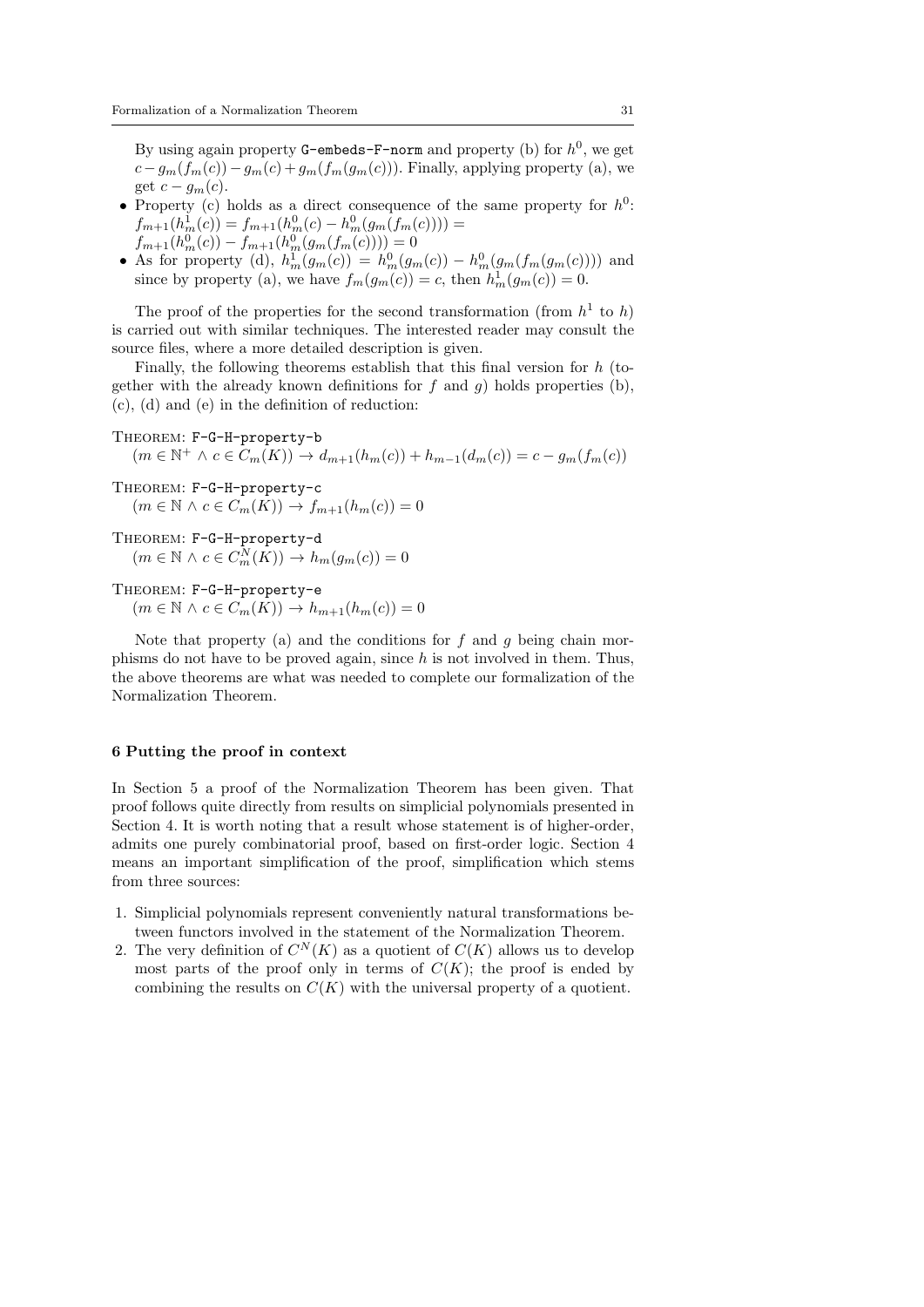3. Simplicial morphisms can be operated without any reference to the dimension, and the same applies to statements on these morphisms; in a further step the validity of results can be instantiated over the corresponding admissible dimensions.

Our aim was the formalization of the Normalization Theorem, and this has been achieved and explained in previous sections. This section is devoted to enlighten, in an informal style, the three points above. Most of the arguments used here will be based on Category Theory concepts; therefore, a formal treatment would require higher-order logic (and, accordingly, if one wants to implement it, systems like Coq or Isabelle/HOL should be used).

#### 6.1 Simplicial polynomials and natural transformations

The morphisms  $f, g$  and  $h$  appearing in the Normalization Theorem are natural transformations between the functors  $C(-)$  and  $C^{N}(-)$ :

$$
C(-), C^N(-): \mathcal{S} \to \mathcal{CC}
$$

where  $S$  is the category of simplicial sets and  $\mathcal{CC}$  denotes the category of chain complexes. More concretely, in each dimension  $n \geq 0$ , they define natural transformations between  $C_n()$  and  $C_n^N()$ , arriving to the category  $\mathcal{AG}$  of Abelian groups.

Now, given two dimensions  $n$  and  $m$  we will prove the equivalence between the natural transformations from  $C_m(-)$  to  $C_n(-)$  and the simplicial polynomials well-formed for dimension m and whose degree is  $n - m$ .

To explain that equivalence we are going to use the well-known description of  $S$  as a pre-sheaves category (or, putting it in other words, a category of contravariant functors with target in  $\mathcal{S}\mathcal{E}\mathcal{T}$ , the category of sets).

Let us denote by  $\Delta$  [Mac Lane and Moerdijk 1992] the category with objects all finite nonempty sets of the form  $[n] = \{0, \ldots, n\}, n \geq 0$ , and with morphisms  $\alpha : [n] \to [m]$  all the order preserving functions. There exist two relevant families of morphisms in  $\Delta$ : the injections  $\epsilon_i^n : [n-1] \to [n]$ , which skip the element  $i \in [n]$ ; and the surjections  $\delta_j^n : [n+1] \to [n]$ , which cover  $j \in [n]$  twice. It is important to note that a morphism  $\alpha : [n] \to [m]$  in  $\Delta$  can be decomposed (uniquely) as

$$
\alpha = \epsilon_{i_s} \dots \epsilon_{i_1} \delta_{j_t} \dots \delta_{j_1},
$$

where  $0 \le i_1 < \ldots < i_s \le m$ ,  $0 \le j_t < \ldots < j_1 \le n$  and  $m = n + (s - t)$ .

This factoring property (together with a set of equalities similar to the simplicial identities) establishes the equivalence between  $\Delta([n],[m])$  and the simplicial operators valid for dimension m and whose degree is  $n - m$ .

A simplicial object in a category C is a contravariant functor from  $\Delta$  to C. If we consider the category  $\mathcal{SET}$  as C, it is well-known [May 1967] that there exists a canonical equivalence between the category  $\mathcal S$  and the (pre-sheaves) category of simplicial objects in  $\mathcal{SET}$ :  $\mathcal{SS} = [\Delta^{op}, \mathcal{SET}]$ , where  $\Delta^{op}$  denotes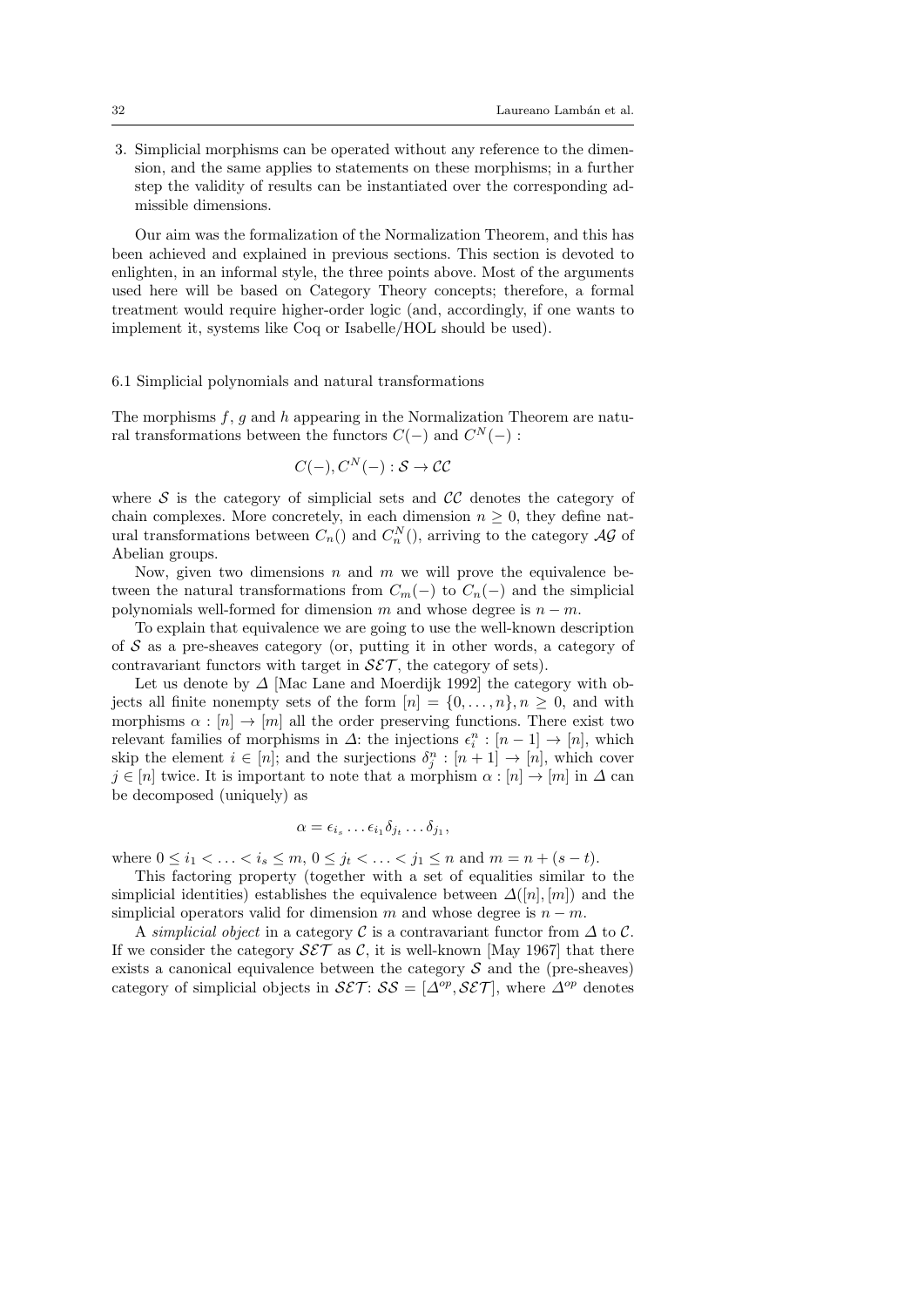the opposite category of  $\Delta$ . (In general,  $[\mathcal{C}, \mathcal{D}]$  denotes the category of functors from a category  $\mathcal C$  to a category  $\mathcal D$ , being the arrows natural transformations.) Let us remark that the decomposition of morphisms in  $\Delta$  implies that, in order to define a functor over  $\Delta$ , it is enough to provide the image for the two distinguished families of morphisms:  $\delta_i^n$  and  $\epsilon_j^n$ . Thus, a simplicial set K can be interpreted as a contravariant functor, denoted by  $\overline{K}$  and defined as:  $\overline{K}([n]) = K_n, \, \overline{K}(\delta_i^n) = \eta_i^n \text{ and } \overline{K}(\epsilon_i^n) = \partial_i^n.$ 

The (contravariant) representable functor  $\Delta(-, [n]) : \Delta^{op} \to \mathcal{SET}$  in SS defines in S a simplicial set, denoted by  $\Delta[n]$  and called *standard n-simplex*, where the elements of  $\Delta[n]_m = \Delta([m], [n])$  are usually represented by lists of  $m + 1$  non-decreasing numbers chosen from [n].

Using the above description of the simplicial category  $S$ , it is not difficult to prove the following result.

Lemma 2 (Yoneda Lemma for Simplicial Sets) There exists a natural one to one correspondence between  $\Delta([n],[m])$  and  $\mathcal{S}(\Delta[n],\Delta[m])$ , the set of simplicial maps from  $\Delta[n]$  to  $\Delta[m]$ .

Proof The proof consists of linking the natural one to one correspondence provided by the Yoneda Lemma in  $SS$  (applied to standard simplexes):

$$
\mathcal{SS}(\overline{\Delta[n]}, \overline{\Delta[m]}) \cong \Delta(-, [m])([n]) = \Delta([n], [m]),
$$

with the equivalence between  $S$  and  $SS$ , that is:

$$
\mathcal{SS}(\overline{\Delta[n]}, \overline{\Delta[m]}) = \mathcal{S}(\Delta[n], \Delta[m]).
$$

We can re-interpret the previous results in terms of integer lists. A nondecreasing list  $l \in \Delta[m]_n$  (identified with the corresponding function  $l : [n] \rightarrow$ [m]) is equivalent to a map  $l^S : \Delta[n] \to \Delta[m]$  between lists of any length, given by:  $l^{\mathcal{S}} = \{l_r^{\mathcal{S}} : \Delta[n]_r \to \Delta[m]_r; r \ge 0\}$ , where  $l_r^{\mathcal{S}}((e_0, \ldots, e_r)) = (l_{e_0}, \ldots, l_{e_r}).$ In other words:  $l_r^{\mathcal{S}}(e) = l \circ e$  and  $l = l_n^{\mathcal{S}}(Id_{[n]})$ .

Now, for each  $n \geq 0$ , let us consider the functor  $(-)_{n} : S \rightarrow \mathcal{S} \mathcal{E} \mathcal{T}$ , associating to each simplicial set K the set  $K_n$  of its n-simplexes. Using the equivalence between  $\mathcal S$  and  $\mathcal S\mathcal S$ , these functors correspond to the (covariant) representable functors:

$$
\mathcal{SS}(\overline{\varDelta[n]},-): \mathcal{SS}\rightarrow \mathcal{SET}.
$$

Thus, since  $(-)_n \cong \mathcal{SS}(\overline{\Delta[n]}, -)$ , we obtain the following result.

**Lemma 3** (Yoneda Lemma for  $[\mathcal{S}, \mathcal{S} \mathcal{E} \mathcal{T}]$ ) Given  $n, m \geq 0$ , there exists a natural one to one correspondence between  $\Delta([n],[m])$  and  $[\mathcal{S},\mathcal{S}\mathcal{E}\mathcal{T}]((-)_m,(-)_n).$ 

Proof The proof is again based on linking the natural one to one correspondence provided by the Yoneda Lemma, this time in  $[S\mathcal{S}, \mathcal{S}\mathcal{E}\mathcal{T}]$ :

$$
[\mathcal{S},\mathcal{SET}]((-)_m,(-)_n)\cong [\mathcal{SS},\mathcal{SET}](\mathcal{SS}(\overline{\Delta[m]},-),\mathcal{SS}(\overline{\Delta[n]},-))\cong
$$

 $\Box$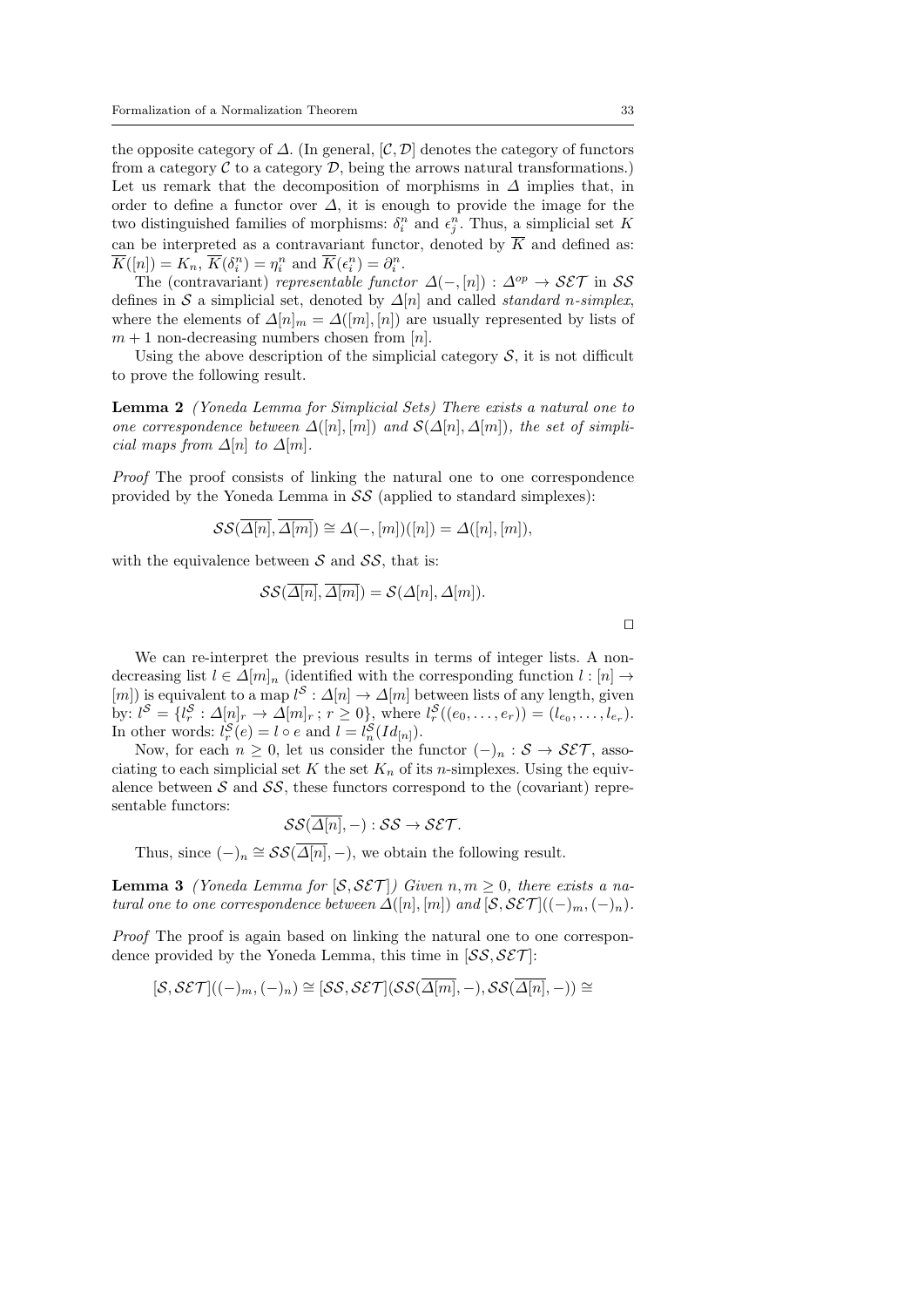$$
\cong \mathcal{SS}(\overline{\Delta[n]}, -)(\overline{\Delta[m]}) = \mathcal{SS}(\overline{\Delta[n]}, \overline{\Delta[m]})
$$

with the following equivalence extracted from the proof of Lemma 2 above:  $\mathcal{SS}(\Delta[n], \Delta[m]) \cong \Delta([n], [m]).$ 

Moreover, these equivalences are compatible with morphism composition. Translating the previous lemma to the language of integer lists, a list  $l \in$  $\Delta([n],[m])$  is equivalent to a natural transformation:  $l^{[\mathcal{S},\mathcal{S}\mathcal{E}\mathcal{T}]}: (-)_m \to (-)_n$ .

Over an standard simplex, this natural transformation is given by a function:  $l_{A[x]}^{[S,SET]}$  $\Delta[r] : \Delta[r]_m \to \Delta[r]_n$  such that  $l_{\Delta[r]}^{[S,SET]}$  $\Delta[r]^{[S,SE^{T}]}(l^{\prime})=l^{\prime}\circ l.$  The initial list is recovered from the natural transformation because:  $l = l_{A[m]}^{[S, SET]}$  $\Delta[m]^{O, \mathcal{S} \mathcal{L} I}$  [ $Id_{[m]}$ ). Let us stress that  $l^{[S,SET]}$  and  $l^S$  correspond with the right and left *product* (composition) by  $l$ , respectively.

These well-known results allow us to represent the considered natural transformations as simplicial terms or, with the contravariant version, as morphisms in the category  $\Delta$ . In this paper the covariant version has been favored, because it eases the interpretation as functions evaluated over simplexes.

In summary, the natural transformations from  $(-)_m$  to  $(-)_n$  can be safely represented as integer lists (or, equivalently, as simplicial terms). But the arrows occurring in the Normalization Theorem are natural transformations  $\Phi: C_m(-) \to C_n(-)$  between objects in  $[\mathcal{S}, \mathcal{AG}]$ . The functor  $C_k(-): \mathcal{S} \to \mathcal{AG}$ is equal to the composite of  $(-)_k : S \to \mathcal{SET}$  and the free functor  $\mathcal{SET} \to \mathcal{AG}$ . Since  $(-)_*$  are representable functors, the group of natural transformations between the functors  $C_m(-)$  and  $C_n(-)$  in  $[\mathcal{S}, \mathcal{AG}]$  is the free group generated by the natural transformations from  $(-)$ <sub>m</sub> to  $(-)$ <sub>n</sub> in  $[\mathcal{S}, \mathcal{S} \mathcal{E} \mathcal{T}]$ . It implies that a natural transformation  $\Phi: C_m(-) \to C_n(-)$  is characterized by its image on only one element of the free group  $\mathbb{Z}[\Delta[m]_n]$  (exactly by  $\Phi_{\Delta[m]}(Id_{[m]})).$ Thus, the studied natural transformations can be represented by means of linear combinations of functions from  $\Delta([n],[m])$  or, in the covariant version, as linear combinations of simplicial terms valid for dimension  $m$  and with degree  $n - m$ ; that is to say as simplicial polynomials, as we claimed.

#### 6.2 The normalized chain complex

In our approach to the problem, in order to build for each simplicial set  $K$  a reduction  $(f, g, h) : C(K) \to C^{N}(K)$ , we have defined, by means of explicit formulas, two families of simplicial polynomials  $g_m$  and  $h_m$  (see Subsection 4.1). For the sake of simplicity, let us denote by G in this subsection the function defined on  $C(K)$  by  $g_m$ . Observe that the expression for G (as in the case of the homotopy operator  $h$ ) is independent from the simplicial set  $K$ (and from the evaluation of simplicial operators over simplexes), while  $f$  (the canonical projection) requires for its definition a test function, determining whether a given simplex is degenerate or not. This implies that  $f$  depends on K, and, as a consequence, it cannot be represented as a simplicial polynomial.

This is the reason why in the formal proof the morphism  $f$  does not appear until Section 5. However, the very definition of  $C^N(K)$  as a quotient in the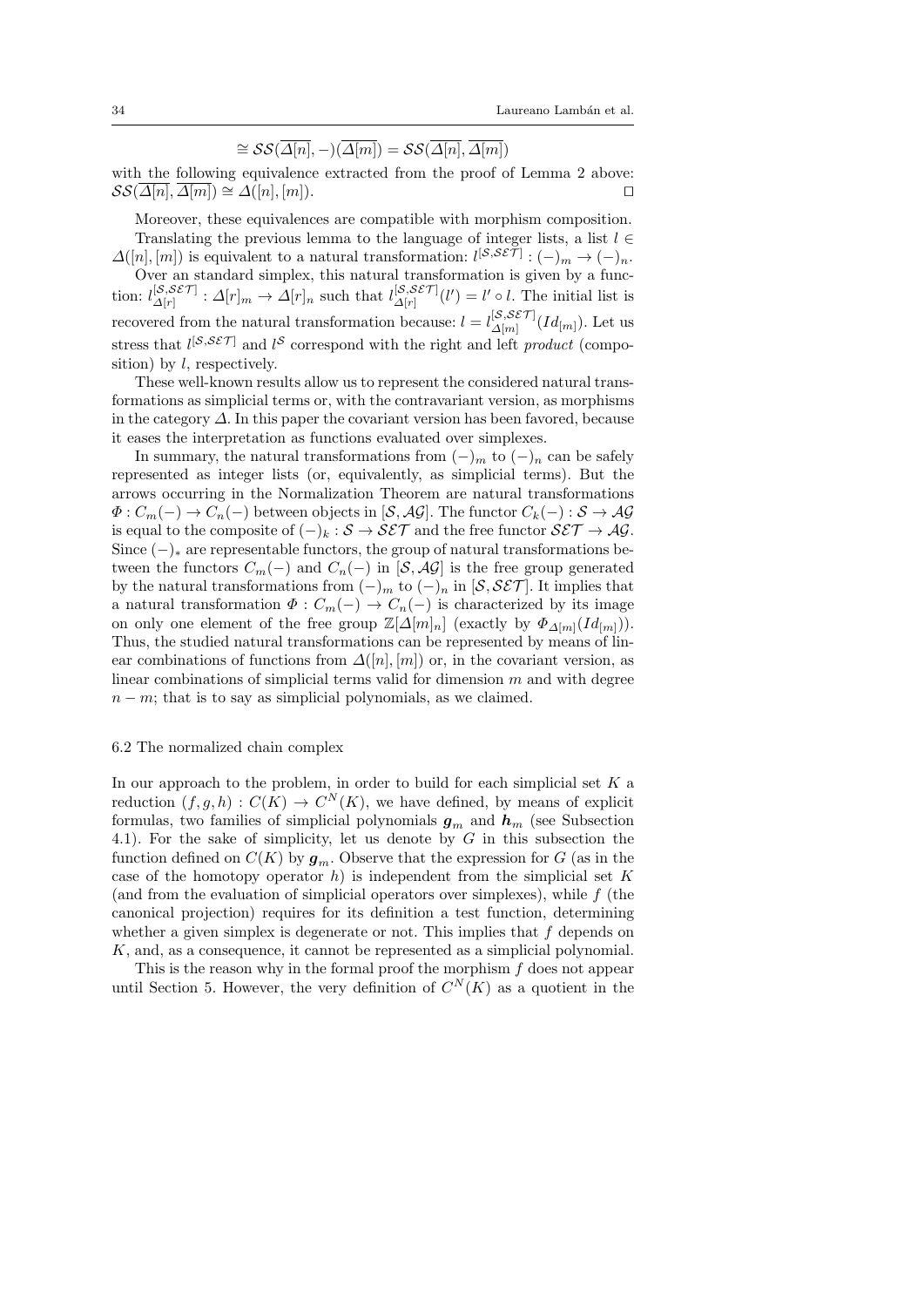category of chain complexes (recall:  $C^{N}(K) = C(K)/D(K)$ ) establishes that to define a chain morphism from  $C^N(K)$  to another chain complex C amounts to defining a chain morphism form  $C(K)$  to C which is null on  $D(K)$ . In particular, the morphism  $G: C(K) \to C(K)$  is null on degenerated simplexes (it has been proved in ACL2 by using the G-pol-on-degenerate=0 property) and it allows us to define  $g: C^N(K) \to C(K)$  as the unique chain morphism such that  $q \circ f = G$ , identifying f with the canonical quotient map.

Let us note that, in Section 5, a version slightly different has been used, considering  $C^N(K)$  as a retract of  $C(K)$  in the category of graded Abelian groups. In other words, we take as definition  $C_n^N(K) = \mathbb{Z}[K_n^{ND}]$ . In this case,

we have the diagram  $C(K)$  $\stackrel{f}{\longrightarrow} C^N(K),$  $\sum_i C^N(K)$ , with an explicit definition

of f, introducing  $d^N := f \circ d \circ i$  and checking that  $G = G \circ i \circ f$ , we obtain a chain morphism  $q := G \circ i$ . With this presentation the required prereduction properties follow easily from others proved in the simplicial framework.

## 6.3 Simplicial terms and dimension

The equivalence between natural transformations and simplicial polynomials described in Subsection 6.1 allowed us to reduce the initial problem to deal with simplicial polynomials *plus* one dimension. Our ACL2 proof, described in Section 4, was however carried out over simplicial polynomials without any dimension information. The reason for this third, and last, simplification is now explained. Let us interpret  $\epsilon_i$  (which skips the element  $i \in \mathbb{N}$ ) and  $\delta_i$ (which cover  $j \in \mathbb{N}$  twice) as order-preserving maps from  $\mathbb{N}$  to  $\mathbb{N}$ . We denote by N the monoid of maps generated (by composition) from  $\{\epsilon_i, \delta_j; \forall i, j \in \mathbb{N}\}\.$  The elements of  $\mathcal N$  are exactly the order-preserving maps from  $\mathbb N$  to  $\mathbb N$  containing a finite amount of information: they stabilize from a given number (that is, a function  $\gamma : \mathbb{N} \to \mathbb{N}$  such that there exists  $r_0 \in \mathbb{N}$  satisfying  $\gamma(r+1) =$  $\gamma(r) + 1, \forall r > r_0$ . The elements in N can be represented in canonical form as explained for morphisms of the category  $\Delta$ . This proves that, as monoids, there is a canonical isomorphism between  $\mathcal N$  and our monoid of simplicial terms (the isomorphism being simply induced by contravariance).

In Section 4 we have worked with simplicial terms without dimension, that is to say with maps in  $N$  and not in  $\Delta$ . We can now think in  $N$  as a (monoidal) category with only one object, and morphisms the elements of the monoid. We can consider the functor  $(-)_\# : \Delta \to \mathcal{N}$  which completes each morphism  $\alpha : [n] \to [m]$  of  $\Delta$ , by stabilizing it in the following way:  $\alpha_{\#}(k) = \alpha(k)$  if  $k \leq n$ and  $\alpha_{\#}(k) = m + (k - n)$  if  $k > n$ . This is actually a functor; in particular,  $(\alpha \circ \beta)_{\#} = \alpha_{\#} \circ \beta_{\#}$ . Moreover  $(-)_{\#}$  is faithful, that is to say: given two morphisms  $\alpha, \beta : [n] \to [m]$  such that  $\alpha_{\#} = \beta_{\#}$  then  $\alpha = \beta$ . In others words, equational reasoning about simplicial operators can be safely simulated over simplicial terms, without any reference to the dimensions where the simplicial operators apply. The same argument can be used in the ring of simplicial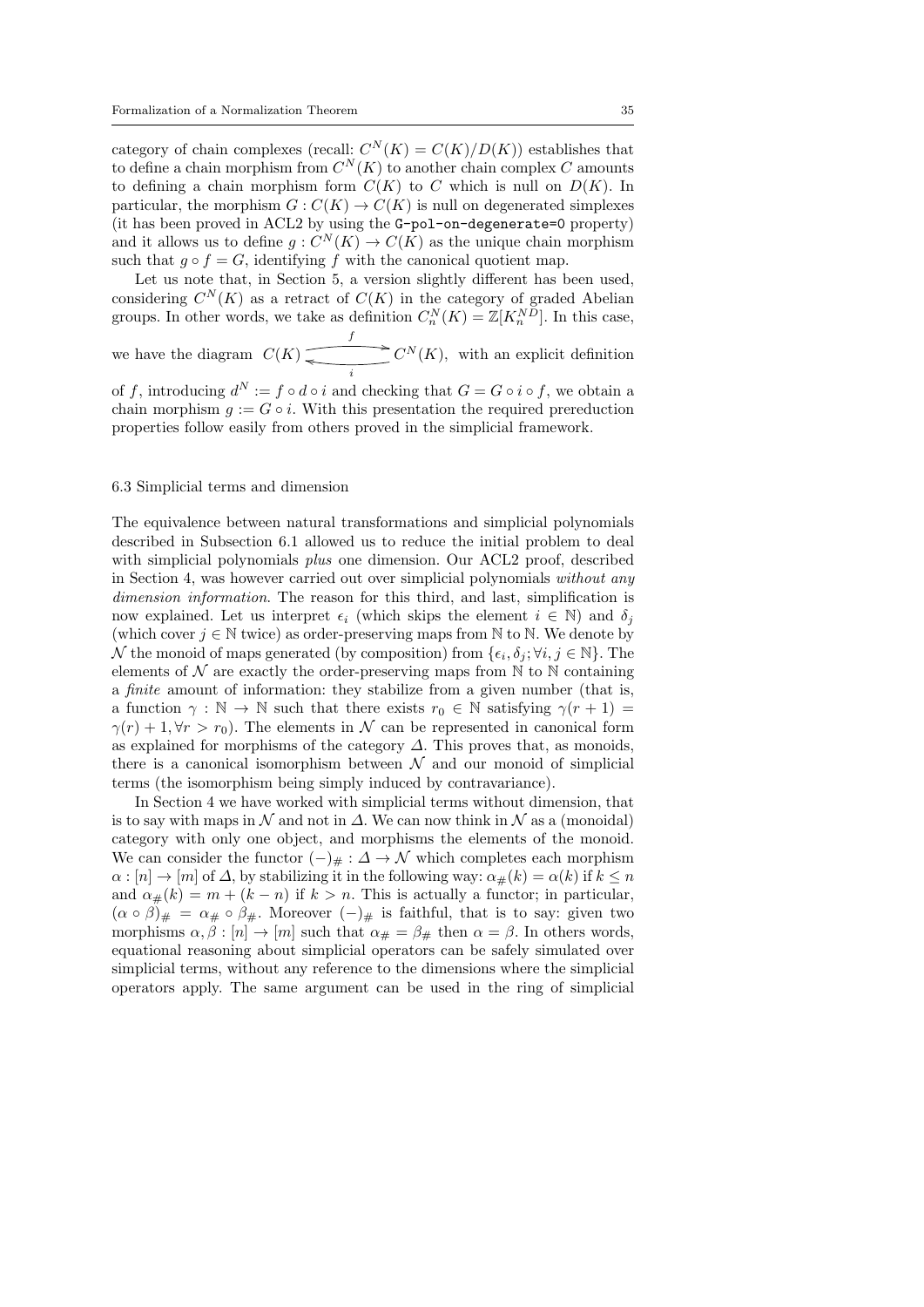polynomials (defined as the free Abelian group on the monoid of simplicial terms), showing that any chain of equalities deduced from combinations over morphisms of the monoidal category  $\mathcal N$  also holds in the *valid* dimensions. Thus, the complete proof of the Normalization Theorem can be developed in a first order setting by using equational reasoning on simplicial polynomials without explicit dimensions, as it has been done in ACL2 in Section 4, and it can be expressed as in Section 5 by simply adding the validity condition among terms and dimensions.

## 7 Conclusions and further work

In this paper we have formalized the Normalization Theorem, an important result in simplicial topology establishing a link between the two chain complexes that can be naturally associated to a simplicial set. An outstanding feature of our formalization is that it has been carried out in a first-order logic, even though in principle a higher-order setting could be considered more natural to state it. As a demonstration of this characteristic we have implemented the whole proof in the ACL2 theorem prover (we hope the techniques introduced have been explained in this paper with enough detail to be re-produced in other inductive reasoning environments, too).

Another interesting benefit obtained from our proof is that it was inspired by some explicit formulas experimentally found in [Rubio and Sergeraert 1990], showing the validity of the formulas, which kept up to now unproven.

To quantify the proof effort, the complete formalization contains 100 definitions and 532 lemmas and theorems (with 89 non trivial proof hints explicitly given), which gives an idea of the degree of automation of the proof. As for the formalization development, we followed a standard interaction with the theorem prover. That is, we first had an original hand proof of the result that suggested the main definitions and lemmas. Some of these lemmas were not proved in a first attempt and new lemmas are then suggested from the inspection of the failed attempts. It is also worth pointing out that the whole development has benefited from the use of our instantiation tool for generic theories described in [Martín-Mateos  $et$  al. 2002]. That allowed us to obtain in an automated way, the definitions and theorems proving the ring of simplicial polynomials and the Abelian group of chains and normalized chains, as instances of generic theories (we have not included these automatically generated definitions and lemmas in the statistics above).

The planned future work is trying to extend the techniques introduced here (based on simplicial polynomials) to other problems in simplicial topology. Our next objective is the Eilenberg-Zilber Theorem ([May 1967], [Epstein 1966]). It is a very important result giving a reduction between the chain complex of a Cartesian product of simplicial sets,  $C^{N}(A \times B)$ , and the tensor product of the corresponding chain complexes of the factors,  $C^{N}(A) \otimes C^{N}(B)$ . The associated algorithm (in its most explicit version, arrows  $f, g, h$  are described by explicit formulas; see the Appendix in [Real 2000]) is very important in Kenzo, being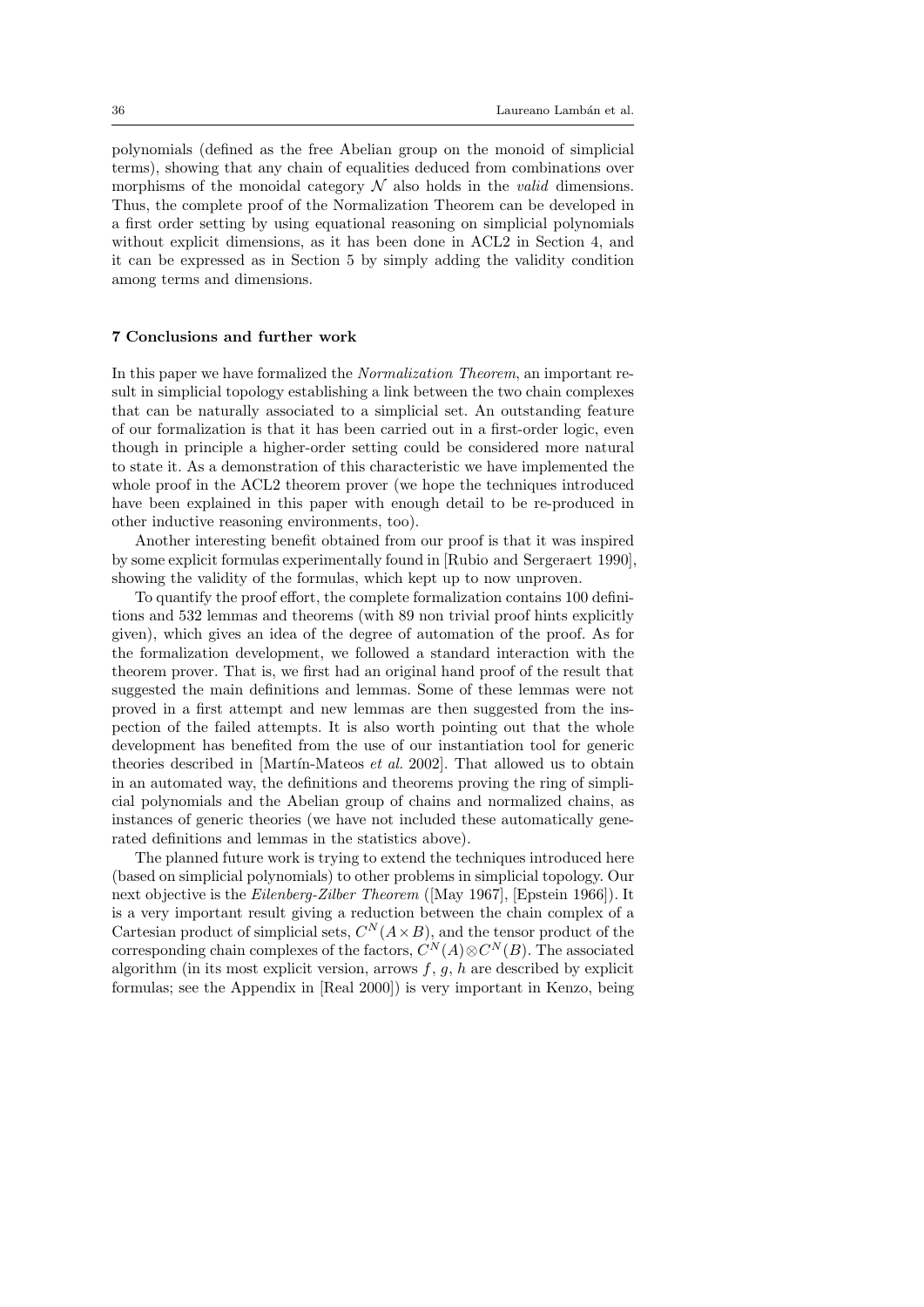responsible for a great part of the (exponential) complexity of many Kenzo programs. Thus the task of formalizing it can be considered a good next step for our project. The results in Section 6 show that there are categorical reasons to think that the Eilenberg-Zilber Theorem could be tackled in a first order setting. From the ACL2 point of view, the challenge is that in the Eilenberg-Zilber Theorem there are two simplicial sets involved, and then the scope of our techniques should be significantly extended to be applied in that case.

Acknowledgements We thank the anonymous referees for their careful revision and useful feedback.

#### References

- [Andrés et al. 2007] Andrés, M., Lambán, L., Rubio, J. and Ruiz-Reina, J.L. (2007) Formalizing Simplicial Topology in ACL2. In Proceedings ACL2 Workshop 2007, 34–39. University of Austin.
- [Aransay et al. 2008] Aransay, C., Ballarin, C. and Rubio, J. (2008) A Mechanized Proof of the Basic Perturbation Lemma. Journal of Automated Reasoning 40 (4), 271–292.
- [Aransay et al. 2010] Aransay, C., Ballarin, C. and Rubio, J. (2010) Generating certified code from formal proofs: a case study in Homological Algebra. Formal Aspects of Computing 22 (2), 193–213.
- [Coquand and Spiwack 2007] Coquand, T. and Spiwack, A. (2007) Towards Constructive Homological Algebra in Type Theory. In Calculemus 2007, Lecture Notes in Artificial Intelligence 4573, 40–54. Springer-Verlag.
- [De Loera et al. 2010] De Loera, J. A., Rambau, J. and Santos, F. (2010) Triangulations. Structures for Algorithms and Applications. Springer-Verlag.
- [Domínguez et al. 2007] Domínguez, C., Lambán, L. and Rubio, J. (2007) Object-Oriented Institutions to Specify Symbolic Computation Systems. Rairo - Theoretical Informatics and Applications 41, 191–214.
- [Domínguez and Rubio 2010] Domínguez, C. and Rubio, J. (2010) Computing in Coq with Infinite Algebraic Data Structures. In Calculemus 2010, Lecture Notes in Artificial Intelligence 6167, 204–218. Springer-Verlag.
- [Dousson et al. 1999] Dousson, X., Sergeraert, F. and Siret, Y. (1999) The Kenzo Program. Institut Fourier, Grenoble, 1999. http://www-fourier.ujf-grenoble.fr/~sergerar/Kenzo/
- [Epstein 1966] Epstein, D.B.A. (1966) Semisimplicial Objects and the Eilenberg-Zilber Theorem. Inventiones Mathematicae 1, 209–220.
- [Heras et al. 2010] Heras, J., Pascual, V. and Rubio, J. (2010) Proving with ACL2 the correctness of simplicial sets in the Kenzo system. In LOPSTR 2010, Lecture Notes in Computer Science 6564, 37–51. Springer-Verlag.
- [Kaufmann et al. 2000] Kaufmann, M., Manolios, P. and Moore, J.S. (2000) Computer-Aided Reasoning: An Approach. Kluwer.
- [Lambán et al. 2003] Lambán, L., Pascual, V. and Rubio, J. (2003) An Object-Oriented interpretation of the EAT System. Applicable Algebra in Engineering, Communication and Computing 14 (3), 187–215.
- [Lambán et al. 2011] Lambán, L., Martín–Mateos, F. J., Rubio, J. and Ruiz–Reina, J. L. (2011) Applying ACL2 to the Formalization of Algebraic Topology: Simplicial Polynomials. In Interactive Theorem Proving 2011, Lecture Notes in Computer Science 6898, 200–215. Springer-Verlag.
- [Mac Lane 1963] Mac Lane, S. (1963) Homology. Springer-Verlag.
- [Mac Lane 1971] Mac Lane, S. (1971) Categories for the working mathematician. Springer-Verlag.
- [Mac Lane and Moerdijk 1992] Mac Lane, S. and Moerdijk, I. (1992) Sheaves in Geometry and Logic. Springer-Verlag.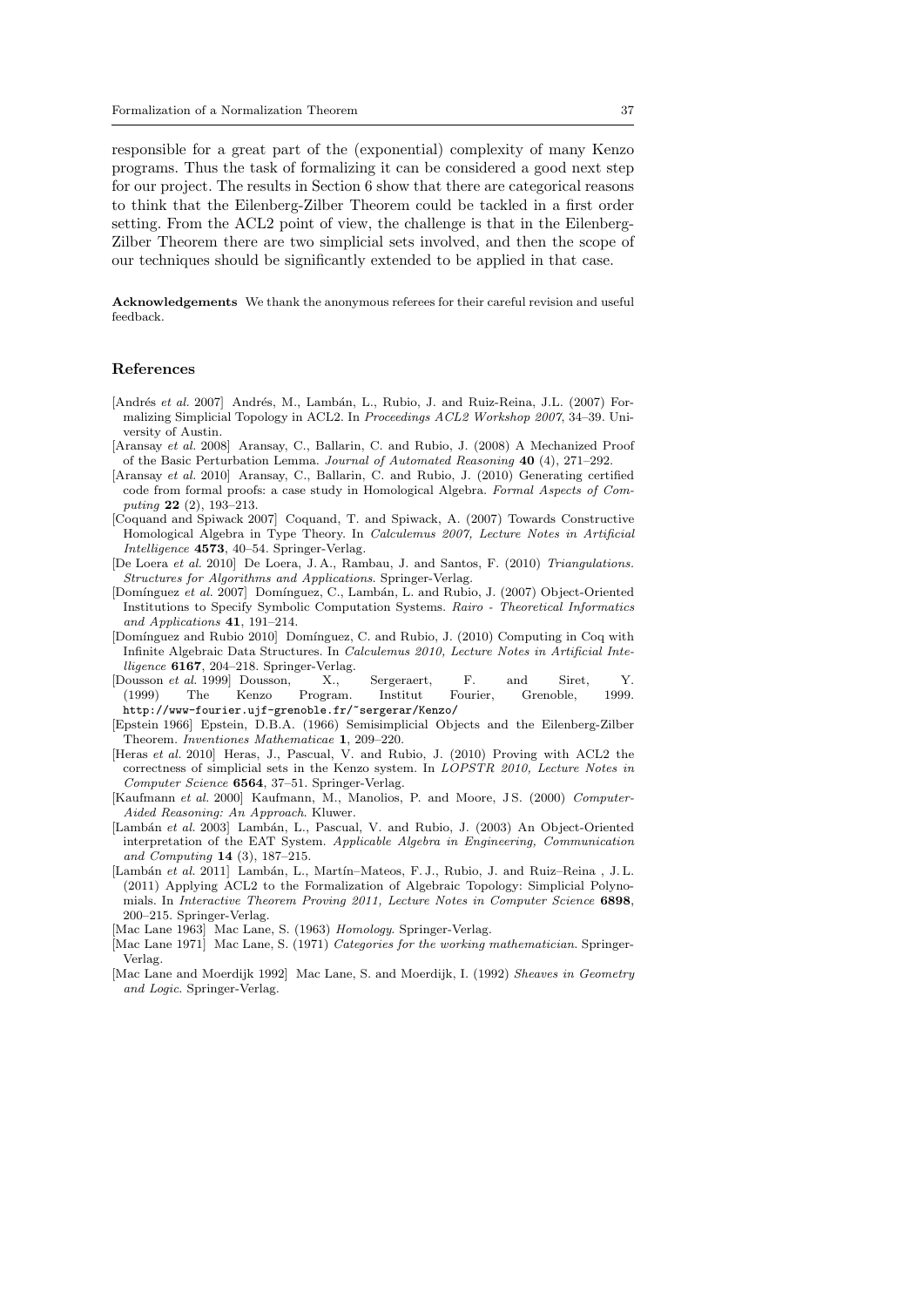- [Martín-Mateos et al. 2002] Martín-Mateos, F. J., Alonso, J. A., Hidalgo, M. J. and Ruiz– Reina, J. L. (2002) A Generic Instantiation Tool and a Case Study: A Generic Multiset Theory. In Proceedings of the third international ACL2 workshop and its applications, 188–201.
- [Martín-Mateos et al. 2009] Martín-Mateos, F. J., Rubio, J. and Ruiz–Reina, J. L. (2009) ACL2 verification of simplicial degeneracy programs in the Kenzo system. In Calculemus 2009, Lecture Notes in Artificial Intelligence 5625, 106–121. Springer-Verlag.

[May 1967] May, J. P. (1967) Simplicial objects in Algebraic Topology. Van Nostrand.

[Medina-Bulo et al. 2010] Medina–Bulo, I., Palomo–Lozano, F. and Ruiz–Reina, J.L. (2010) A verified Common Lisp implementation of Buchberger's algorithm in ACL2. Journal of Symbolic Computation 45 (1), 96–123.

[Real 2000] Real, P. (2000) Homological Perturbation Theory and Associativity. Homology, Homotopy and Applications 2 (5), 51–88.

[Romero 2007] Romero, A. (2007) Effective Homology and Spectral Sequences. PhD Thesis.

- Universidad de La Rioja. Available at: http://www.unirioja.es/cu/anromero/tesis.pdf [Rubio and Sergeraert 1990] Rubio, J. and Sergeraert, F. (1990) Supports Acycliques and Algorithmique. Astérisque 192, 35-55.
- [Rubio and Sergeraert 2002] Rubio, J. and Sergeraert, F. (2002) Constructive Algebraic Topology. Bulletin Sciences Mathématiques 126, 389-412.

## Appendix A: Checking the formalized proof

To check our formalized proof in ACL2, the system has to be properly installed and the books that come with the distribution certified. Details about the installation of ACL2 can be obtained in section Obtaining and Installing at the web page http://www.cs.utexas.edu/users/moore/acl2/

The complete source files with the ACL2 formalization of the Normalization Theorem are accessible at: http://www.glc.us.es/fmartin/acl2/fantist in a file named fantist.tgz. This file should be expanded with the command:

#### ...> tar -xzvf fantist.tgz

This command builds the directory fantist with the whole formalization. To certify the formalization, the following command should be executed in the fantist directory:

```
...> cd fantist
.../fantist> make -s all
```
This command certifies all the books. It generates files .o, .cert and .date for every book in the distribution. A file .log is also created containing the ACL2 certification output corresponding to every book.

#### Appendix B: ACL2 proof of CMP-DIFF-POL-DIFF-POL=0

```
ACL2 !>(DEFTHM CMP-DIFF-POL-DIFF-POL=0
               (IMPLIES (NATP N)
                        (EQUAL (CMP-SP-SP (DIFF-POL N)
                                           (DIFF-POL (1+ N)))
                                (ADD-SP-SP-ID)))
               :HINTS (("Goal" :IN-THEORY (ENABLE (DI)))))
```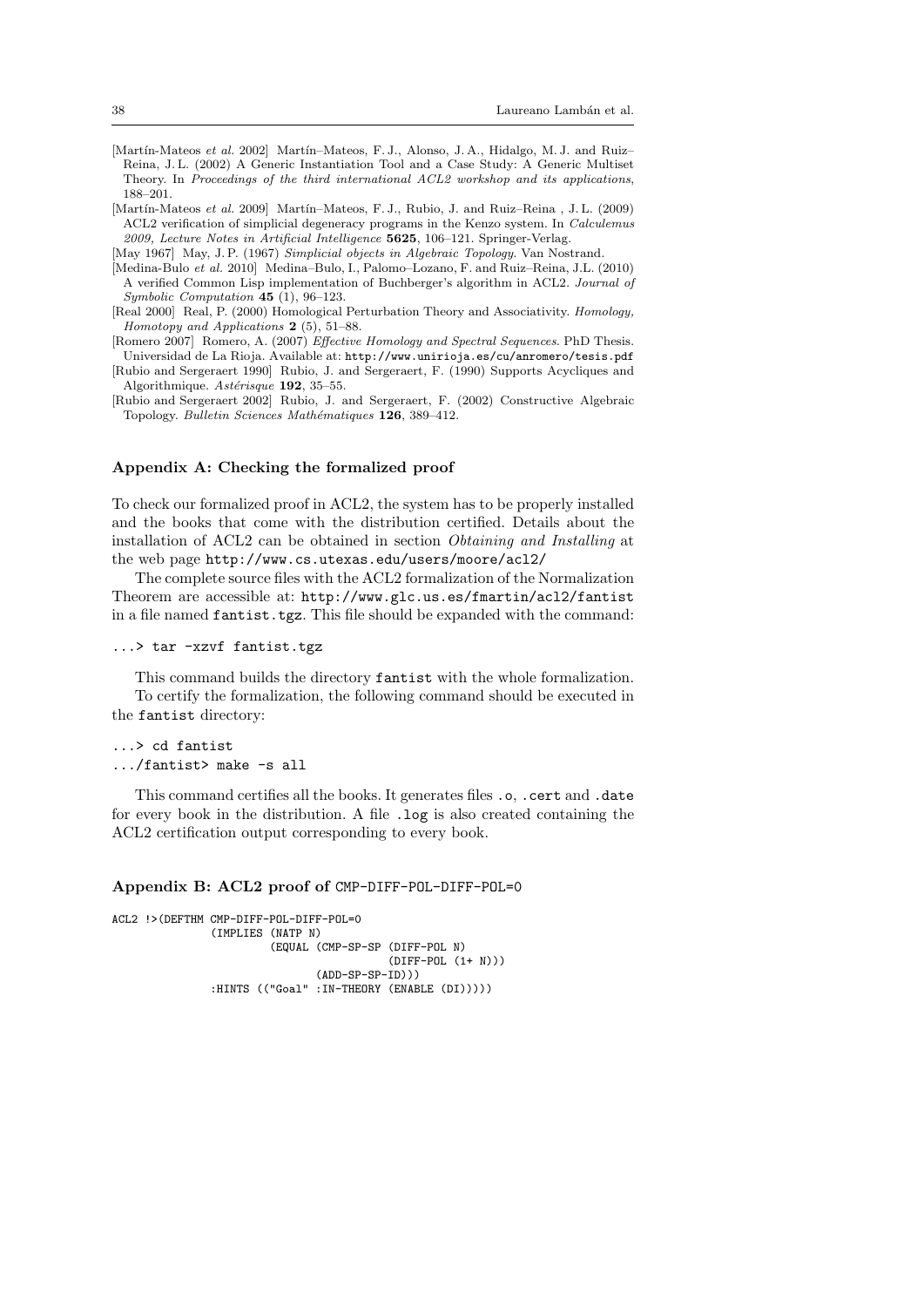[Note: A hint was supplied for our processing of the goal above. Thanks!] By the simple :definition NATP and the :executable-counterpart of ADD-SP-SP-ID we reduce the conjecture to Goal' (IMPLIES (AND (INTEGERP N) (<= 0 N)) (EQUAL (CMP-SP-SP (DIFF-POL N) (DIFF-POL (+ 1 N))) NIL)). This simplifies, using the :compound-recognizer rules NATP-COMPOUND-RECOGNIZER and ZP-COMPOUND-RECOGNIZER, the :definition DIFF-POL, primitive type reasoning, the :rewrite rules |1-1+N|, ADD-SP-SP-COMMUTATIVE, CMP-SP-SP-ADD-SP-SP-DISTRIBUTIVE-R, COMMUTATIVITY-2-OF-+, DIFF-POL-SP, SCL-PRD-SP-CMP-SP-SP-2, SP-P-DI and SP-P-SCL-PRD-SP and the :type-prescription rule EXP-1, to Goal'' (IMPLIES (AND (INTEGERP N) (<= 0 N)) (NOT (ADD-SP-SP (CMP-SP-SP (DIFF-POL N) (DIFF-POL N)) (SCL-PRD-SP (EXP-1 (+ 1 N)) (CMP-SP-SP (DIFF-POL N)  $(DI (+ 1 N)))))$ . Name the formula above \*1. Perhaps we can prove \*1 by induction. Three induction schemes are suggested by this conjecture. Subsumption reduces that number to one. We will induct according to a scheme suggested by (DIFF-POL N). This suggestion was produced using the :induction rule DIFF-POL. If we let  $($ :P N) denote  $*1$  above then the induction scheme we'll use is (AND (IMPLIES (AND (NOT (ZP N)) (:P (+ -1 N)))  $(.P N))$ (IMPLIES (ZP N) (:P N))). This induction is justified by the same argument used to admit DIFF-POL. When applied to the goal at hand the above induction scheme produces four nontautological subgoals. Subgoal \*1/4 (IMPLIES (AND (NOT (ZP N)) (NOT (ADD-SP-SP (CMP-SP-SP (DIFF-POL (+ -1 N))  $(DIFF-POL (+ -1 N)))$  $(SCL-PRD-SP (EXP-1 (+ 1 -1 N)))$ (CMP-SP-SP (DIFF-POL (+ -1 N))  $(DI (+ 1 -1 N)))))$ (INTEGERP N)  $(<= 0 N)$ (NOT (ADD-SP-SP (CMP-SP-SP (DIFF-POL N) (DIFF-POL N)) (SCL-PRD-SP (EXP-1 (+ 1 N)) (CMP-SP-SP (DIFF-POL N)  $(DI (+ 1 N)))))$ . But simplification reduces this to T, using the :compound-recognizer

rules NATP-COMPOUND-RECOGNIZER and ZP-COMPOUND-RECOGNIZER, the :definitions ADD-SP-SP, DIFF-POL and SCL-PRD-SP, the :executable-counterparts of ADD-SP-SP-ID, CONSP, SP-P and ZIP, linear arithmetic, primitive type reasoning, the :rewrite rules |1-1+N|, ADD-SP-SP-COMMUTATIVE,